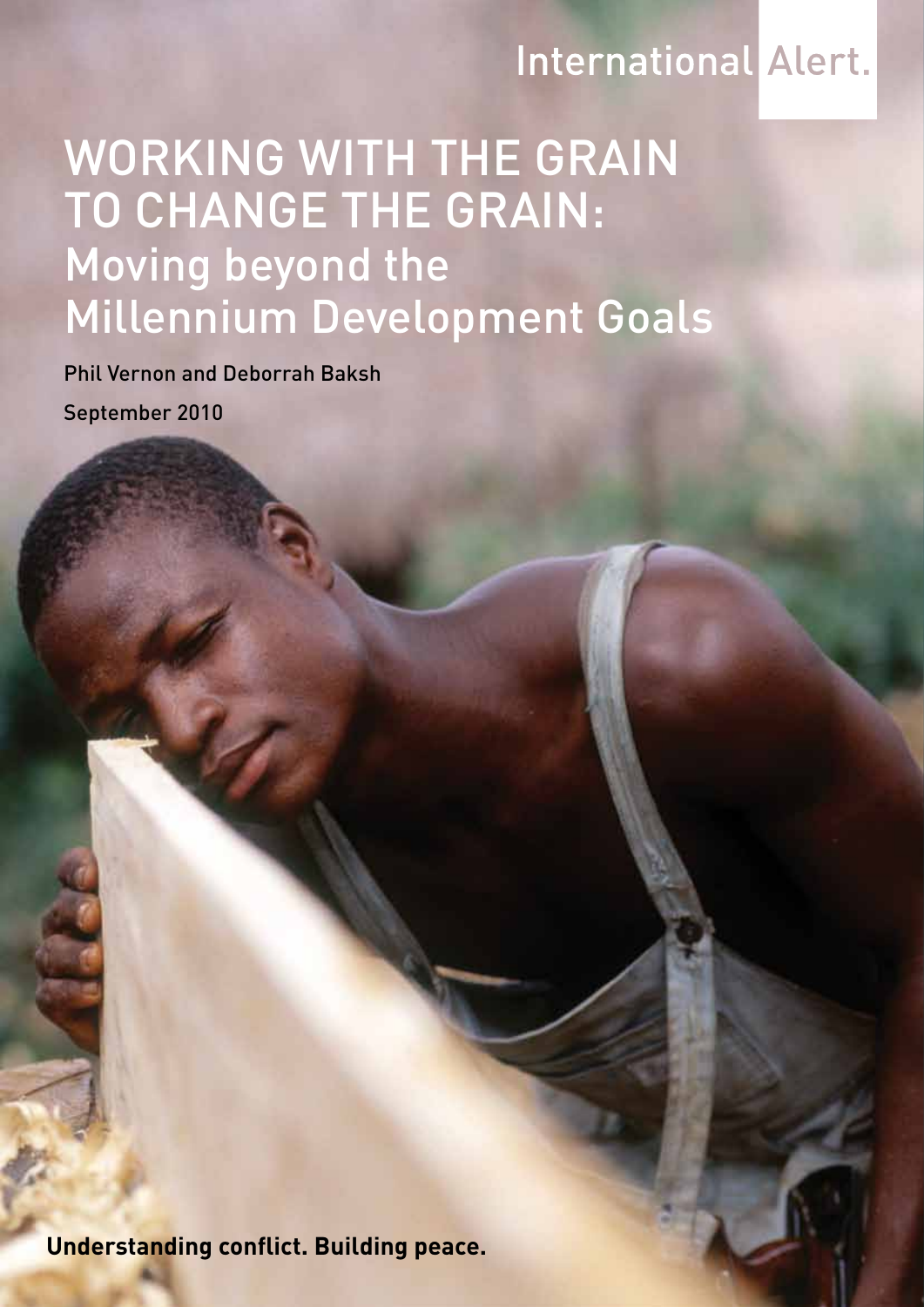#### About International Alert

International Alert is an independent peacebuilding organisation that has worked for over 20 years to lay the foundations for lasting peace and security in communities affected by violent conflict. Our multifaceted approach focuses both in and across various regions; aiming to shape policies and practices that affect peacebuilding; and helping build skills and capacity through training.

Our field work is based in Africa, South Asia, the South Caucasus, Latin America, Lebanon and the Philippines. Our thematic projects work at local, regional and international levels, focusing on crosscutting issues critical to building sustainable peace. These include business and economy, gender, governance, aid, security and justice. We are one of the world's leading peacebuilding NGOs with more than 125 staff based in London and our 13 field offices. To learn more, visit www.international-alert.org.

#### © International Alert 2010

All rights reserved. No part of this publication may be reproduced, stored in a retrieval system or transmitted in any form or by any means, electronic, mechanical, photocopying, recording or otherwise, without full attribution.

Layout by D. R. Ink, info@d-r-ink.com Printed by PWPFS Front cover image: A cabinet-maker working on an NGO carpentry project. Liberia. © Mikkel Ostergaard / Panos Pictures.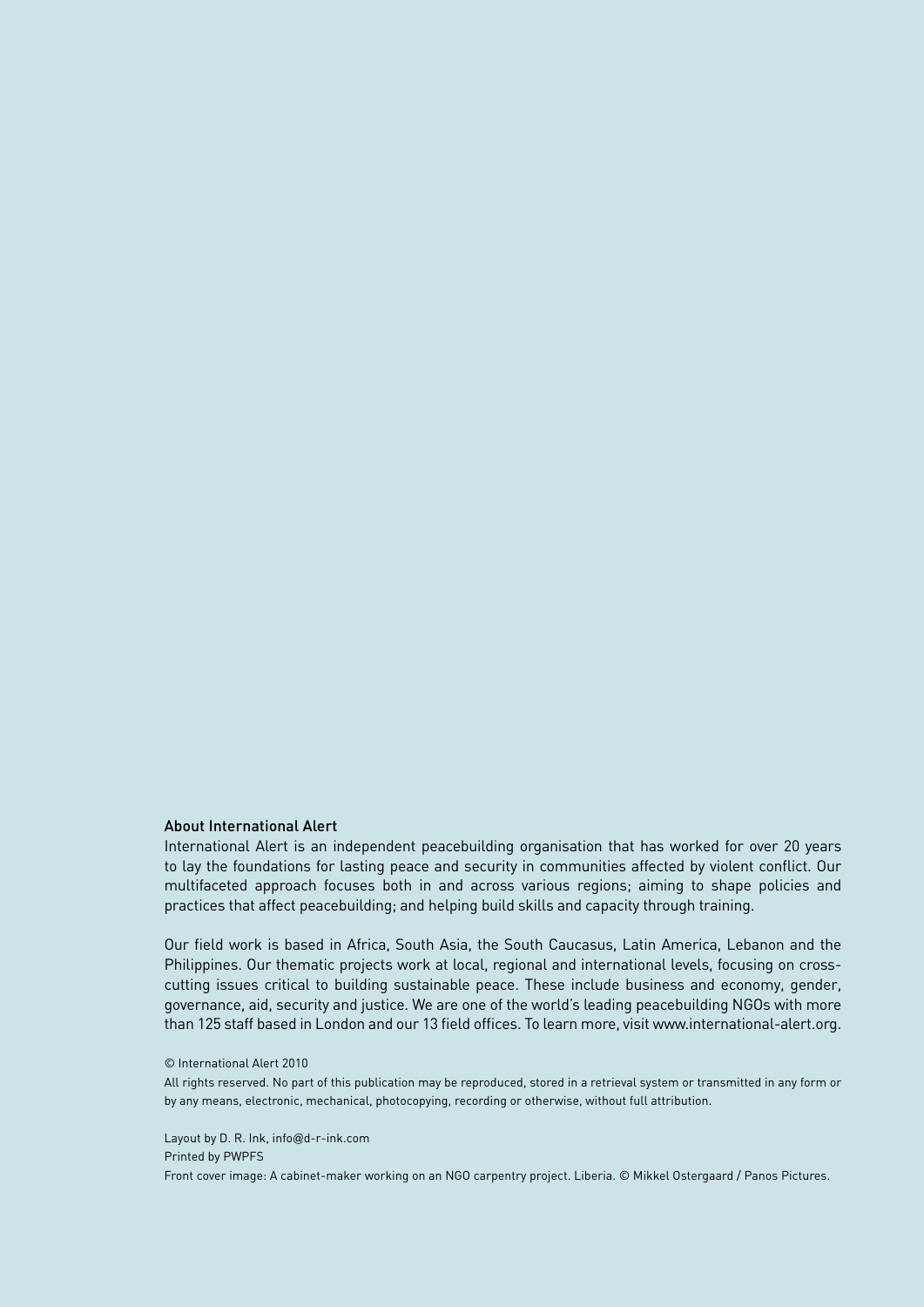# Working with the grain to change the grain: Moving beyond the Millennium Development Goals

Phil Vernon and Deborrah Baksh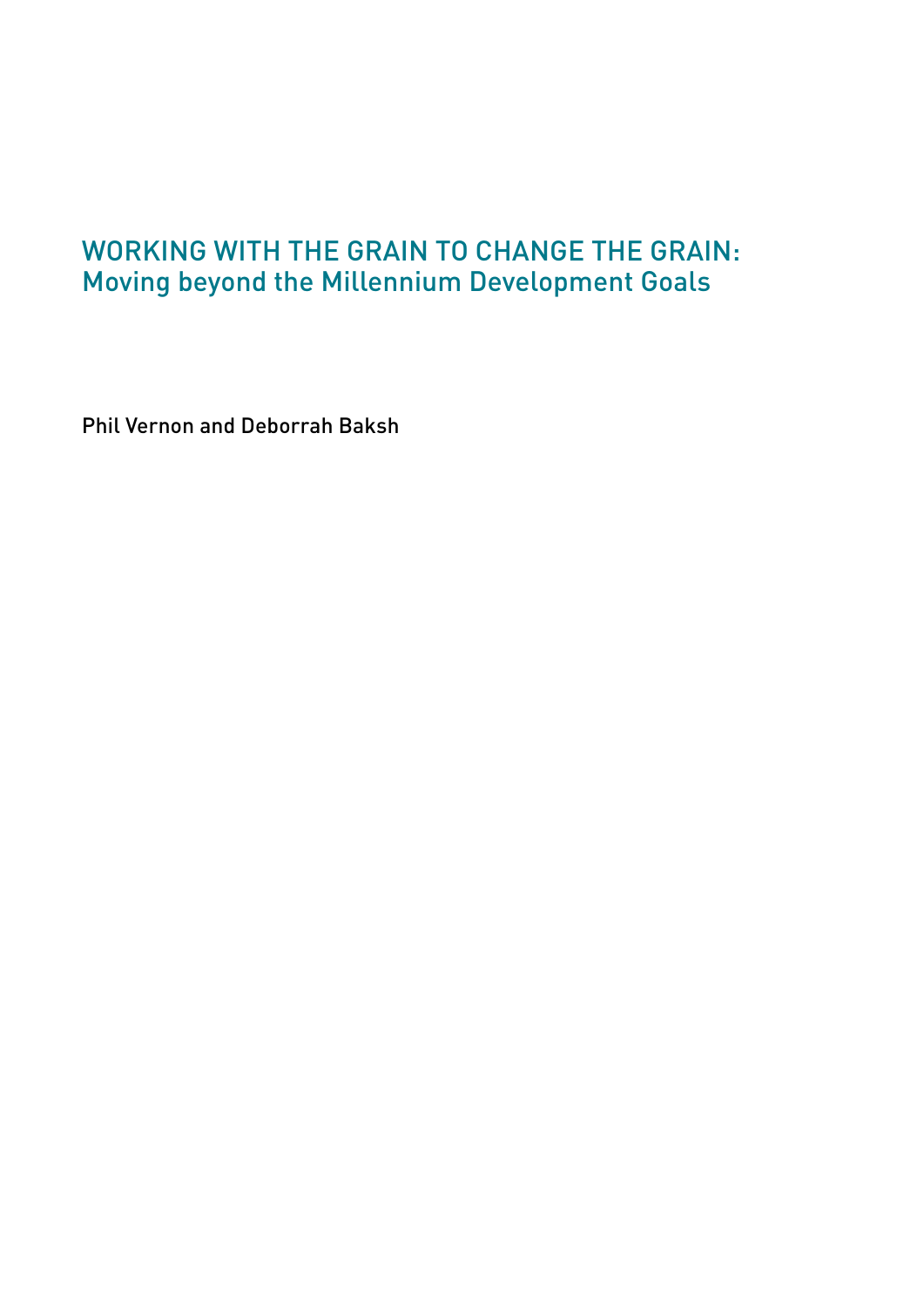# Author Profiles

#### Phil Vernon

Phil Vernon is Director of Alert's Africa and Peacebuilding Issues programmes. He is a forester by training and has worked on development, humanitarian and peace programmes in different parts of Africa since 1985.

#### Deborrah Baksh

Deborrah Baksh was a Research Associate at Alert during the production of this report. She has experience working in charities in Colombia and Peru and holds an MA in International Law and Human Rights from the United Nations-mandated University for Peace.

#### Acknowledgements

This report grew out of earlier work done by International Alert, and numerous conversations over the years with colleagues and collaborators in and from many parts of the world, too numerous to mention by name. We would like to thank the following people for commenting on an earlier draft version of this report: Larry Attree, Edward Bell, Ivan Campbell, Laura Davis, John De Coninck, Judy El Bushra, Alex Evans, Cynthia Gaigals, Blair Glencorse, Julian Harris, Duncan Hiscock, Raja Jarrah, Markus Mayer, Sarah Mulley, Tim Othieno, Josephine Osikena, Robert Picciotto, Martin Plaut, Gideon Rabinowitz, Mark Segal, Andrew Sherriff, Dan Smith, Chris Underwood, Sue Unsworth and Janani Vivekananda. We would also like to thank Chandani Thapa who edited and produced the report. While we hope the report reflects comments and advice received, it is of course entirely the responsibility of the authors, and any errors of fact or analysis are theirs alone.

The paper is copyright of International Alert. The views expressed in the report are the responsibility of International Alert, specifically the authors, and do not necessarily reflect the views of any of our donors.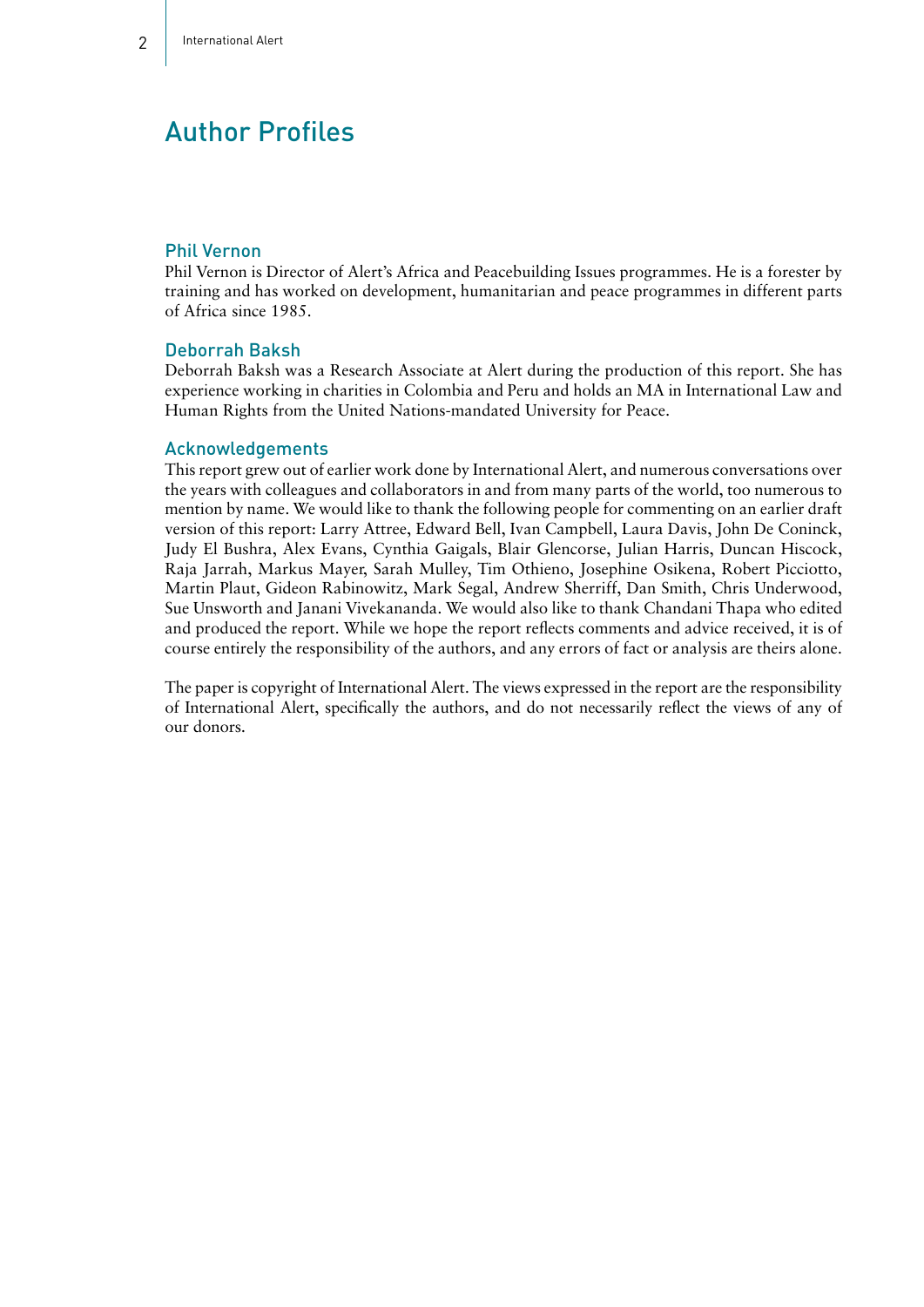# Table of Contents

|                | List of Acronyms                                       | 4  |
|----------------|--------------------------------------------------------|----|
|                | <b>Executive Summary</b>                               | 5  |
| $\mathbf{1}$   | Introduction                                           | 7  |
|                | Fragile states and contexts                            | 11 |
|                | Aid and development institutions                       | 11 |
| $\overline{2}$ | The MDGs as measures of human progress                 | 14 |
|                | The choice of goals                                    | 14 |
|                | Strategy                                               | 15 |
|                | Scope and scale                                        | 15 |
|                | Ambition                                               | 16 |
|                | Perverse incentives                                    | 16 |
| 3              | An alternative narrative of human progress             | 18 |
|                | The vision: what do developed societies look like?     | 18 |
|                | Pathways towards the vision: how do societies evolve?  | 20 |
|                | Working with the grain to change the grain             | 24 |
| 4              | <b>Making progress</b>                                 | 30 |
|                | The global context                                     | 30 |
|                | Development progress at country level                  | 33 |
| 5              | Development institutions                               | 37 |
|                | Evolution in development thinking                      | 37 |
|                | Adopting new ways of working                           | 38 |
|                | Inertia in development institutions                    | 39 |
| 6              | <b>Conclusions and recommendations</b>                 | 42 |
|                | Reframing the discourse about human progress           | 43 |
|                | A redefined development narrative and sense of purpose | 45 |
|                | Making institutions fit for their purpose              | 46 |
|                | <b>Endnotes</b>                                        | 48 |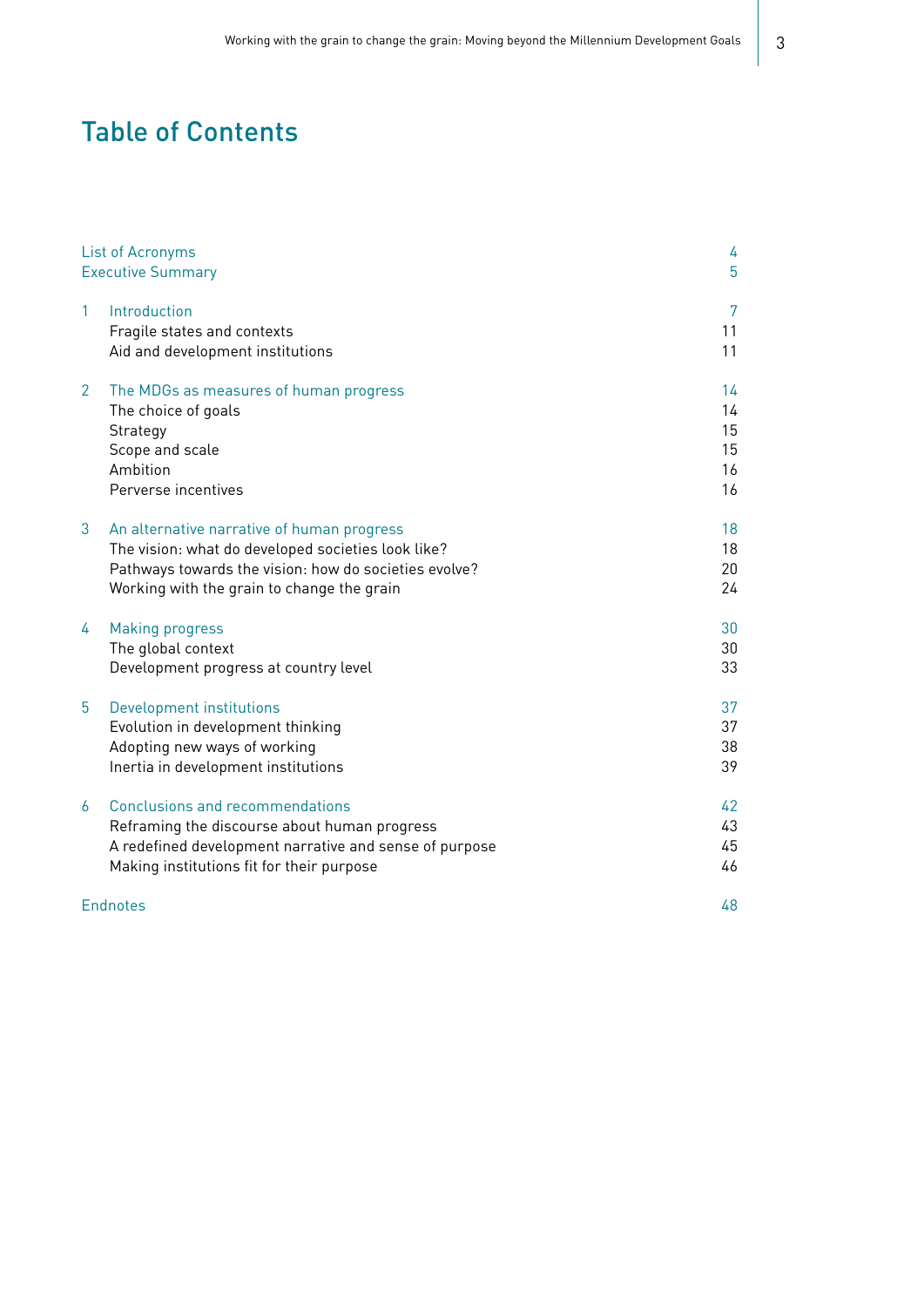# List of Acronyms

| <b>BOND</b>      | <b>British Overseas NGOs for Development</b>           |
|------------------|--------------------------------------------------------|
| <b>CGD</b>       | Center for Global Development                          |
| <b>CONCORD</b>   | European Confederation of Relief and Development NGOs  |
| <b>CSP</b>       | Center for Systemic Peace                              |
| <b>DFID</b>      | UK Department for International Development            |
| <b>DRC</b>       | Democratic Republic of Congo                           |
| EC               | <b>European Commission</b>                             |
| EU               | European Union                                         |
| G8               | Group of Eight Leading Industrialised Countries        |
| <b>GDP</b>       | <b>Gross Domestic Product</b>                          |
| <b>GNI</b>       | Gross National Income                                  |
| <b>HIPC</b>      | <b>Heavily Indebted Poor Countries</b>                 |
| <b>IGO</b>       | Intergovernmental organisation                         |
| <b>INCAF</b>     | International Network on Conflict and Fragility        |
| <b>IMF</b>       | <b>International Monetary Fund</b>                     |
| N <sub>G</sub> O | Non-governmental organisation                          |
| <b>MD</b>        | <b>Millennium Declaration</b>                          |
| <b>MDGs</b>      | Millennium Development Goals                           |
| <b>MDRI</b>      | Multilateral Debt Relief Initiative                    |
| <b>ODA</b>       | <b>Official Development Assistance</b>                 |
| <b>ODI</b>       | Overseas Development Institute                         |
| <b>OECD</b>      | Organisation for Economic Co-operation and Development |
| <b>OECD-DAC</b>  | <b>OECD Development Assistance Committee</b>           |
| <b>PPP</b>       | Purchasing power parity                                |
| <b>PRSP</b>      | <b>Poverty Reduction Strategy Paper</b>                |
| <b>SIPRI</b>     | Stockholm International Peace Research Institute       |
| <b>UN</b>        | <b>United Nations</b>                                  |
| <b>UNDP</b>      | United Nations Development Programme                   |
| <b>WB</b>        | The World Bank                                         |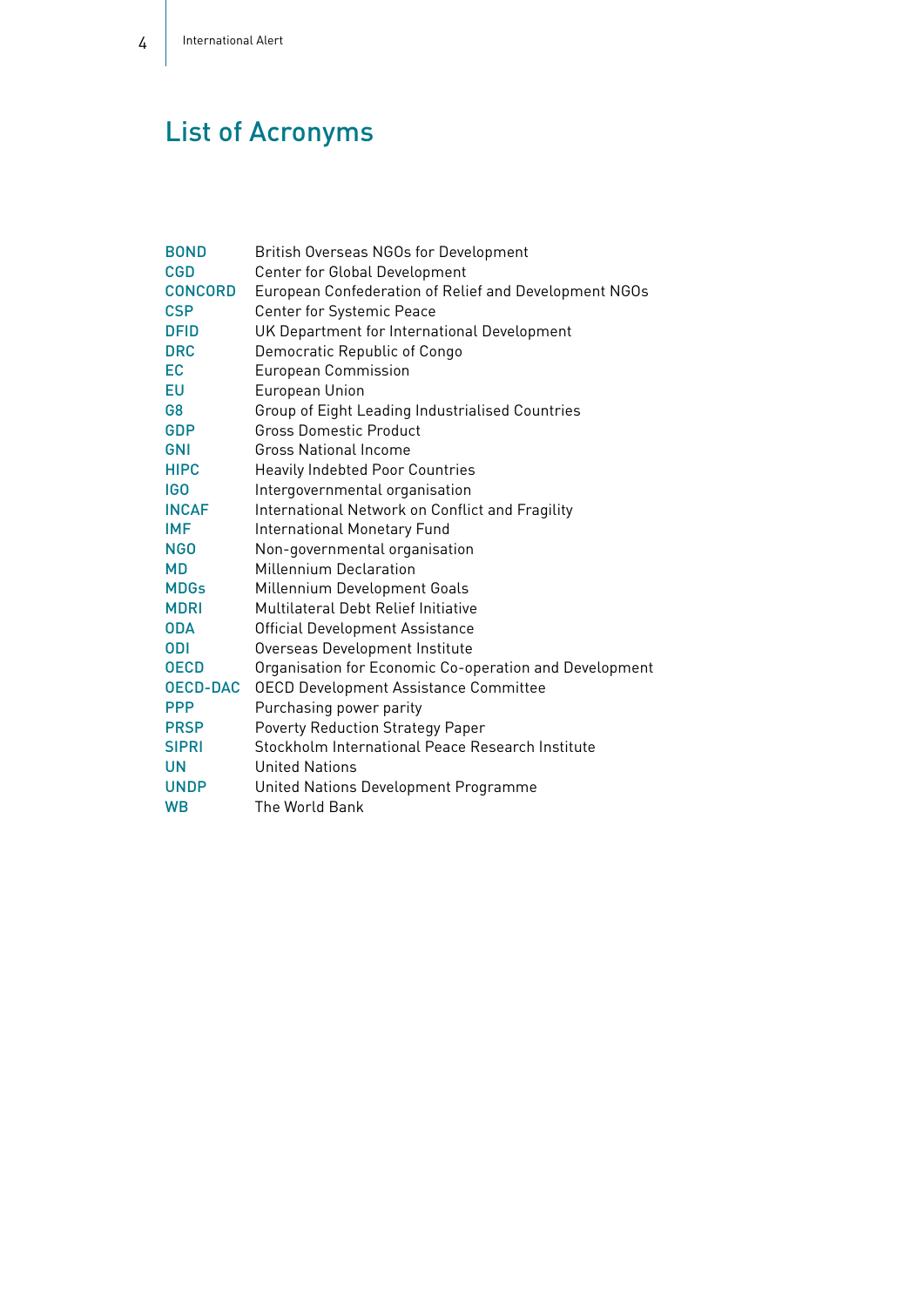# Executive Summary

The Millennium Development Goals (MDGs) will not be achieved by 2015. Progress is especially slow in fragile contexts, where institutions are weak and there is a risk of violent conflict. But a closer examination shows that the MDGs are inadequate measures of development progress, and as such they represent an international development paradigm that is tired and confused. It is time to review what we mean by development, i.e. the very idea of human progress.

A more useful way to consider human progress is to consider a "developed society" as one with a defined set of characteristics, and to create from these a vision for change. Building on work by others, we propose a generic vision comprising six key characteristics:

- 1. Equal access to political voice, and the legitimate and accountable use of power.
- 2. Equal participation in a vibrant and sustainable economy.
- 3. Equal access to justice, and equality before the law.
- 4. Freedom from insecurity.
- 5. The ability of people to maintain their mental and physical well-being, to have aspirations and make progress towards them.
- 6. The self-reinforcing presence of institutions and values that support and enable equitable progress and peace.

While these characteristics provide a *vision* of human progress, they do not provide guidance on how to get there. This has to be defined at a local, rather than a global level, and in figuring out how to do this, we need to learn lessons from history. History shows us that societies that have made substantial progress have done so by:

- Opening up access to political and economic opportunities, and developing an increasingly dynamic civil society.
- Establishing states accountable to and with a strong sense of membership by the people, and which adopt "developmental" goals and policies.
- • Establishing, gradually extending, and eventually universalising the rule of law.
- • Evolving from personal to impersonal forms of participation in the economy, politics and civil society – e.g. from personal to shareholder ownership of companies, and from "big man" political leadership to the idea of "political office".
- Achieving sustained and shared economic growth.
- • Developing a culture which supports the exercise of initiative and encourages creativity.
- • Transferring control of organised violence from the hands of powerful individuals or factions, to the accountable state.
- Adopting increasingly democratic or representative and broadly accountable forms of government.

These changes have historically come about through a combination of circumstances, leadership, negotiation, effective relationships, and when incentives for those in power were aligned with the direction of change. The task of those aiming to achieve and support human progress in fragile contexts is to lead, promote, harness and catalyse processes that produce comparable changes. To do so, they need to figure out how to *work with the grain, to change the grain*; i.e. work within the power dynamics of the political economy, while promoting changes to it. This is a much better way to conceptualise "development" and "development assistance" than the MDGs which tend to gloss over the political dimension.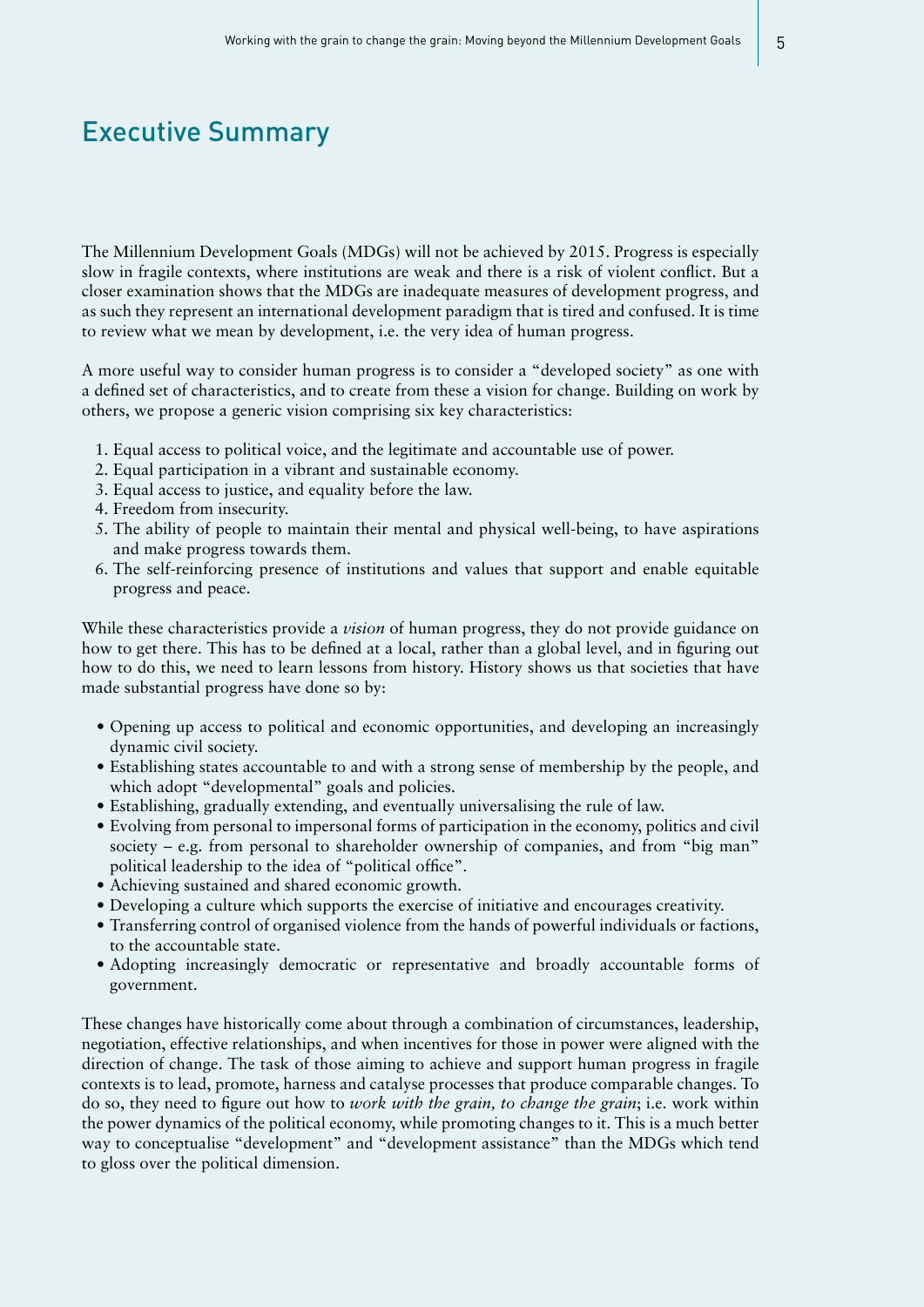With this framework in mind, we can see that some progress has been made since the millennium: for example the number of extremely fragile states has reduced, and this is influenced – partly positively and partly negatively – by a number of global trends. Because of the fluidity and mixed consequences of these global influences, and the challenges inherent in endogenous processes of change, there are good reasons to question whether the reductions in fragility so far achieved are sustainable, and whether people in other fragile contexts can make such improvements. The challenges remain immense. It is critical for the international community to adopt effective approaches to support development in fragile contexts. But despite the good ideas they often produce, international development institutions are failing to rise to this challenge, not least because of their own inertia and resistance to change.

We identify three broad areas for action:

- 1. The need for the development discourse to be reframed in ways which help create a better understanding of what constitutes development, and how change happens. Because of the inertia in the aid system, this will require good leadership from within the sector, and from politicians and in the media.
- 2. The need to create a new development narrative to replace the MDGs, based on a global vision for change, in which development is recognised as a local, endogenous process while the role of international agencies is to promote, catalyse and nudge change, based on a sophisticated understanding of the political economy.
- 3. The need to make international development institutions more fit for their purpose. This means first of all being clearer about their purpose, which we argue should be based on the vision-based approach outlined in our report. Organisational arrangements, staffing, incentives etc. will need to be aligned with the purpose. This will mean a radical change in the way many of the international institutions operate.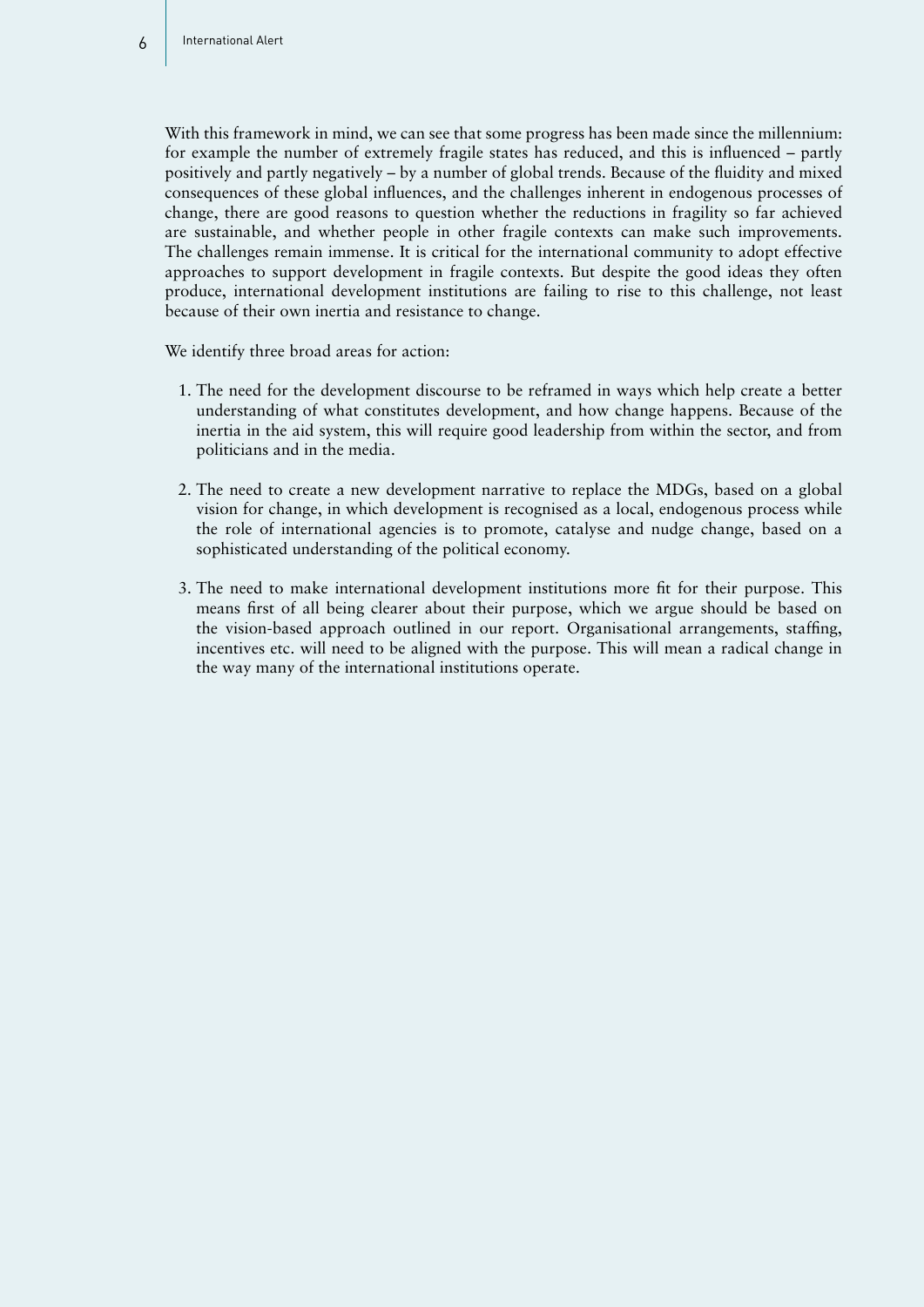# 1. Introduction

In 2000 the Member States of the United Nations signed up to the Millennium Declaration. Through this, they expressed their individual and joint commitment to a better world, which they defined in terms of values, peace and security, the eradication of poverty, protection of the vulnerable, protection of the environment, and respect for human rights (Table 1).

#### Table 1: Key elements of the United Nations Millennium Declaration 2000

| I                                     | <b>Values and principles</b><br>Promote dignity, freedom, equality, equity, solidarity, tolerance, respect for nature, shared<br>responsibility and the sovereignty of nations.                                                                                     |
|---------------------------------------|---------------------------------------------------------------------------------------------------------------------------------------------------------------------------------------------------------------------------------------------------------------------|
| $\begin{array}{c} \hline \end{array}$ | Peace, security and disarmament<br>Be more effective in maintaining peace and security by providing the resources and means necessary<br>for conflict prevention, dispute resolution, peacekeeping, post-conflict reconstruction, peacebuilding<br>and disarmament. |
| III                                   | Development and poverty eradication<br>Promote and create global and national environments conducive to development and to the<br>eradication of poverty, and make sufficient resources available.                                                                  |
| IV                                    | <b>Protecting our common environment</b><br>Promote the principles of sustainable development.                                                                                                                                                                      |
| $\vee$                                | Human rights, democracy and good governance<br>Support countries to implement democracy, promote respect for human rights and fight all forms of<br>discrimination and violence against women.                                                                      |
| VI                                    | <b>Protecting the vulnerable</b><br>Ensure the protection of civilians in emergency situations and strengthen international cooperation<br>and coordination of humanitarian assistance.                                                                             |
| VII                                   | Meeting the special needs of Africa<br>Assist Africans to bring about poverty eradication, sustainable development and lasting peace, through<br>debt cancellation, better market access, enhanced aid, and increased foreign direct investment.                    |
| VIII                                  | <b>Strengthening the United Nations</b><br>Increase the effectiveness of the UN to fight poverty, disease, injustice, violence, terror and encourage<br>development for all people.                                                                                 |

In September 2010, a decade later, the heads of state are returning to review progress on the development and poverty eradication goals at a UN High Level Plenary Meeting of the General Assembly on the Millennium Development Goals ("MDG Summit"). The UN has been tracking progress towards the MDGs (Table 2), which were adopted as a mechanism for measuring impact.

The UN Secretary-General's 2005 report, *Keeping the Promise*,<sup>1</sup> acknowledged that while progress had been made, it was 'uneven and, without additional efforts, several of the Millennium Development Goals are likely to be missed in many countries'. Although progress was made towards eradicating extreme poverty and hunger initially, improvements in China account for the lion's share of the decrease in extreme poverty at the global level, and the report states that 'the number of people living in extreme poverty actually went up between 1990 and 2005 by about 36 million.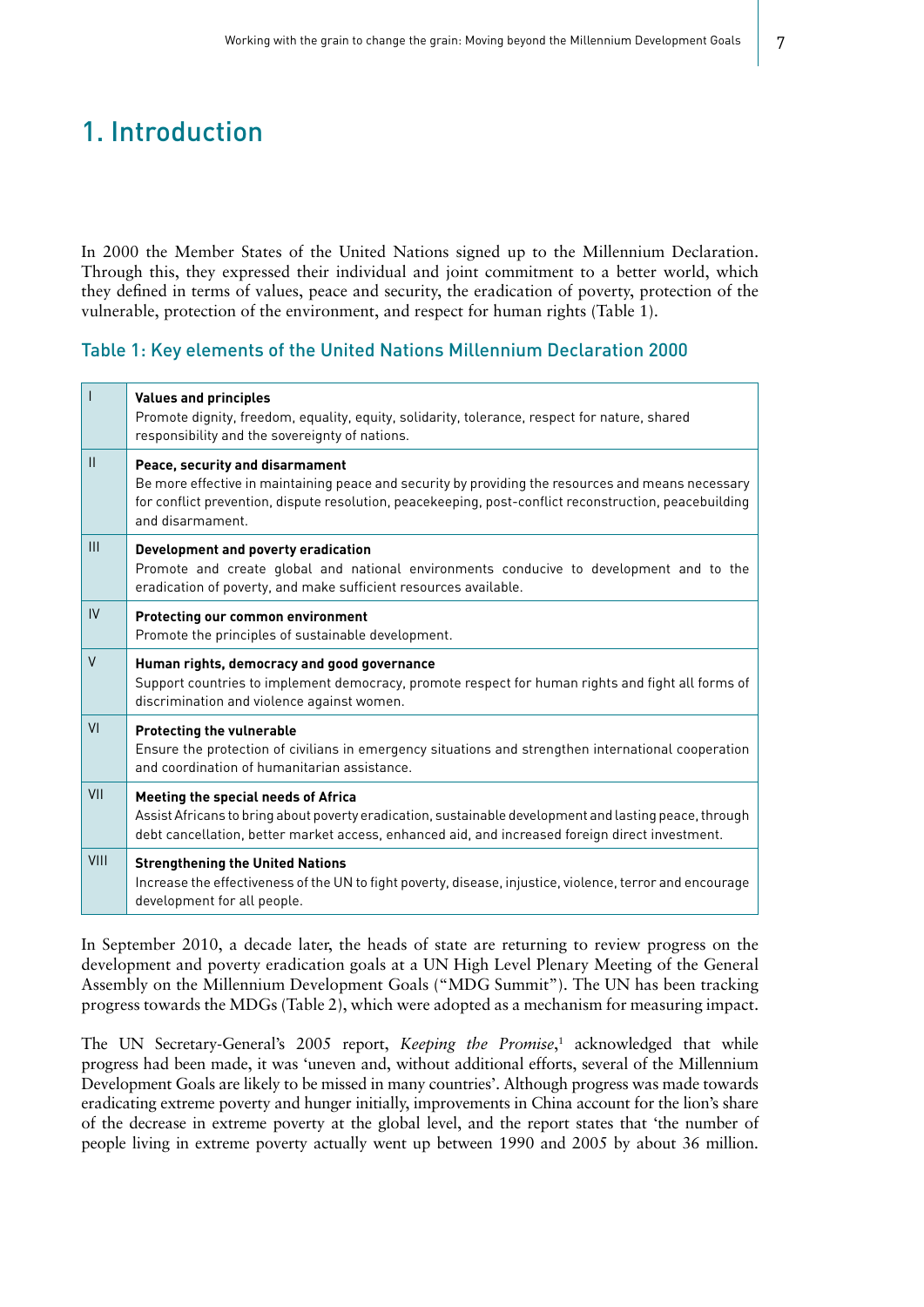| <b>Goals and Targets</b>                                                                                   | <b>Indicators for Monitoring Progress</b>                                                |  |
|------------------------------------------------------------------------------------------------------------|------------------------------------------------------------------------------------------|--|
| <b>Goal 1: Eradicate extreme poverty and hunger</b>                                                        |                                                                                          |  |
| Target 1.A: Halve, between 1990 and 2015, the                                                              | • Proportion of population below \$1 (PPP) per day                                       |  |
| proportion of people whose income is less than                                                             | • Poverty gap ratio                                                                      |  |
| one dollar a day                                                                                           | • Share of poorest quintile in national consumption                                      |  |
| Target 1.B: Achieve full and productive                                                                    | • Growth rate of GDP per person employed                                                 |  |
| employment and decent work for all, including                                                              | • Employment-to-population ratio                                                         |  |
| women and young people                                                                                     | • Proportion of employed people living below \$1 (PPP) per day                           |  |
|                                                                                                            | • Proportion of own-account and contributing family workers in                           |  |
|                                                                                                            | total employment                                                                         |  |
| Target 1.C: Halve, between 1990 and 2015, the                                                              | • Prevalence of underweight children under five years of age                             |  |
| proportion of people who suffer from hunger                                                                | • Proportion of population below minimum level of dietary energy                         |  |
|                                                                                                            | consumption                                                                              |  |
| <b>Goal 2: Achieve universal primary education</b>                                                         |                                                                                          |  |
| Target 2.A: Ensure that, by 2015, children                                                                 | • Net enrolment ratio in primary education                                               |  |
| everywhere, boys and girls alike, will be able to<br>complete a full course of primary schooling           | • Proportion of pupils starting grade 1 who reach last grade of<br>primary               |  |
|                                                                                                            | • Literacy rate of 15-24 year-olds, women and men                                        |  |
| Goal 3: Promote gender equality and empower women                                                          |                                                                                          |  |
| Target 3.A: Eliminate gender disparity in                                                                  | • Ratios of girls to boys in primary, secondary and tertiary                             |  |
| primary and secondary education, preferably                                                                | education                                                                                |  |
| by 2005, and in all levels of education no later                                                           | • Share of women in wage employment in the non-agricultural                              |  |
| than 2015                                                                                                  | sector                                                                                   |  |
|                                                                                                            | • Proportion of seats held by women in national parliament                               |  |
| <b>Goal 4: Reduce child mortality</b>                                                                      |                                                                                          |  |
| Target 4.A: Reduce by two-thirds, between                                                                  | • Under-five mortality rate                                                              |  |
| 1990 and 2015, the under-five mortality rate                                                               | • Infant mortality rate                                                                  |  |
|                                                                                                            | • Proportion of 1 year-old children immunised against measles                            |  |
| Goal 5: Improve maternal health                                                                            |                                                                                          |  |
| Target 5.A: Reduce by three quarters, between                                                              | • Maternal mortality ratio                                                               |  |
| 1990 and 2015, the maternal mortality ratio                                                                | • Proportion of births attended by skilled health personnel                              |  |
| Target 5.B: Achieve, by 2015, universal access                                                             | • Contraceptive prevalence rate                                                          |  |
| to reproductive health                                                                                     | • Adolescent birth rate                                                                  |  |
|                                                                                                            | • Antenatal care coverage (at least one visit and at least four visits)                  |  |
|                                                                                                            | • Unmet need for family planning                                                         |  |
| Goal 6: Combat HIV/AIDS, malaria and other diseases<br><b>Target 6.A:</b> Have halted by 2015 and begun to |                                                                                          |  |
| reverse the spread of HIV/AIDS                                                                             | • HIV prevalence among population aged 15-24 years<br>• Condom use at last high-risk sex |  |
|                                                                                                            | • Proportion of population aged 15-24 years with comprehensive                           |  |
|                                                                                                            | correct knowledge of HIV/AIDS                                                            |  |
|                                                                                                            | • Ratio of school attendance of orphans to school attendance of                          |  |
|                                                                                                            | non-orphans aged 10-14 years                                                             |  |
| Target 6.B: Achieve, by 2010, universal access                                                             | • Proportion of population with advanced HIV infection with                              |  |
| to treatment for HIV/AIDS for all those who                                                                | access to antiretroviral drugs                                                           |  |
| need it                                                                                                    |                                                                                          |  |
| Target 6.C: Have halted by 2015 and begun                                                                  | • Incidence and death rates associated with malaria                                      |  |
| to reverse the incidence of malaria and other                                                              | · Proportion of children under 5 sleeping under insecticide-                             |  |
| major diseases                                                                                             | treated bednets                                                                          |  |
|                                                                                                            | • Proportion of children under 5 with fever who are treated with                         |  |
|                                                                                                            | appropriate anti-malarial drugs                                                          |  |
|                                                                                                            | • Incidence, prevalence and death rates associated with                                  |  |
|                                                                                                            | tuberculosis                                                                             |  |
|                                                                                                            | • Proportion of tuberculosis cases detected and cured under                              |  |
|                                                                                                            | directly observed treatment short course                                                 |  |

# Table 2: The Millennium Development Goals - Official List of MDG Indicators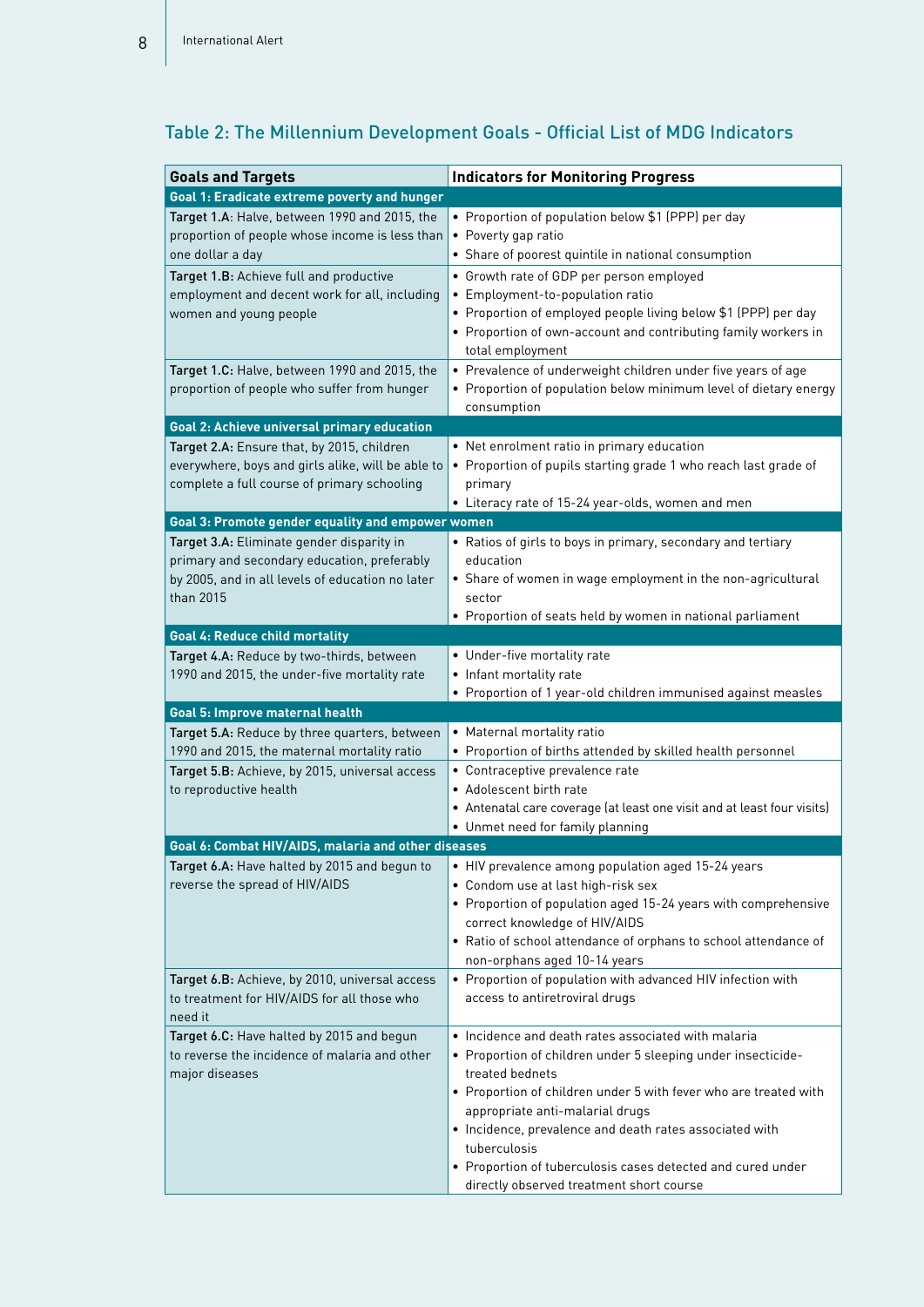| Goal 7: Ensure environmental sustainability                                           |                                                                                                                                |
|---------------------------------------------------------------------------------------|--------------------------------------------------------------------------------------------------------------------------------|
| Target 7.A: Integrate the principles of                                               | • Proportion of land area covered by forest                                                                                    |
| sustainable development into country policies                                         | • CO2 emissions, total, per capita and per \$1 GDP (PPP)                                                                       |
| and programmes and reverse the loss of                                                | • Consumption of ozone-depleting substances                                                                                    |
| environmental resources                                                               | • Proportion of fish stocks within safe biological limits                                                                      |
|                                                                                       | • Proportion of total water resources used                                                                                     |
| Target 7.B: Reduce biodiversity loss, achieving,                                      | • Proportion of terrestrial and marine areas protected                                                                         |
| by 2010, a significant reduction in the rate of loss                                  | • Proportion of species threatened with extinction                                                                             |
| Target 7.C: Halve, by 2015, the proportion of                                         | • Proportion of population using an improved drinking water                                                                    |
| people without sustainable access to safe                                             | source                                                                                                                         |
| drinking water and basic sanitation                                                   | • Proportion of population using an improved sanitation facility                                                               |
| Target 7.D: By 2020, to have achieved a                                               | • Proportion of urban population living in slums                                                                               |
| significant improvement in the lives of at least                                      |                                                                                                                                |
| 100 million slum dwellers                                                             |                                                                                                                                |
| Goal 8: Develop a global partnership for development                                  |                                                                                                                                |
| Target 8.A: Develop further an open, rule-                                            | Some of the indicators listed below are monitored separately for                                                               |
| based, predictable, non-discriminatory trading                                        | the least developed countries (LDCs), Africa, landlocked developing                                                            |
| and financial system                                                                  | countries and small island developing States.                                                                                  |
|                                                                                       |                                                                                                                                |
| Includes a commitment to good governance,                                             | Official development assistance (ODA)                                                                                          |
| development and poverty reduction - both                                              | • Net ODA, total and to the least developed countries, as                                                                      |
| nationally and internationally                                                        | percentage of OECD/DAC donors' gross national income                                                                           |
|                                                                                       | • Proportion of total bilateral, sector-allocable ODA of OECD/DAC                                                              |
| Target 8.B: Address the special needs of the                                          | donors to basic social services (basic education, primary health                                                               |
| least developed countries                                                             | care, nutrition, safe water and sanitation)                                                                                    |
|                                                                                       | • Proportion of bilateral official development assistance of OECD/                                                             |
| Includes: tariff and quota free access for the                                        | DAC donors that is untied                                                                                                      |
| least developed countries' exports; enhanced                                          | · ODA received in landlocked developing countries as a                                                                         |
| programme of debt relief for heavily indebted                                         | proportion of their gross national incomes                                                                                     |
| poor countries (HIPC) and cancellation of                                             | • ODA received in small island developing States as a proportion                                                               |
| official bilateral debt; and more generous ODA                                        | of their gross national incomes                                                                                                |
| for countries committed to poverty reduction                                          | Market access                                                                                                                  |
|                                                                                       |                                                                                                                                |
| Target 8.C: Address the special needs of<br>landlocked developing countries and small | • Proportion of total developed country imports (by value and<br>excluding arms) from developing countries and least developed |
| island developing States (through the                                                 | countries, admitted free of duty                                                                                               |
| Programme of Action for the Sustainable                                               | • Average tariffs imposed by developed countries on agricultural                                                               |
| Development of Small Island Developing                                                | products and textiles and clothing from developing countries                                                                   |
| States and the outcome of the twenty-second                                           | • Agricultural support estimate for OECD countries as a                                                                        |
| special session of the General Assembly)                                              | percentage of their gross domestic product                                                                                     |
|                                                                                       | • Proportion of ODA provided to help build trade capacity                                                                      |
| Target 8.D: Deal comprehensively with the                                             |                                                                                                                                |
| debt problems of developing countries through                                         | <b>Debt sustainability</b>                                                                                                     |
| national and international measures in order                                          | • Total number of countries that have reached their HIPC                                                                       |
| to make debt sustainable in the long term                                             | decision points and number that have reached their HIPC                                                                        |
|                                                                                       | completion points (cumulative)                                                                                                 |
|                                                                                       | • Debt relief committed under HIPC and MDRI Initiatives                                                                        |
|                                                                                       | • Debt service as a percentage of exports of goods and services                                                                |
| Target 8.E: In cooperation with pharmaceutical                                        | • Proportion of population with access to affordable essential                                                                 |
| companies, provide access to affordable                                               | drugs on a sustainable basis                                                                                                   |
| essential drugs in developing countries                                               |                                                                                                                                |
| Target 8.F: In cooperation with the private sector,                                   | • Telephone lines per 100 population                                                                                           |
| make available the benefits of new technologies,                                      | • Cellular subscribers per 100 population                                                                                      |
| especially information and communications                                             | • Internet users per 100 population                                                                                            |
|                                                                                       |                                                                                                                                |

Source: United Nations Statistics Division, Department of Economic and Social Affairs (15th January 2008). Available at http://unstats.un.org/unsd/mdg/Host.aspx?Content=Indicators/OfficialList.htm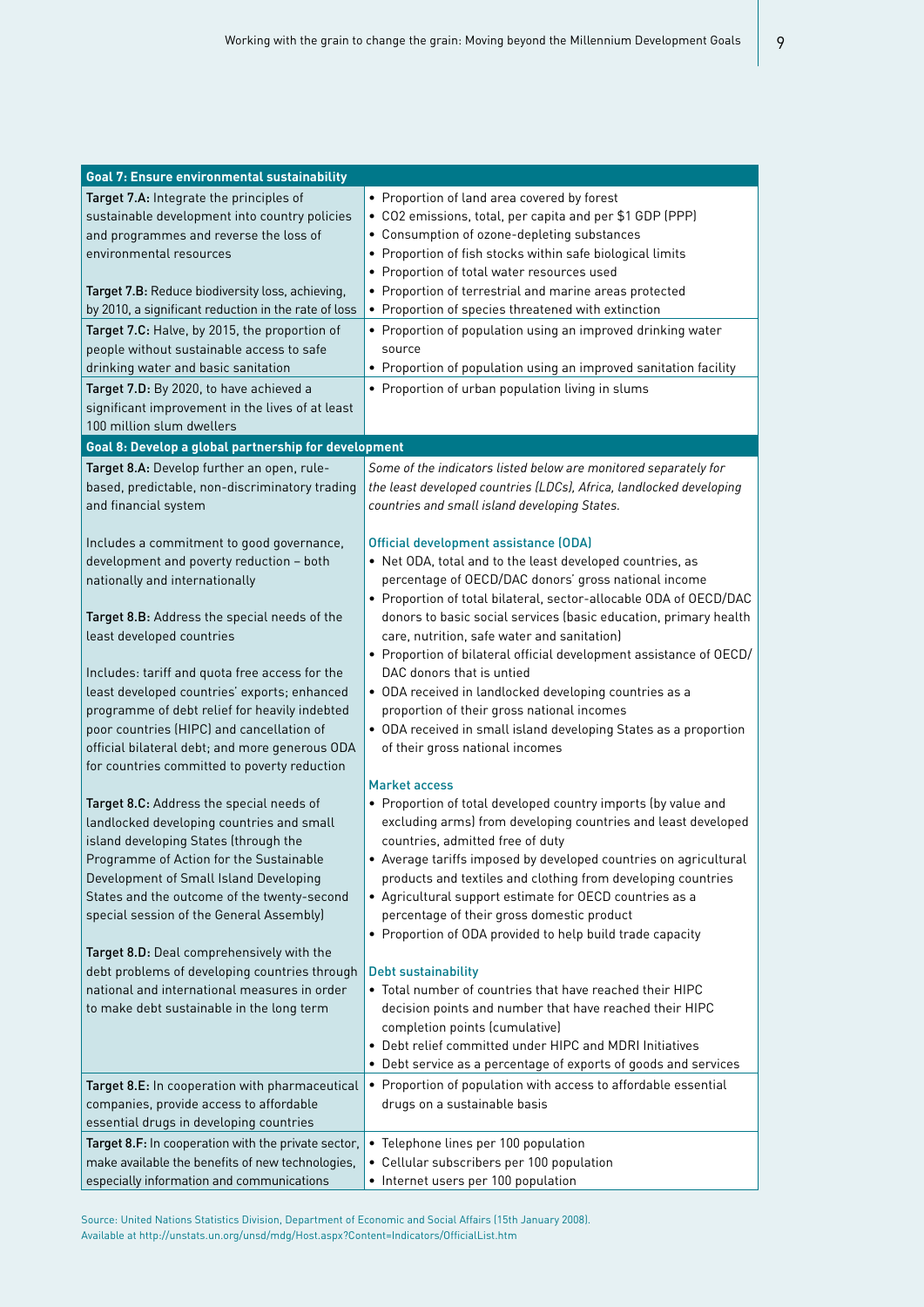In sub-Saharan Africa and parts of Asia, poverty and hunger remain stubbornly high'. This was not the only MDG that was off track. According to the same report, MDG number 3 was also lagging behind, with gender disparity widening in some regions: 'In sub-Saharan Africa, the percentage of enrolment of girls compared with boys in secondary education fell from 82 per cent in 1999 to 79 per cent in 2007. Only 53 of the 171 countries with available data had achieved gender parity in both primary and secondary education'. In regards to MDG number 5, 'Deliveries attended by skilled health workers in developing regions have increased since 1990, from 53 per cent in 1990 to 61 per cent in 2007, but there has been little progress in reducing maternal deaths; maternal mortality declined only marginally, from 480 deaths per 100,000 live births in 1990 to 450 in 2005. At this rate, the target of 120 deaths per 100,000 live births by 2015 cannot be achieved'.

It is clear from these examples and other UN reports that while progress has been made, it falls far short of what was agreed in 2000, and the 2015 targets will not be met. In other words, the international community has failed in its intent.

One of the loudest messages being presented in the run-up to the MDG Summit – by NGOs, UN agencies and governments alike – is for more development funding to accelerate progress, in the belief that a greater commitment of funds will make the MDGs attainable by 2015. The European Commission (EC), for example, backs this commitment, urging EU Member States to increase their official aid budgets.<sup>2</sup>

Likewise, CONCORD – the large and influential collective of European overseas development NGOs – is pressing for the EU to adopt an "MDG rescue plan", under which all Member States would commit to spending 0.7% of GNI as aid by 2015, and enshrine this as a legally binding target.3 Many others in their public advocacy are making the same kinds of arguments about the need to increase aid budgets. Even though such voices are also arguing for better quality aid, and the need for non-aid approaches such as further reducing trade barriers, the budget issue tends to come across loudest, thus implying a simple correlation between the volume of aid funding and its impact. But failing to meet the MDGs should not be interpreted to mean we should simply spend even more money in the same way. This seems to go against the maxim: avoid reinforcing failure.

There is a nagging sense among the development community that it has got this wrong. Only a few years ago, there was a tangible sense of optimism about development progress, fuelled by the global economic boom, the possibilities created by the end of the Cold War, the excitement generated by the Millennium Declaration, by a cadre of promising new leaders in developing countries, by a genuine commitment to progress among voters in the West, and by increasing flows of aid. This mood was exemplified by the 2005 Gleneagles Agreement between the G8 countries, and by the Make Poverty History campaign in the UK. There was a sense of confidence that we had learned from some of the failures of the past.

A 2005 Overseas Development Institute paper captured this mood well. It celebrated the replacement of the Washington Consensus – and its heavy focus on one-size-fits-all structural reform – by a new and broadly accepted "meta-narrative", based on a more holistic approach to development.4 While welcoming this new meta-narrative, the paper also argued that the definition of development being used (as represented for example by the MDGs) was too narrow, and that it failed to take into account local context and the critical importance of institutions in society. The paper also questioned the effectiveness of the prevailing international approach to development in poor countries. These are very substantial, fundamental criticisms, with which we agree. And yet – perhaps because of the optimism of those times – we would argue that the report's recommendations were incommensurate with its own analysis, and that the report could have made more fundamental recommendations than it did.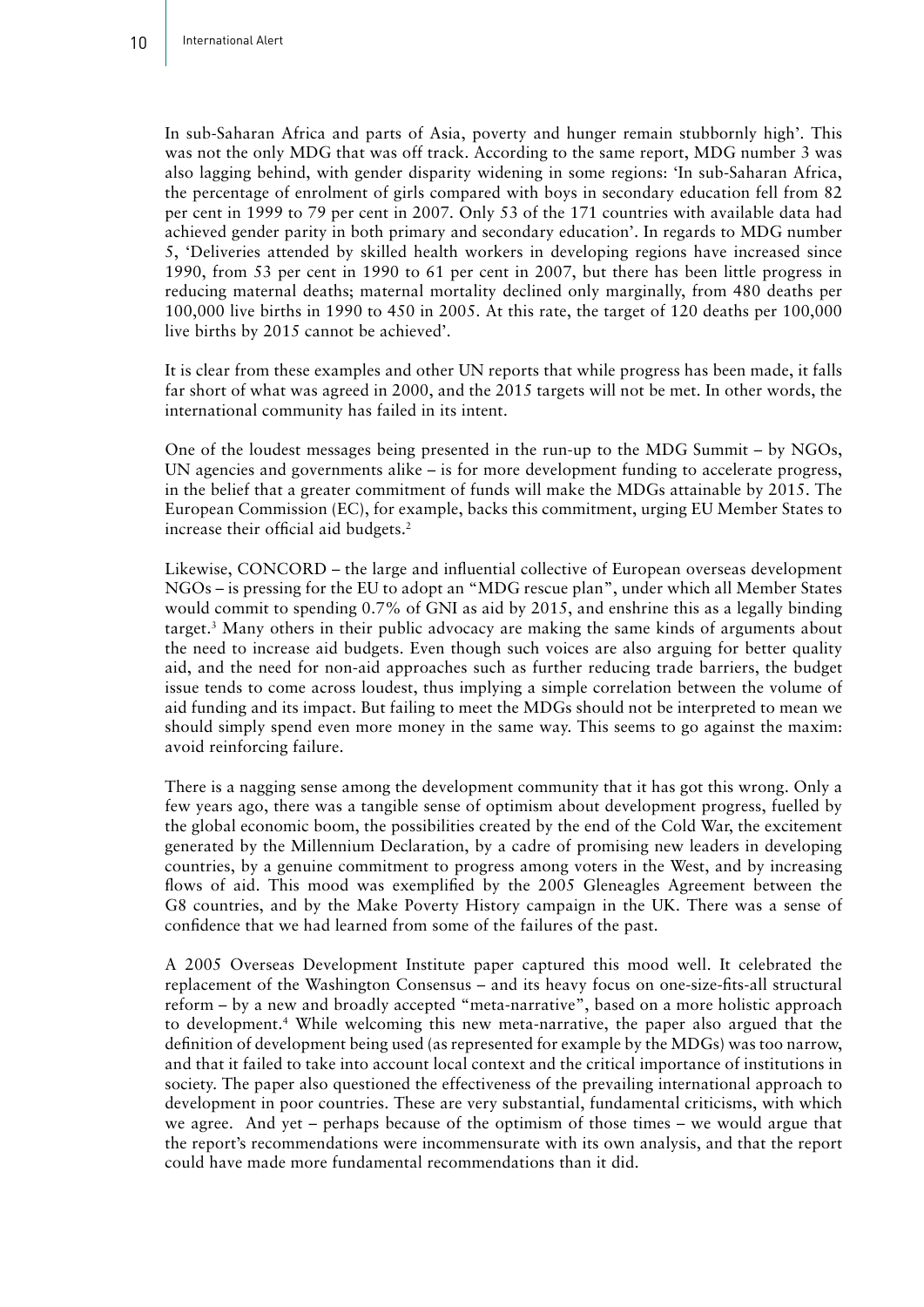In 2010, the mood is more subdued. The global recession has reduced the rate of economic growth in some developing countries, and has led voters and politicians in richer countries to question aid budgets at a time when their own domestic programmes are being squeezed for funds.

### Fragile states and contexts

Development progress is especially hard to achieve in so-called fragile states or contexts, where the political, social and economic institutions do not provide reasonable opportunities for people to feel secure, or to engage in the political, social and economic activities necessary for prosperity and progress. These places also tend to be prone to violent conflict. In 2008, the IMF and World Bank reviewed MDG data and found that the fragile states were significantly behind others in meeting the MDGs. $5$ 

Various formal lists of fragile contexts or situations have been drawn up, and membership of these lists is not surprisingly controversial: few countries like to be categorised in this way as it implies a sense of failure. Different lists use different definitions of fragility, and there is a great deal of literature available on this issue. For this report, rather than dwell on detailed and technical definitions, we provide three short examples of different fragile contexts in Box 1 to illustrate the idea of fragility. These contexts are fragile because they lack resilience and are vulnerable to internal and external stresses and shocks. Fragility should be seen as a continuum, along which movement takes place. One of the most important aspects of development is to understand and galvanise the process through which societies move along the continuum and become less fragile and more resilient.

Whichever list of fragile contexts one turns to, it is clear that a large proportion of the world's poor people live in such places. At least 25% of ODA is provided to fragile contexts.<sup>6</sup>

#### Aid and development institutions

A rich debate has been generated about how development can be achieved in fragile contexts. As so often happens in the development sector, the policy discussion has been thoughtful and well-informed. DFID's 2009 White Paper clearly states that one of the major aims of the UK's overseas aid programme is to help build peaceful states and societies based on inclusive political settlements;<sup>7</sup> and the OECD-DAC's International Network on Conflict and Fragility (INCAF) is examining how donor countries can best contribute to a combined programme of statebuilding and peacebuilding in fragile contexts.8

Debates over how best to implement development aid are a constant and important feature of the sector. At their best, they raise difficult and intelligent questions in a sophisticated way. They frequently reach hard-hitting conclusions about lessons learned, and recommend – or at least imply the need for – significant changes in the way aid is conceived and delivered. But such debates are all-too-often constrained by the limits inherent in the aid institutions themselves. As a result, however far-reaching the implications of these debates, they tend to result in little more than a tweaking of the system, rather than fundamental change.

The international aid institutions are fine as they are if their purpose is limited to transferring funds and a certain amount of expertise from wealthy to poorer parts of the world. But if their purpose is the more ambitious one of helping people in developing countries create and take advantage of an enabling environment for development (as per the Millennium Declaration), then

In this paper we generally use terms such as "fragile contexts" or "fragile situations" rather than "fragile states", to reinforce the idea that people's enabling environment for development is defined by many elements in the context in which they live, and not only by the state. However, when referring to specific policies that use the term fragile state, we also do so.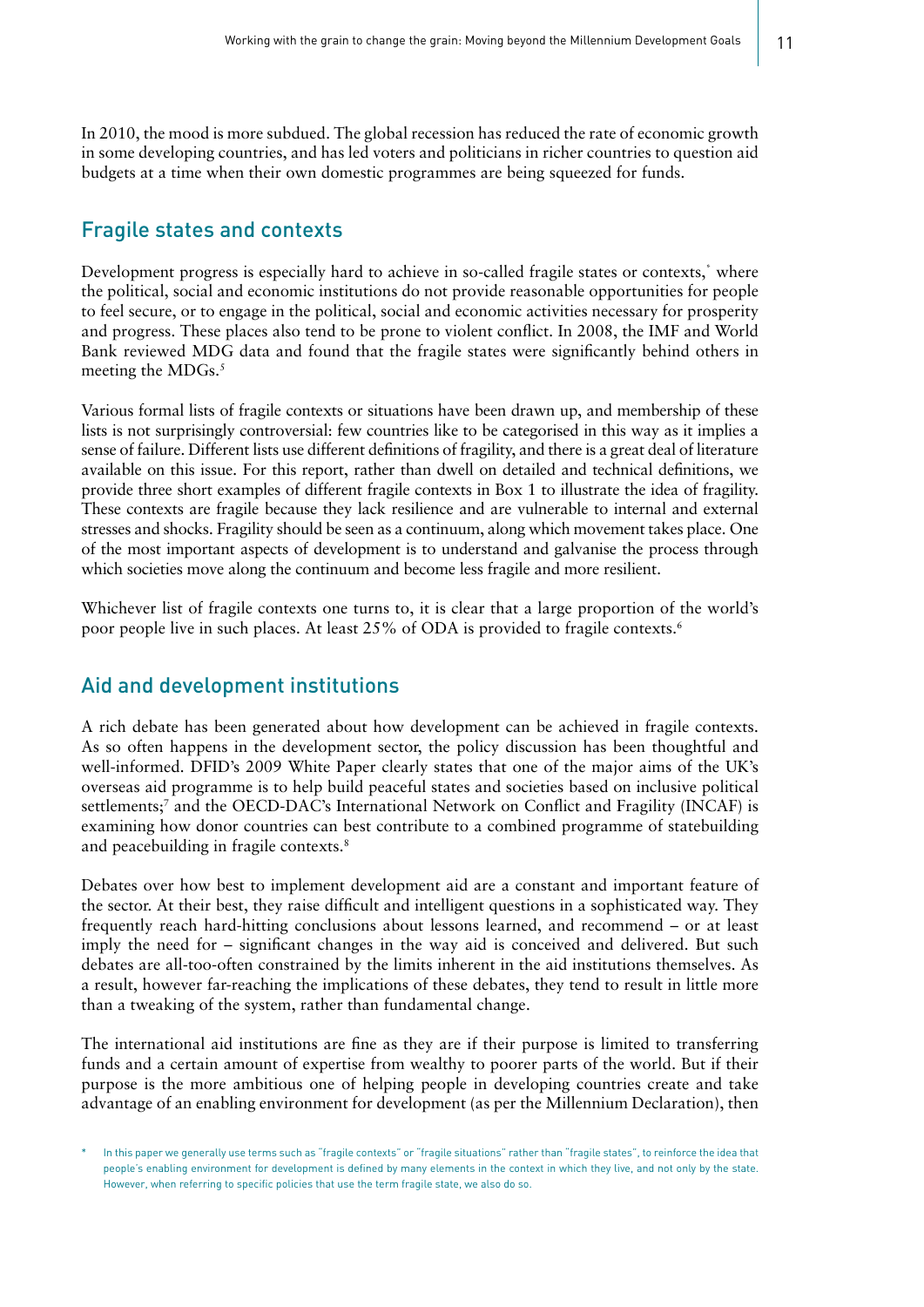#### Box 1: Three illustrations of fragility

The Democratic Republic of Congo (DRC) grew out of a Belgian colony which was itself the successor to a private Belgian commercial venture in the late nineteenth century. During the colonial period, no Congolese governance institutions were built, and indigenous institutions were undermined. A coup occurred shortly after independence, followed by three decades of misrule by President Mobuto, who used patronage – funded by aid and mineral exports, and facilitated by his support for the West during the Cold War – to hold together a large and unwieldy country in which few of the modern institutions of economic or political governance actually fulfilled the normative functions assigned to them. Mobuto's declining power in the 1990s led to years of civil war, and despite presidential and legislative elections in 2006 and a massive aid and UN peacekeeping programme, the country remains beset by insecurity. Civil war continues in the east. Despite appearances, there is virtually no state, which therefore provides very few services. Many of the trappings of the state – government departments, security services, etc. – are occupied by factions associated with those in power, but they do not in any real sense represent state "institutions", and are not as such accountable to Congolese people. Therefore, despite the existence of genuinely committed public servants in some civil service positions, many others abuse the position they are in and provide little or no real service to the public. The state institutions available to Congolese people seem inadequate to bring peace or development in the near future.

Ghana is one of Africa's success stories. Despite a succession of coups following its first postindependence government, it has held four general elections since 1992, and power has twice changed hands peacefully from the incumbent party to the opposition. The economy has grown by almost 6% per year since 2003, more than double the rate of demographic growth. But the country still faces many challenges. Many people in the dry, poorer north feel excluded from modern Ghana, and the country faces a challenge of governance and identity – it includes many ethnic groups who retain some of their traditional governance systems and allegiances, which fit uneasily with the systems and institutions of the modern state. Disputes over land are frequently perceived as ethnic disputes, and many lie unresolved for years and trigger episodes of violence. Oil and climate change are new factors that may exacerbate existing conflicts. When the 2008 presidential election was won by a very small margin, the country teetered on the edge of violence while party leaders argued over the result. Civil society intervened *ad hoc* to negotiate a peaceful transition of power, in the absence of formal institutions mandated or able to do so. They succeeded, resulting in a peaceful handover of power, but it was a tense and uncertain period. Ghana has made great progress, as indicated by the peaceful resolution of this impasse. But the context remains fragile yet.

Unresolved conflicts in the Caucasus, masked by the communist system during the life of the USSR, produced a wave of violence in the region after the end of the Cold War. Twenty years on, these conflicts remain unresolved though with new dynamics, as a result of external interventions which brought an end to the fighting but not to the grievances behind the fighting. Meanwhile, the political systems in the recognised and unrecognised entities of the region are an outcome of ethnicity and other conflict issues, the patronage political culture of the old USSR which linked political and economic opportunity, and external geopolitical relationships. Political systems with such characteristics tend to be populist, but not democratic in the sense of responding to the broad set of needs of the population and providing a developmental and peaceful vision. The fact that they were designed around unresolved conflicts means it is very difficult for those conflicts to be addressed and resolved in a non-violent way. The Caucasus is thus a fragile region, vulnerable to shocks – a familiar characteristic of other post-imperial situations.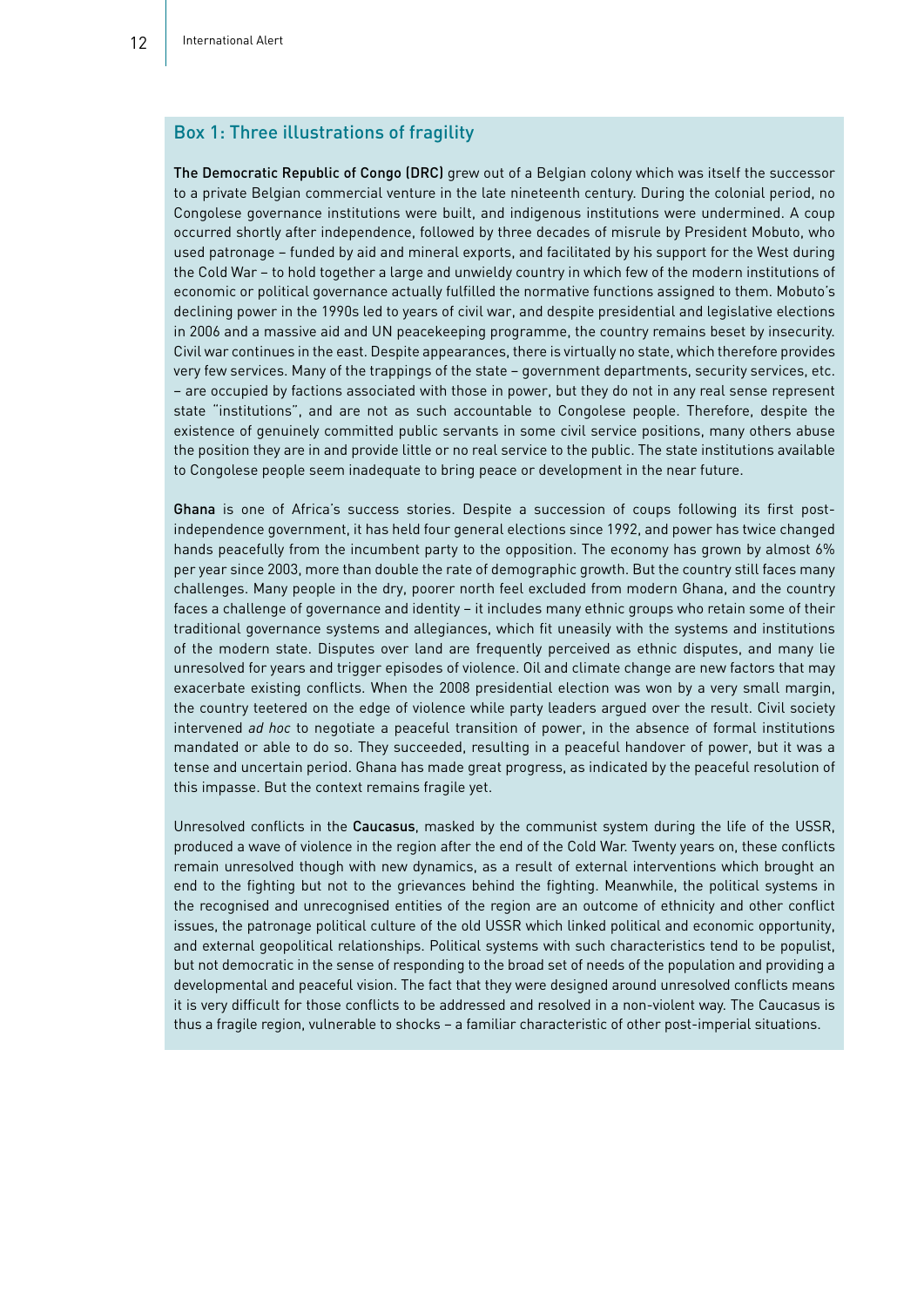a long, hard look is needed at the way they are organised, and the goals and achievements for which they are held accountable, to ensure they are fit for this ambitious purpose.

This report argues that aid is in need of a fundamental rethink. We use the problems inherent in the MDGs to make our argument, since they have become such an important symbol and measure of development, but the question we aim to address is a far deeper one: what is development and how can it be better promoted?

It has been an interesting process for Alert to research and make the arguments in this paper, and one with inherent risks. We are acutely conscious of the long and rich history of thinking on development issues, which we are unable to address fully in a short paper such as this. We therefore risk appearing to reinvent the wheel, and failing to acknowledge others' work. Millions of people are working locally, nationally and internationally to improve their lives and those of others, and we risk causing them offence by our criticism of the institutions within which many of them work. A third risk is that extreme aid sceptics might seize on this report as ammunition for their own argument to abolish aid. Finally, as a medium-sized peacebuilding NGO which largely depends on development funds to do our work, we risk alienating the very institutions we depend on for goodwill and funds.

But our instinct is that now is the right time to raise these issues. Difficult questions are already being raised about the value of aid – by OECD taxpayers in the current economic climate, but also within developing countries. It is better to try and fix the system from within than to have fixes thrust upon it. In discussing these ideas with others involved in the sector, we have been struck by the number of people who have welcomed and encouraged our approach, even if they have not agreed with every element of our thesis. This implies that there is an untapped wellspring within the development sector sympathetic to our arguments, and with the capacity to improve them, build on them and to initiate change accordingly. We certainly do not claim to have all the answers – or even all the right questions – but simply aim to make a contribution to the process, which we regard as overdue, of redefining the underlying narrative and institutions of development and aid.

The report is organised in five main sections, the first of which explains the inadequacies of the MDGs. The second asks what constitutes human progress, and thus what kind of development assistance will best support and enable such progress. The third section presents a snapshot of how the world is doing in the light of this broader measure of progress, and identifies some relevant global trends. In the subsequent section, we examine the development institutions. Finally, we draw conclusions and make broad recommendations about how the development institutions could be more effective.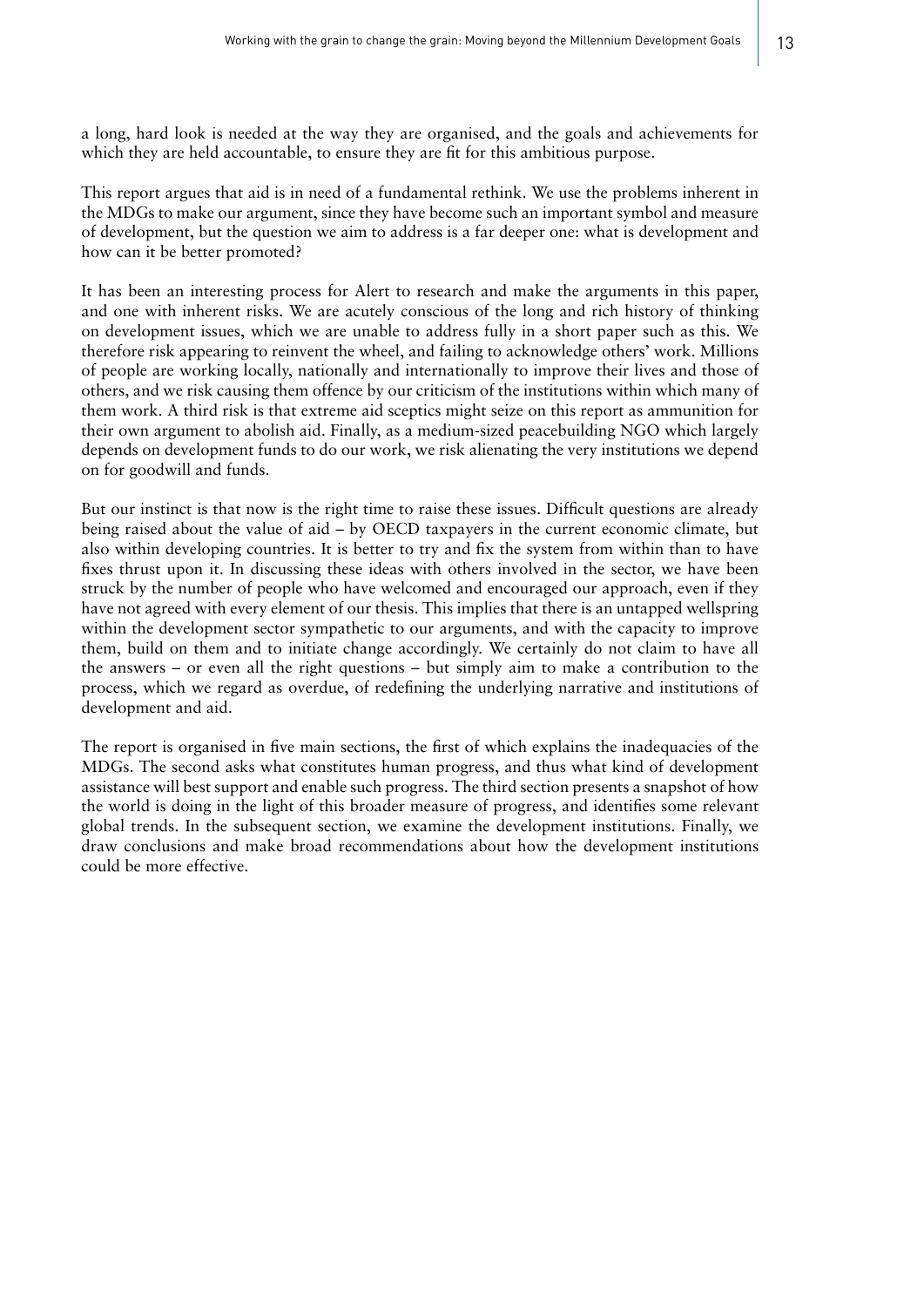# 2. The MDGs as measures of human progress

The MDGs were developed in 2001, building on attempts to identify and agree on global development targets during the previous decade, when it had become widely accepted that the more simplistic notion of economic growth as a measure of progress was insufficient. While they are often presented as though they represent a comprehensive measure of progress, the selection of MDGs was limited by the need to choose measures for which indicators and data already existed and would continue to be available. The targets were based on the assumption that existing trends would continue, e.g. that the under-five mortality rate would continue to decline as in previous years. This explains the apparent differences in the ambition of the different targets, for example 100% enrolment in primary education as compared to a two-thirds reduction in the under-five mortality rate: these were based on extrapolations to 2015 of trends that had been observed in the last decades of the twentieth century.<sup>9</sup>

The MDGs have served a useful purpose as an inspirational and aspirational tool around which political leaders can unite. They are a strange blend of the political and technical, because although mostly technical in nature, this is at least partly due to politics; i.e. it was thought that many heads of state would only sign up to what were presented as politically neutral goals. Indeed, 'while they are commonly presented as deriving from technical and empirical analysis, they are the product of intense political negotiation informed by analytical work'.10 They thus avoid the more politically difficult aspects of development, such as good governance and the geopolitics of security. They provided a "big tent" within which the leaders of UN Member States could agree. Part of their legitimacy came from the implicit idea that supporting development is a moral imperative. Development assistance could be seen as being, in that moral sense, just like humanitarian aid – a human claim on all of us, in which the only issue is to work out the best, most technically sound way of delivering aid, whether for long-term development or recovery from disaster.

Politics thus shaped the apolitical nature of the MDGs, which accordingly provided a simple communication device – a set of slogans – through which donor governments could explain overseas development aid to their electorates, NGOs could generate support from donor governments and a generous public, and developing country governments could limit the degree to which progress was a potential threat to their own power.

Therein, however, lies a problem, because the MDGs are not being used simply as an aspirational and inspirational tool. Ironically, a set of goals chosen partly based on the data that were available, and partly based on what would be acceptable to heads of state with very diverse political views and interests, has by default become the main international public definition of development, which it was never intended to be.

Part of the explanation for this problem is that the idea of "development" has become increasingly vague, and the word itself has become so imprecise as to be almost meaningless unless constantly qualified and explained. This is why in the present document we have at times opted to use the phrase "human progress", which carries slightly less baggage in this context. There are five main problems with the MDGs as measures of human progress.

#### The choice of goals

Faced with the task of choosing a relatively small universal set of measures of progress, and with the technical and political challenges noted above, the drafters of the MDGs opted for a narrow series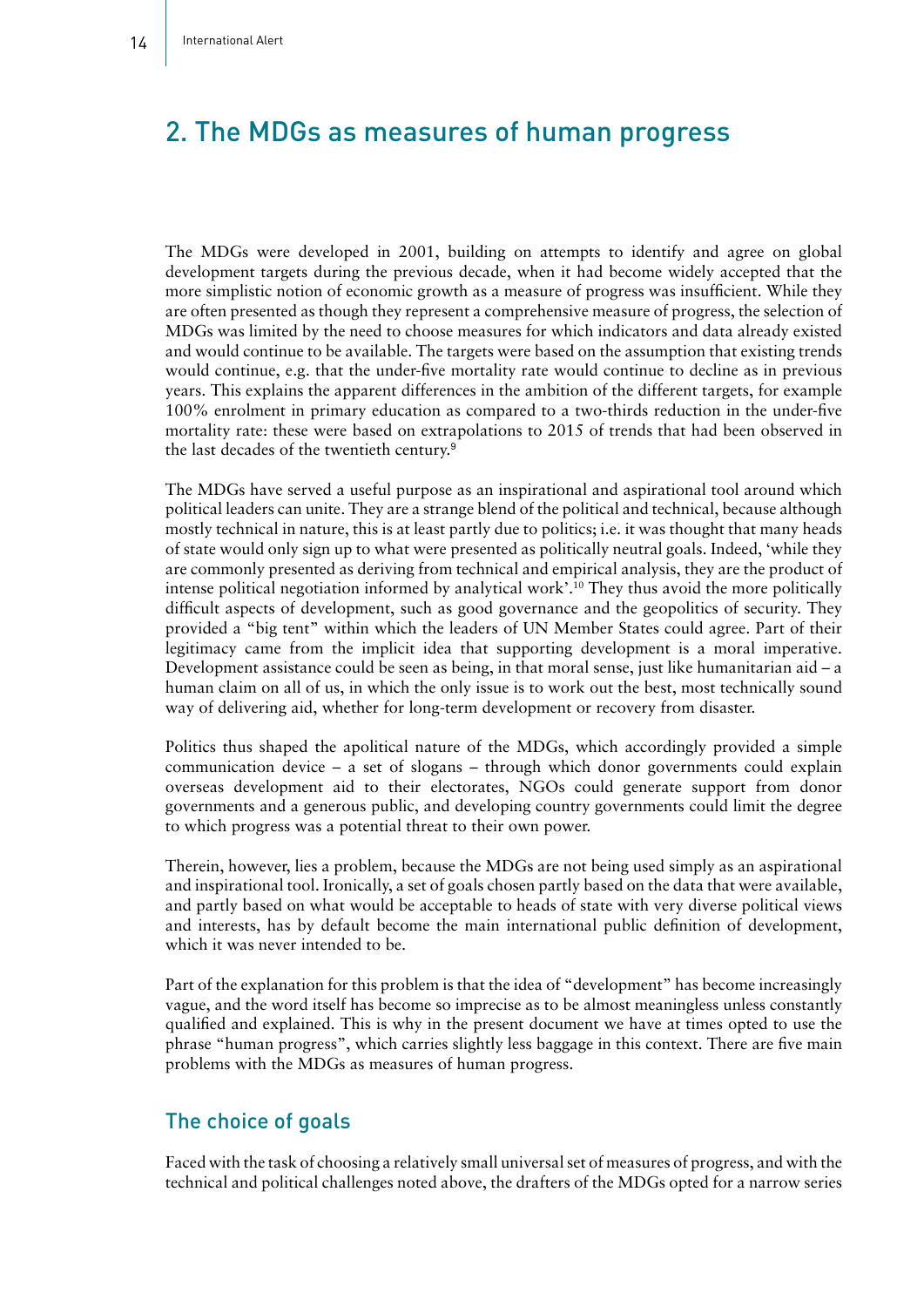of proxy measures. They chose income, access to food, employment, primary education, child and maternal health, protection from major diseases, gender parity, environmental sustainability, and sanitation (see Table 2). And they also included measures of progress towards more effective international relationships: such as a fairer trading system, higher aid flows, freer access to drugs and other technologies, and a reduction in poor countries' debt.

At first reading, this makes sense. It seems obvious that people living in a country with higher scores against MDGs 1-7 and reduced debts, and operating in a fairer world trading system, are better off than those in a country with lower scores, saddled with debt, and operating in an unfair world trading system. But these measures fail to capture many critical aspects of human progress. Because the MDGs are largely *technocratic* in nature, they miss the essentially *political* and *societal*  nature of the development process. They fail to capture many other important indicators of human progress such as the development of political and societal institutions, inclusion, human rights, empowerment, etc. The concepts of equity and equality are largely absent. Of the wide-ranging aspects of progress contained in the Millennium Declaration, only poverty and the environment are explicitly covered by the MDGs. So the MDGs are overly technocratic, and even when taken as a whole, comprise an incomplete measure of human progress, and as such are liable to distort our view of progress.

### **Strategy**

The second problem with the MDGs is that they are being used in ways that confuse ends with means. Goals 1-7 were conceived as outcomes, or ends to be achieved. But they are too often being confused with the strategies needed to achieve them. We can illustrate this point using MDG Target 1C: Halving the proportion of people who suffer from hunger. While a society which ensures its people are not hungry is certainly "more developed" than one which does not, it does not necessarily follow that the best *route* to development – given scarce resources in complex situations – is to reduce the number of people who are hungry. Feeding the hungry should in the short term be seen as an important *humanitarian* measure, but it does not equate to development. Progress towards this long-term target should instead be measured in terms of progress in the specific strategy, designed for a specific location, which aims to build the capacity in society to ensure that its members are fed. This would likely address both the availability of and access to food. It could, for example, focus on a mixture of policies and interventions on issues as diverse as agriculture, welfare systems, intra-household gender roles, and the involvement of both men and women in a sustainable and thriving economy.

### Scope and scale

The problem is further complicated because the MDGs were defined and designed as global or universal goals, when implementation strategies in fact need to be mainly national and local, and context-specific. Thus, there is a real danger in using the *global* MDGs to define and measure *local* progress.

The OECD-DAC's guidelines for operating in fragile contexts quite rightly enshrines the principle: *take the context as the starting point*. In other words, define your goals according to the realities of the political economy.<sup>11</sup> Therefore, while it is useful to have a guide to what successful development looks like, this should not automatically be translated into the content and goals of specific country programmes. Jan Vandemoortele, the Director of the Poverty Group at UNDP from 2001-05, and one of the MDG designers, claims that they were never intended to be used to measure progress at a local or national level. Nevertheless, this is what is happening.<sup>12</sup>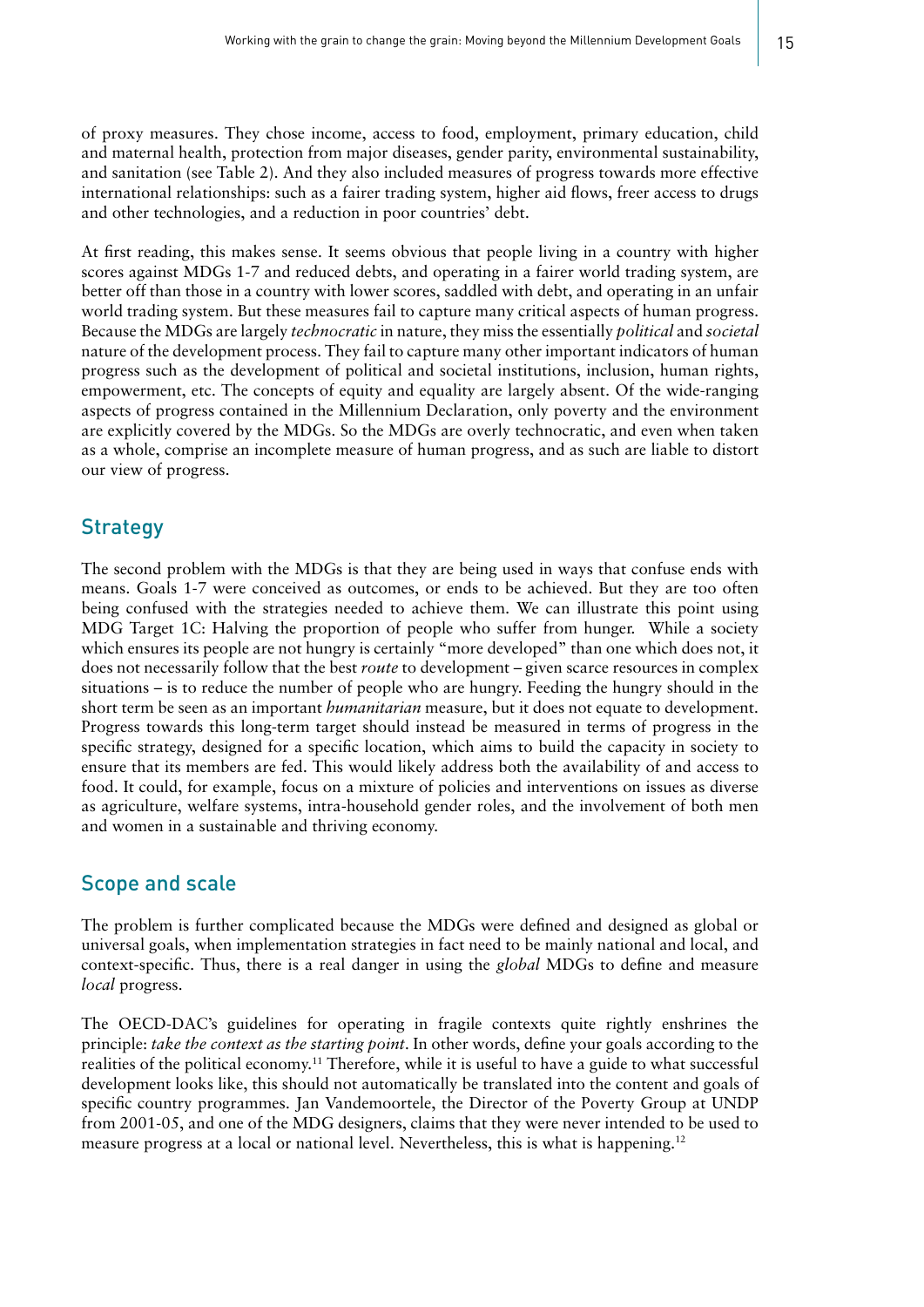#### Ambition

 'Achieving [the MDGs] would mean that during the lifespan of this generation, we would achieve gender equality; halve the proportion of people suffering from hunger; guarantee that all children complete primary school; reduce by two-thirds a child's risk of dying before age five; cut by three-quarters a mother's risk of dying from pregnancy-related causes; and halve the proportion of people without access to safe drinking water'.13 As implied by this comment, the degree of progress made on most of the goals so far shows that they were highly unrealistic when set. There are sometimes advantages in setting overly ambitious aspirations – perhaps in this case it was designed to convince donors to give more money. But the lack of realism inherent in the MDGs – especially when the rhetoric around them has treated them as achievable – has created a large amount of cynicism and thus has been partly counter-productive. The huge challenge represented by the targets has pushed policy-makers towards overly simplistic solutions based merely on budget increases and technical programmes.

#### Perverse incentives

We have identified four fundamental problems with the MDGs: they are too narrow and superficial; they confuse ends with means; they are "universal", while development is more local; and they are unrealistic. These contribute to a fifth problem, which is that the MDGs distort planning and resource allocation because they have become perverse incentives.

Choosing targets and indicators for social and economic policy represents a challenge, because such policies deal with complex problems and complex solutions. From economics, Goodhart's Law explains that 'any observed statistical regularity will tend to collapse once pressure is placed upon it for control purposes'. This was simplified and generalised apparently by Professor Marilyn Strathern as 'when a measure becomes a target it ceases to be a good measure'. Put simply in relation to the MDGs: the problem is that the target is chosen because it is felt to represent a certain set of outcomes, but because it does so imperfectly, it *inevitably* skews planning towards achievement of the proxy rather than the complete set of outcomes. If the chosen targets are too narrow; if they confuse ends with means; if they are universal while the actual change process is local – then Goodhart's Law applies perfectly. Skewed incentives matter somewhat when the scale of the project is modest: but they matter enormously when the scale is global.

These are not just theoretical problems of interest to statistics students. Nor can they be brushed aside by those who say that the MDGs are simply aspirations. The MDGs *are* being used as planning tools, and *are* influencing resource allocation. Bilateral and multilateral donors, as well as recipient country governments, are planning and being held to account based on the MDGs. For example DFID, the UK government's overseas development arm, is held to account by the UK parliament for its contributions to the MDGs, and UNDP and other UN agencies likewise use the MDGs to explain progress. UNDP assists individual countries to produce MDG progress reports, and publishes the results. The 2010 peer review of DFID conducted by OECD-DAC expressed its concern that DFID is losing sight of the MDGs and recommended that 'DFID should prioritise clearly its policy goals and streamline further its policies and strategic guidance around core priorities linked to the MDGs'.14 Meanwhile the EU's 2010 review of progress towards the MDGs has resulted in a drive to achieve them before 2015. This means that, for the next five years, the world's largest collective aid donor (the European Commission combined with the EU Member States, representing 60% of global ODA) will have *an overriding focus* on the MDGs and therefore risk ignoring local realities in the push to achieve them. This has potentially worrying consequences in fragile states, where conflict-insensitive aid – i.e. aid conceived and delivered without sufficient understanding of the way it will interact with conflicts in the context – can cause serious problems.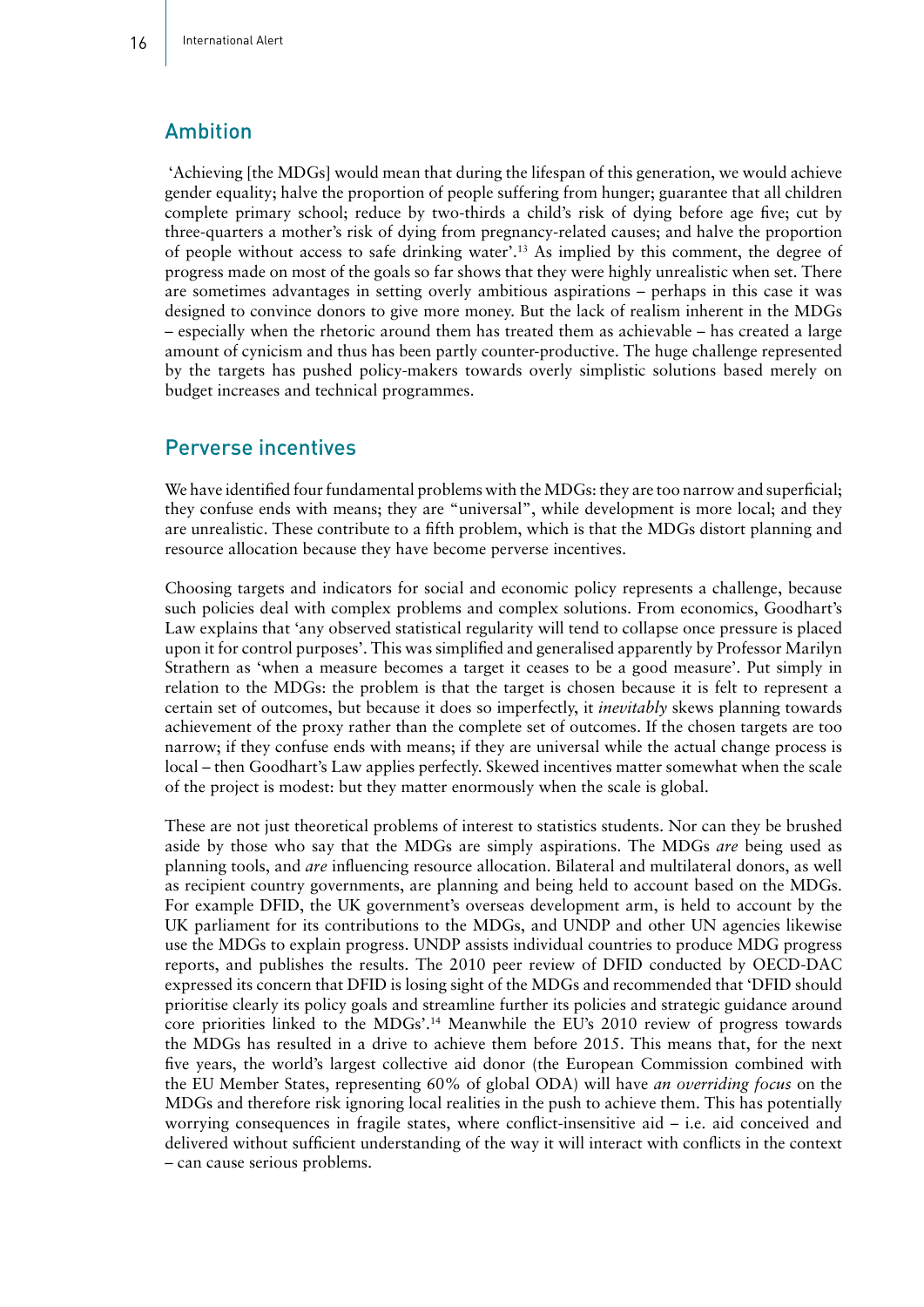The obvious way in which perverse incentives play out in the context of the MDGs is that developing country governments and donors focus on maximising impact on the global targets, and ignore the political, human or other local societal elements. When added to other perverse incentives acting on donor staff – such as being judged on the level of spending, rather than the level of impact – this can have a pernicious effect. Thus, for example, investing in the most stable places, where impact will be easiest to achieve – the so-called low-hanging fruit – rather than in the places with the greatest need and complexity. This happened in Uganda until relatively recently, where government and donors focused on national policies for health and education which had little relevance to the people living in the north of the country and suffering the effects of civil war, and thus exacerbated the sense of exclusion among northerners which had itself contributed to the war.

There are frequently tensions between governments and donors regarding development priorities, for example in education. The Ghanaian and Rwandan governments have found it difficult to convince donors that investing in secondary and higher education is imperative to create a skilled population needed to boost much-needed economic growth and other aspects of national development. While donors recognised the governments' priorities, they have had difficulties in supporting these other aspects of education because of the orientation of their institutional policies towards the MDGs. Thus, the host governments have come under pressure to rethink their priorities and direct much more attention to basic education, in line with the priorities of most of their donors.<sup>15</sup>

Poverty Reduction Strategy Papers (PRSPs) also illustrate this problem. PRSPs and similar instruments have become practically ubiquitous in countries receiving aid, as tools for defining key policies. They frequently come to dominate the formal policy landscape in such countries. While they claim to represent a model of partnership between donors and the recipient government, they are in fact a tool with which donors promote their insistence on an MDG-led view of human progress, with poverty reduction as the overarching policy aim. But why should poverty reduction always be the overarching aim of government policy in a developing country? Is it not possible that – while reducing poverty is a critical humanitarian need – there are other equally pressing policy goals such as nation-building, economic growth or even defence, which should in certain circumstances take precedence as overarching policy goals, and steps on the road to development? Did the US, Japan or Korea have poverty reduction as their overarching policy goals throughout their key development years?

We do not mean to imply by this analysis that those concerned with development or human progress are blind to issues not captured by the MDGs. Far from it: there are plentiful examples of policies and programmes that go far beyond the simplistic purview represented by the MDGs. Nevertheless, because the problem of perverse incentives operates at the most fundamental level, it is inevitably skewing the choices made by aid and development institutions.

Even development actors – in donor agencies, governments and civil society – who profoundly distrust and disagree with the MDGs find themselves locked into using them to define strategy and success because they work within political and financial structures that do so. Even development NGOs – an especially important group whose non-governmental approach is needed as a counterbalance to the statist policies of many donors – are using the MDGs to plan and report on progress.

If the MDGs are inadequate measures or worse, one of the challenges for an international community keen to invest in supporting human progress in fragile contexts is what to use instead. To address this, we first need to explore what we mean by development, or human progress.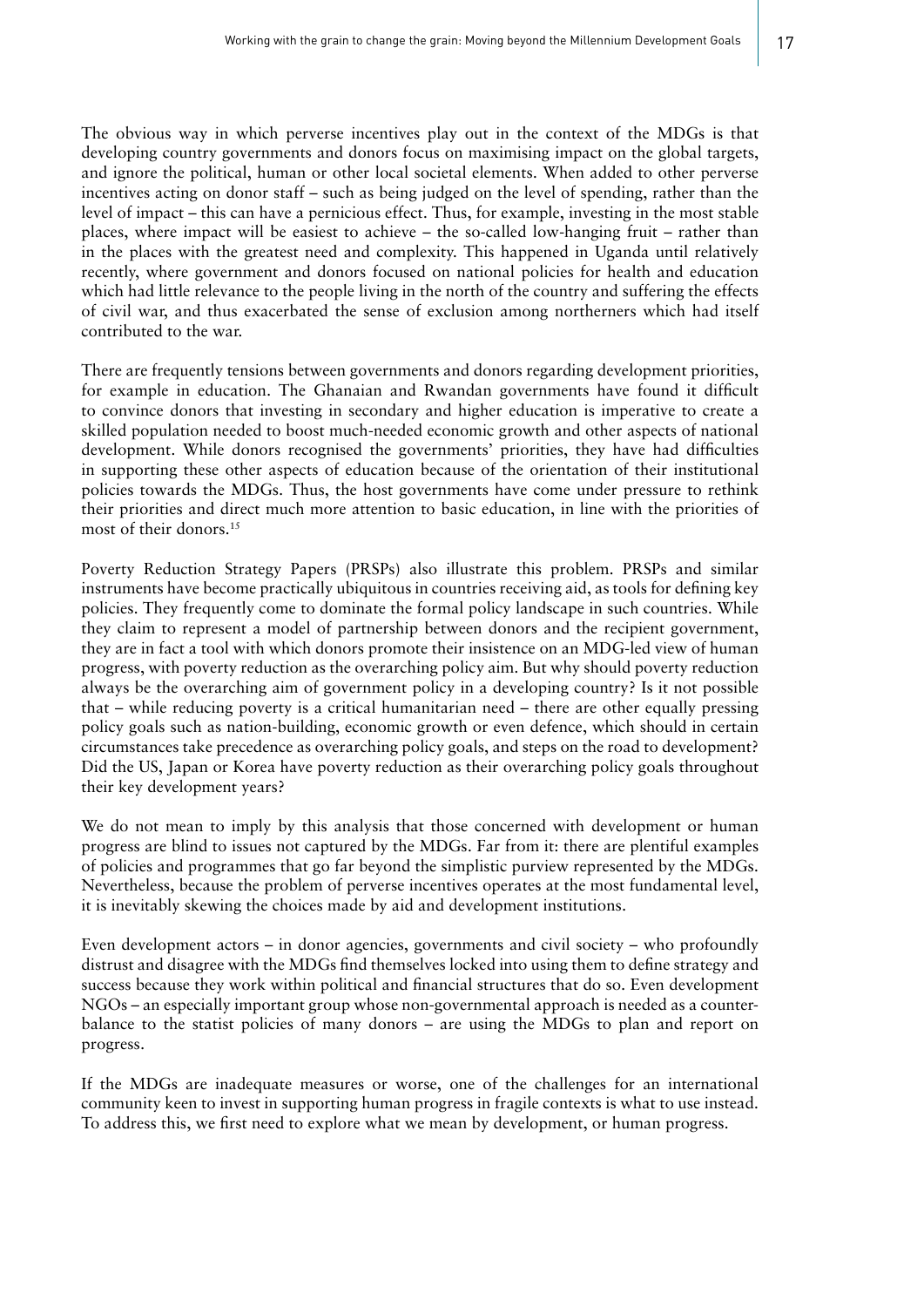# 3. An alternative narrative of human progress

The challenge for people in fragile contexts is not so much how they can achieve the MDGs, but how to make their environments less fragile and more resilient. This gives rise to three large questions, in increasing order of difficulty: what does a more resilient context look like; how does this reduction in fragility happen; and how can this process be catalysed, supported and assisted, including by external agencies?

These are massive, complex philosophical questions on which a vast amount of research and debate exists, and in which certainty will always elude us. Nevertheless, not least because the development institutions have historically shied away from asking – much less answering – such big questions comprehensively in their formal policies and practices, we explore them and propose some answers here.

We note at the outset that our answers are heavily influenced by International Alert's values, as expressed in our Programming Framework – the document which outlines our approach to peacebuilding and our underlying philosophy.16 Because these chime well with the values expressed in the Millennium Declaration, we do not feel this disqualifies us from the task at hand.

In this section, we are proposing a simple model based on the three questions outlined above, to define development, and to help determine how to promote it. We use a vision-based approach, as we believe that this presents a better alternative to the problematising approach so often used in the development sector. That is, it avoids focusing on issues such as the "underlying causes of poverty", which are by definition very hard if not impossible to shift. Instead, it facilitates a more positive-thinking approach, allowing the identification of "opportunities for change" in line with the vision.

Using a vision-based approach should not imply that all societies are inexorably heading in a certain direction, towards the "end of history", in Francis Fukuyama's famous phrase.17 Ours is not a teleological view. But we do believe that societies with certain characteristics – and no society has yet achieved these sufficiently – have the best chance of providing for the needs, interests and aspirations of their members, of living in peace, and of allowing their neighbours to do so.

### The vision: what do developed societies look like?

What does a "developed", i.e. a less fragile, more resilient context look like? In other words, what should our vision of progress be? This is the easiest of the three questions, and part of the answer is provided or at least hinted at by the Millennium Declaration. It is a context in which people are able to resolve their differences without violence, while continuing to make equitable social and economic progress, and without lessening the opportunities for their neighbours or future generations to do the same. Such a context is enabled by, and can be recognised by a number of elements or factors: we have grouped them here into six categories, summarised below and in Figure 1.

#### Voice, and the legitimate and accountable use of power

Men and women from all parts of society are able freely to voice their concerns and ideas, and to participate in and contribute fully to the social, political and economic sphere. Power is exercised in the interests of all sections of society, and leaders at all levels are responsive to the ideas expressed by, and are held to account by those they lead.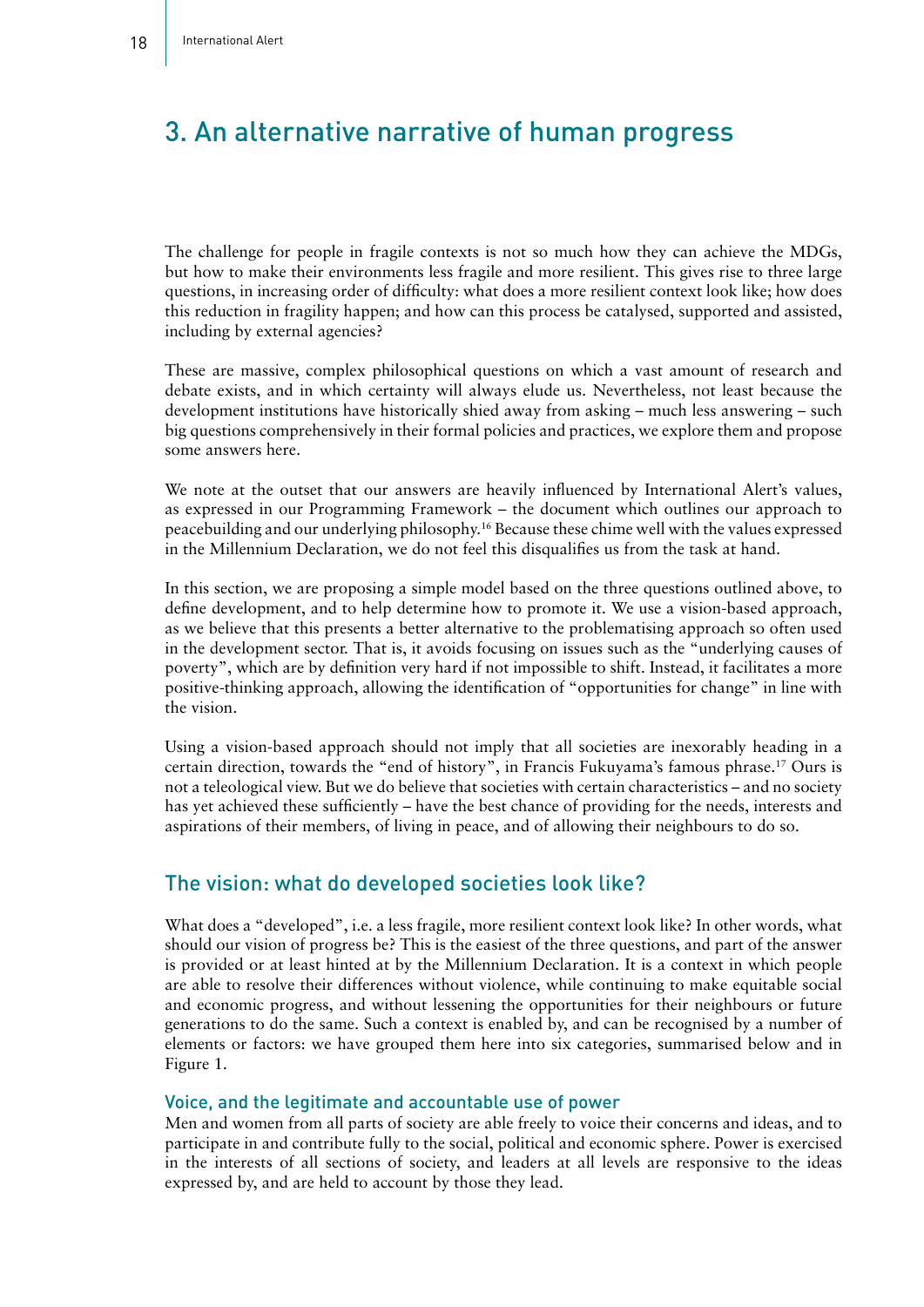#### Participation in a vibrant and sustainable economy

Men and women from all parts of society have access to opportunities to earn a decent living in a decent way, whether as employees, employers or self-employed; and to accumulate social and economic capital in order to increase their opportunities and resilience, and reduce their vulnerability. Economic opportunities are exploited with due consideration for their environmental impact. Diversity of economic opportunity is important not only in encouraging competition and innovation, but also in ensuring interdependence and thus cooperation.

#### Access to justice and equality before the law

Laws – whether formal or informal, "modern" or "traditional" – are designed to protect human rights and reduce the ability or need of individuals or groups to use violence or provoke violence by others. Mechanisms exist and are being used to enforce laws fairly, applying them as equally as possible to all, and minimising the possibility of impunity. These mechanisms focus on prevention, protection and punishment, and enable justice not only to be done, but to be seen to be done.

#### Freedom from insecurity

Men, women and children are able to live their lives in security, without fear of physical or psychological threat – whether from others or from the environment, natural disasters, and the like. The state has a monopoly on violence and is held accountable by citizens for using this monopoly wisely. Police and other security forces, and others with the power and responsibility to provide security services, have the trust of the people they are supposed to protect, and the skills and capacity to do so, in line with the principles of human rights.

#### People are able to maintain their mental and physical well-being, and to have aspirations and make progress towards them

This means, for example, equitable access for men, women and children to shelter, nutrition, education, health and clean water. It means that services are provided at a decent level, as a minimum allowing everyone the chance to live in dignity, in a decent living environment and with access to stimulation and leisure. By well-being, we do not mean to imply only the lower levels of Maslow's hierarchy of needs (i.e. the basic physiological needs), but also the higher levels (such as relationships, esteem and self-actualisation).18

#### The self-reinforcing presence of institutions and values that support and enable equitable progress and peace

Institutions are not just the *organisations* created within societies (governments, intergovernmental organisations, firms, NGOs, churches, mosques and temples, etc.), but also in their anthropological sense, the rules of the game – i.e. the often unwritten rules that govern what is acceptable behaviour. In our vision, the institutions are underpinned by social capital and by values such as tolerance, equality, individual freedom, and the obligations and entitlements associated with human rights and representative governance; and the institutions in their turn underpin the factors listed in the five preceding paragraphs. Education is provided both formally and informally in ways that reinforce the values and institutions. People live as *citizens*, under a social contract among themselves and with the state, and which defines the way they participate in local and national politics. Such institutions are not only internal to the country concerned, but are also a feature of international relationships.

The preceding paragraphs depict the kind of society that is implied by the Millennium Declaration, and in which the MDGs would be expected to be met. Obviously it would be ludicrous to set a target of achieving such a world within 15 years. Nevertheless, it is important to have a clear long-term vision in order to guide the development of shorter-term goals. It is worth noting that despite some overlap, the MDGs categorically fail to represent this complete set of factors, meaning that many aspects of this vision of development are likely to be ignored in the drive towards achievement of the MDGs by 2015.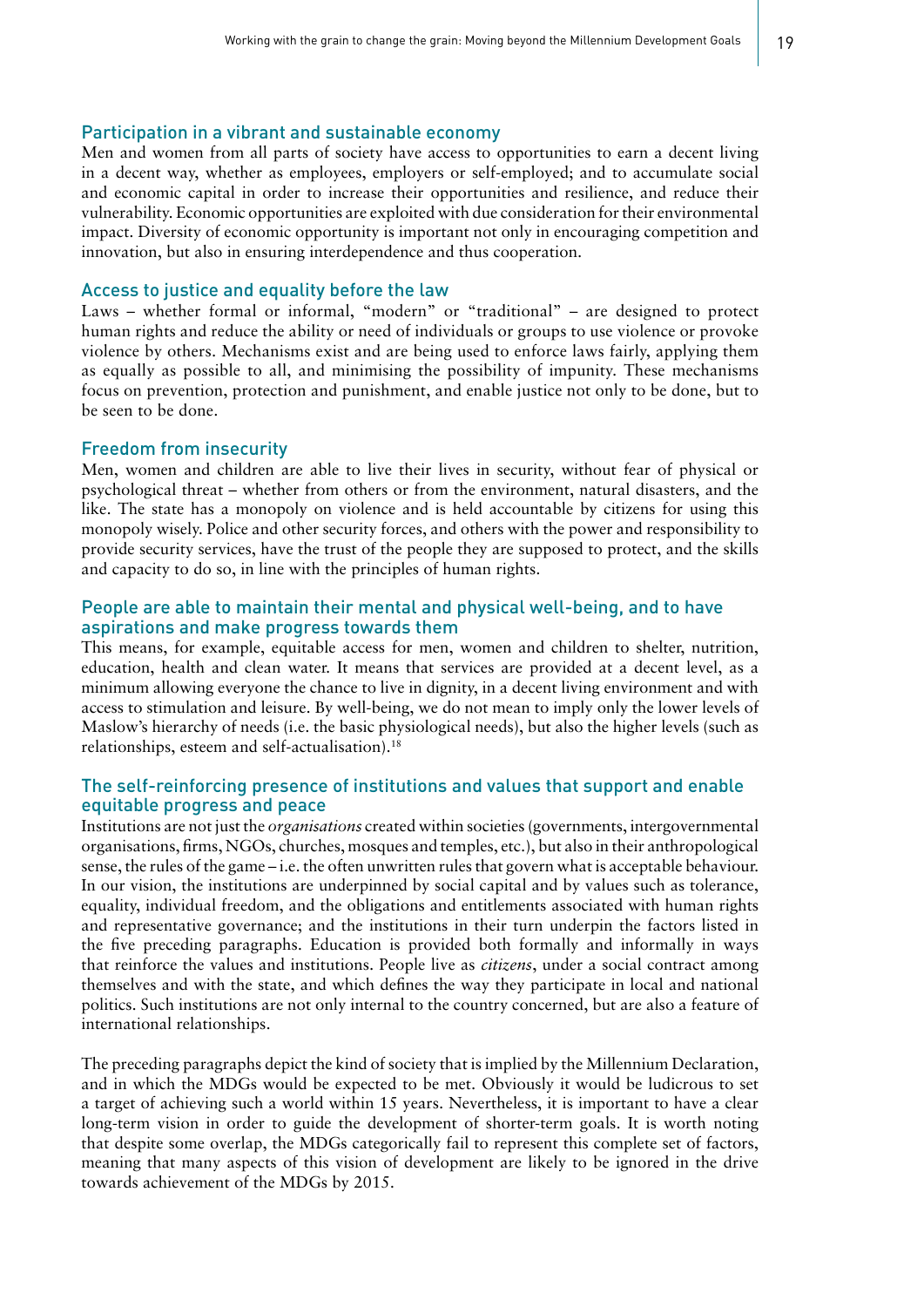

#### Figure 1: The characteristics of a "developed" society

#### Pathways towards the vision: how do societies evolve?

Development – making progress towards the vision – happens through a collection of essentially endogenous changes, taking place *within* the country or polity, even though they are certainly influenced by changes taking place in the wider regional or global context. How *do* societies change from being unfair, elite-run societies in which human rights are not respected, there is inequality before the law, and high levels of insecurity, to ones that reflect the characteristics of the vision outlined above?

There are as many answers to this question as people who have tried to answer it, which makes it likely that a blend of different views is appropriate. What's important to get right first of all is the tense in which the question is asked. So often, the question we ask is: how *could* fragile societies become less fragile, more resilient? – which is essentially speculative. Equally important questions are: how *have* countries evolved? And how *are* countries evolving?

The objective of studying history is not to try and replicate the events of the past. We are not proposing that everywhere should become like Western Europe or the US, much less that they should follow the same pathway. However, Western European and other OECD countries have made the most progress towards the vision we have outlined, therefore it does make sense to consider how they have done so. Just as many parts of Africa have "leapfrogged copper" and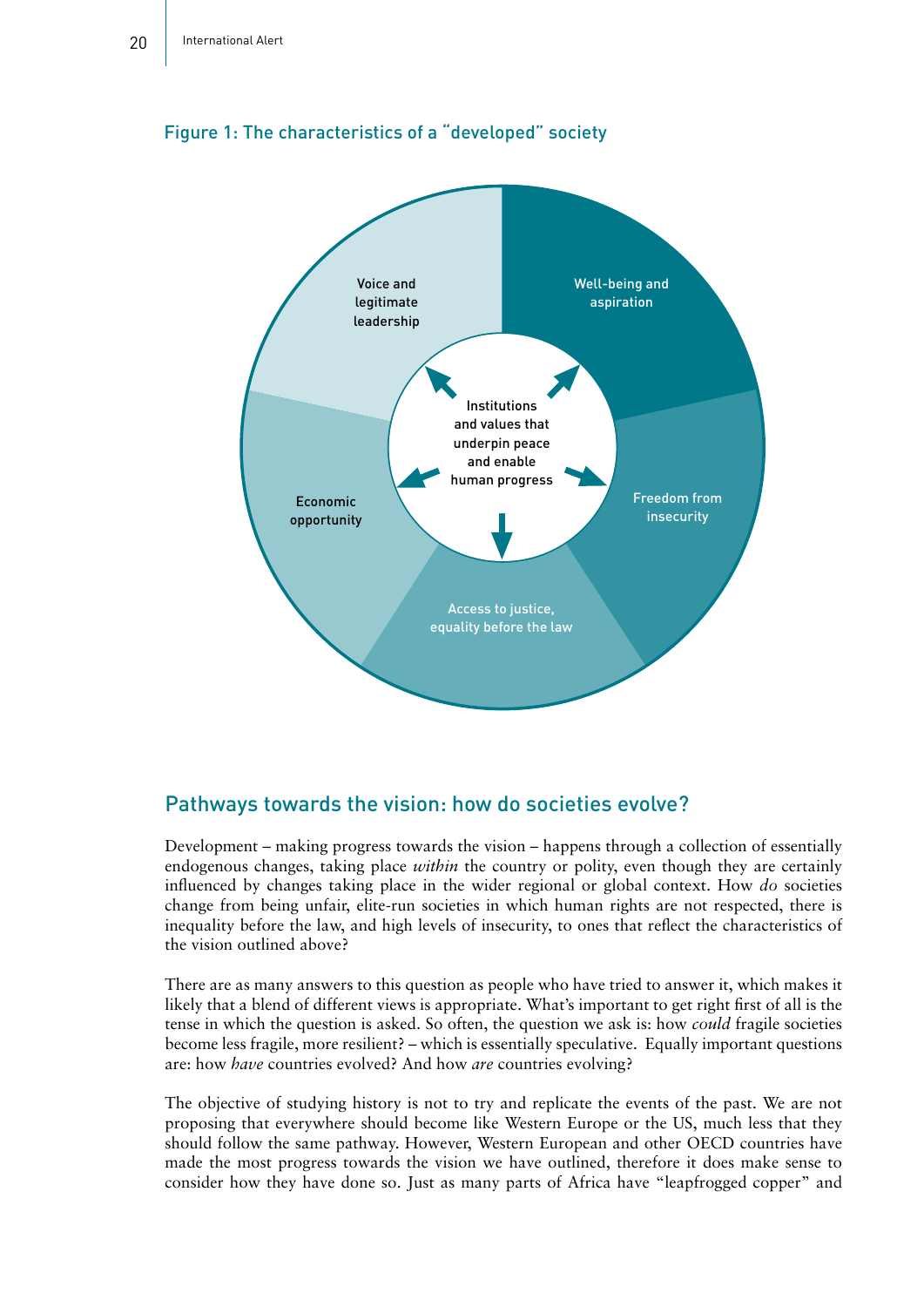gone directly to wireless telecommunications in the past decade, so it must be possible to leapfrog some of the less appealing elements in the social, economic and political history of the wealthier nations. Parliaments emerged in Western Europe out of warfare: out of the desire of the barons to limit military expenditure and control the king's ability to go to war. Thus, while we may recommend some version of parliamentary democracy, we would not encourage countries to wage war as a path to development! Similarly, the Western economic model has relied heavily on some form of capital expropriation – for example through colonisation in the case of Western Europe, or pioneer expansion in North America – and on slavery at a certain stage. Clearly these are not models we would recommend. Nevertheless, an understanding of development pathways already trodden can provide us with interesting lessons and stimulate thinking about pathways yet to be followed.

There are many uncertainties in the trajectory of a country's development. Nonetheless, we believe it is useful to identify the kinds of changes that have taken place in societies which seem to have made the most progress towards the vision we outline. These are interrelated and mutually influencing dynamic processes, none of which stands alone:

- Opening up access to political and economic opportunities, and developing an increasingly dynamic civil society.
- Establishing states accountable to and with a strong sense of membership by the people, and which adopt "developmental" goals and policies.
- Establishing, gradually extending, and eventually universalising the rule of law.
- • Evolving from personal to impersonal forms of participation in the economy, politics and civil society – e.g. from personal to shareholder ownership of companies, and from "big man" political leadership to the idea of "political office".
- • Achieving sustained and shared economic growth.
- Developing a culture that supports the exercise of initiative and encourages creativity.
- • Transferring control of organised violence from the hands of powerful individuals or factions, to the accountable state.
- Adopting increasingly democratic or representative and broadly accountable forms of government.

We summarise these changes in the following paragraphs:

#### Opening up access to political and economic opportunities, and developing an increasingly dynamic civil society

Important openings for development have occurred when ruling elites have relaxed their exclusive hold on political and economic opportunities, and progressively allowed others to participate. This seems to have happened when it was *in the elite's own interests* to allow greater access to others (see Box 2). This process has generally entailed – and has been partly the result of – a restructuring of the economy, for example changes in land tenure, the commercialisation of agriculture, or industrialisation. Changes in the economy were then reflected in changes in politics, and vice versa. This was also accompanied by the growth and increasing dynamism of civil society: i.e. people from across society acting together in pursuit of what they saw as shared interests, which was an important factor in opening up political institutions.

#### Establishing states accountable to and with a strong sense of membership by the people, and whose governments adopt "developmental" goals and policies

Societies that have historically been most successful in making sustainable human progress have established some version of the nation-state, i.e. a well defined polity with clear boundaries and citizenship, and with a large part of its population committed to membership of the nation as its primary identity (equal to or above other identities such as ethnicity, religion, etc.), and an accountable state with authority to act. This means that issues of identity have been resolved or are being managed in a way which prevents them from being obstacles to progress.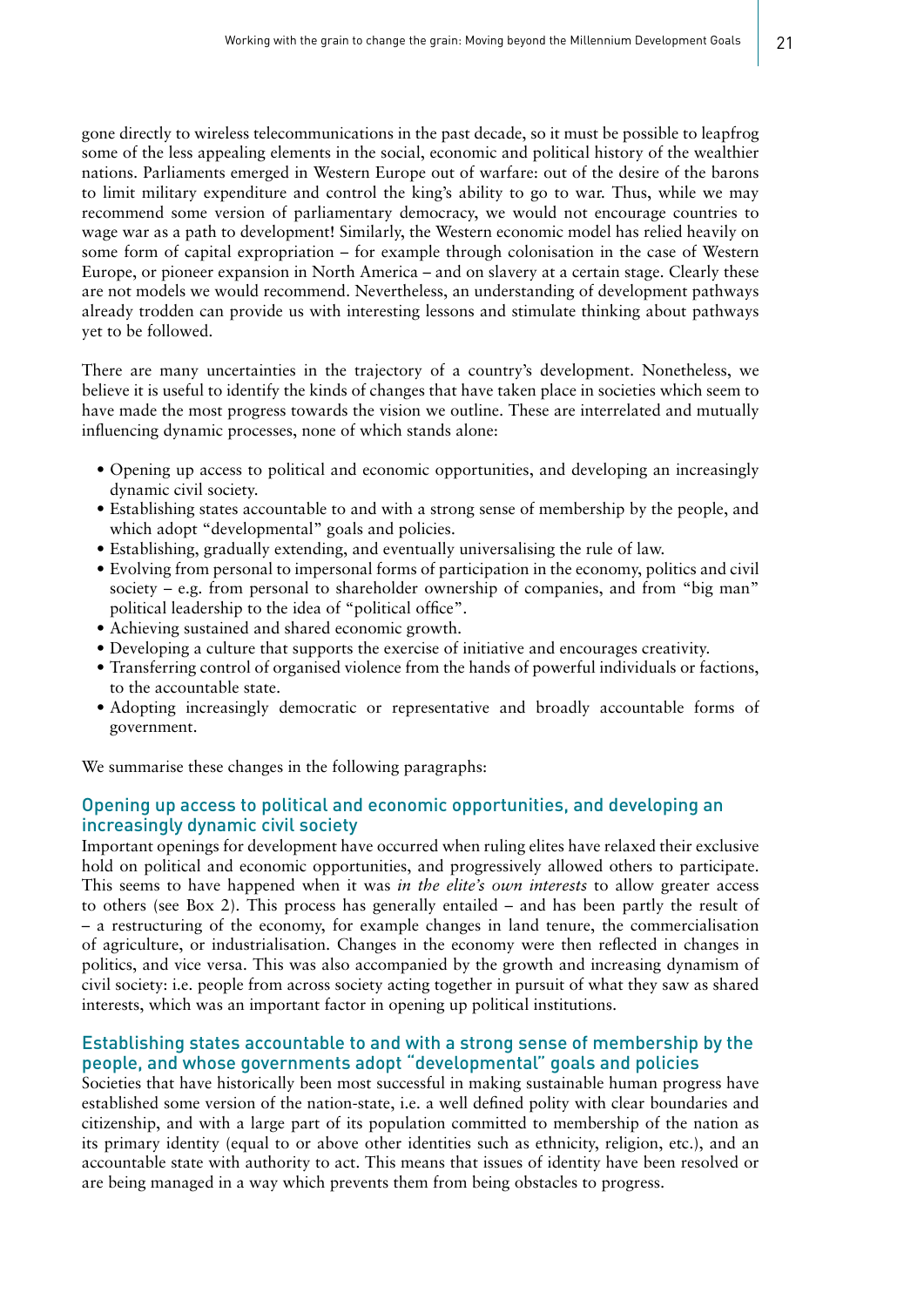#### Box 2: Development as measured by evolution from limited to open access

Douglass C. North, John Joseph Wallis and Barry R. Weingast have developed a new conceptual framework to explain human progress in their book *Violence and Social Orders: A Conceptual Framework for Interpreting Recorded Human History* (Cambridge University Press, 2009). Their analysis is based on five key interlocking premises.

- • Economic and political progress are intimately intertwined, and cannot be considered separately if they are to be understood.
- • Violence is endemic to human society. Ruling elites have a strong incentive to retain control of violence, so they can control access to resources, ensuring sufficient peace and stability to allow them and their allies to benefit from such access, and using violence to disrupt access by others.
- • Access to economic and political opportunities becomes increasingly open as societies develop. In early stages of development, opportunities are restricted to and bargained and fought over by the elite(s), but then become more open to others. Only when access became more open has sustainable progress occurred.
- • Understanding organisations, institutions (i.e. the rules of the game), beliefs, values and culture is critical to understanding how society is organised and evolves.
- • One of the critical changes taking place as societies develop is from the *personal* exercise of economic and political opportunity and power (e.g. "big man" politics, landownership linked to the capacity for organised violence) to the *impersonal* (e.g. shareholder-owned corporations, freehold land, and offices of state).

North and his colleagues identify a process of transition from what they term a limited access order to an open access order. In a limited access order, political and economic opportunities are limited to the elites. The characteristics of such polities are vulnerability to shocks, arbitrary legal processes, personal insecurity, small governments accountable only to the elite, and patronage-based systems of governance. Open access is characterised by greater personal security, larger and more decentralised government, participatory citizen-based governance, the rule of law, and a more resilient political economy.

While considerable evolution and back-and-forth variation is possible within these broad parameters, a fairly rapid step-change towards open access has occurred when three so-called "doorstep conditions" have been met:

- The establishment of rule of law for the elites;
- • The existence of "perpetually lived" (i.e. institutionalised) forms of public and private elite organisations, including the state itself; and
- • Consolidated control by the state of the military and other forces of security.

Once these conditions are established for the elite, circumstances can lead them to be extended to include other members of society, and a broadening of access to political and economic opportunities can occur quite quickly. This step-change is reckoned to have happened for example in the UK and the US around the end of the eighteenth century. North and his co-authors claim that most societies – and certainly all those known as fragile contexts – have yet to make this step-change from limited to open access order.

Like North *et al.*, we believe there are many lessons from history that can guide people today. Given that their recent work breaks new ground of relevance to this report, we have included this summary here. Some of the ideas contained in this section of the document are drawn from and inspired by their work.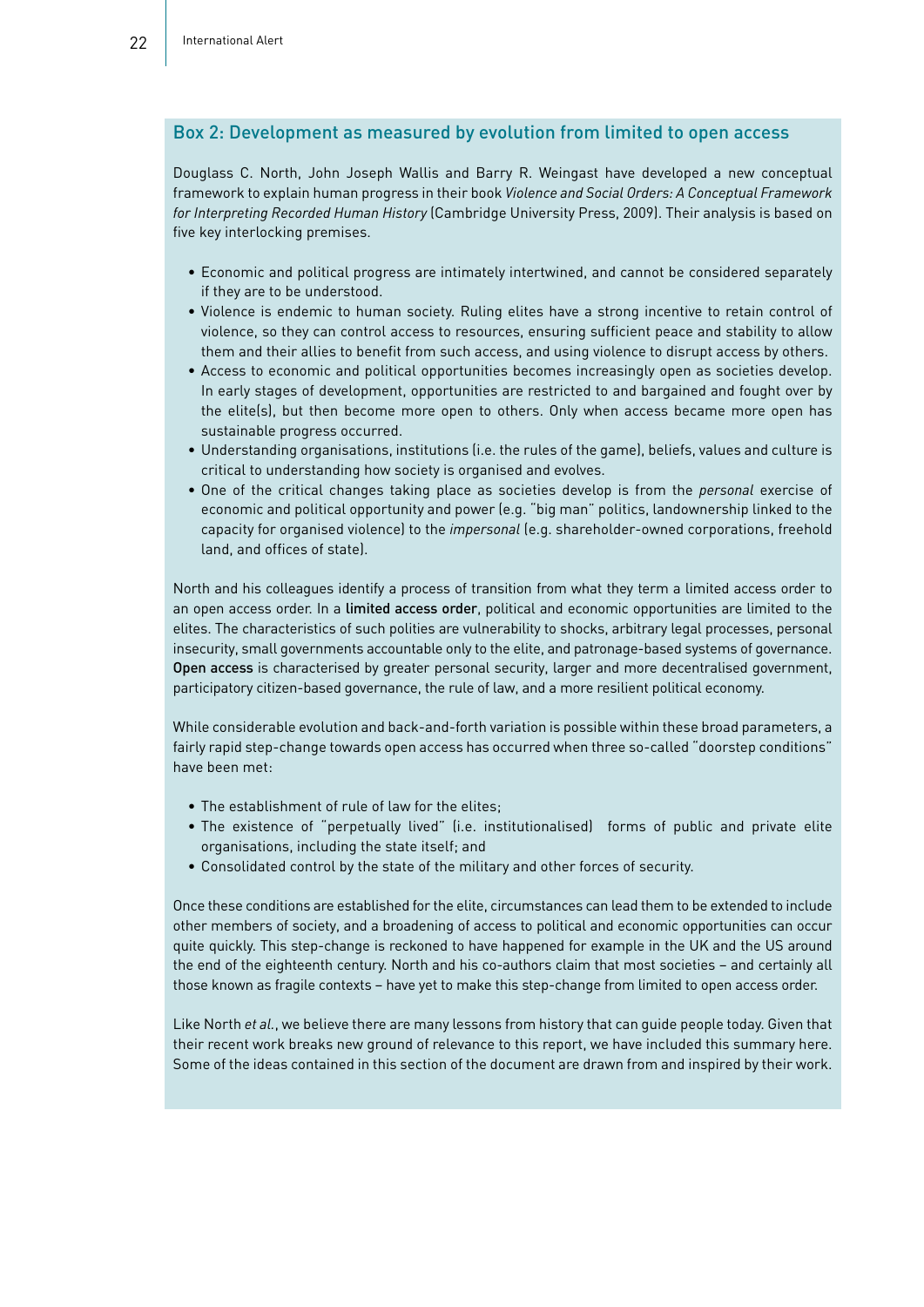Governments in such cases have focused, among other things, on purposeful national economic policies. These have differed according to ideology and context, including for example protectionism, industrial planning, free trade, empire-building, etc. The point is not the particular policy choice – which depends on internal and external circumstances – but the idea that purposeful policy choices in the perceived interests of the country were made and purposefully implemented. Another important factor is that different polities – and states – have found ways to co-exist cooperatively out of self interest.

#### Establishing, gradually extending and eventually universalising the rule of law

Another change was to extend the rule of law to more and more people, allowing them to participate in the economy with the confidence that they would be treated fairly. This extension of rights from the elites to others seems to have happened because it was in the interests of those who had initially established such rights for themselves – the elites – to do so, i.e. because it suited their own economic interests to allow others to participate. The sale of land by elites, for example, became a great deal more profitable when the potential pool of customers was widened because more people were deemed to have legal rights protecting their ownership of land.

This went hand-in-hand with the evolution of civil society, as it became increasingly permissible and useful for people to combine outside their gender, caste, kinship and patronage circles, in pursuit of shared economic, social or political aims – and therefore to need the protection of law instead of patronage and kinship loyalty in so doing.

#### Evolution from personal to impersonal forms of participation in the economy, politics and civil society

A critical aspect of development was the move from leadership based on personal strength and patronage to leadership by legitimate temporary occupants of the permanent or semi-permanent offices and institutions of state. The same kind of move happened from personal buccaneering to shareholder corporations, from factions to political parties, and from kinship to other forms of association. This entailed the institutionalisation of governance and the creation of organisations – in government, the economy, security, and civil society, and went hand-in-hand with an increase in the liberty of association.

#### Achieving sustained, shared economic growth

Sustained shared economic growth per capita was essential for the growth of political and economic opportunity. This happened when capital was freed up: for example, through the development of a market in freehold land, allowing the possibility of mortgage and sale to realise capital for investment; and the establishment of corporations, partnerships and shareholder companies. A critical aspect of this was also the progressive de-linking of political power from economic power, as the rules-based economy gave increasing confidence to investors that their interests would be protected under the impersonal rule of law.

#### Developing a culture that increasingly supports the exercise of initiative and encourages creativity

Cultures have been shaped by, and in their turn have shaped, the historical development of societies and regions. Important elements in this have been, for example, the extent to which cultures have supported and encouraged individual or collective enterprise and initiative, and progressively greater freedom of expression and action.

#### Transferring control of organised violence from the hands of powerful individuals or factions, to the accountable state

The control of violence, and especially of organised violence, is a critical aspect of the control of access to resources. As states developed and became accountable to those they served, so they also took over the control of organised violence, and limited the capacity of others to use it for their own ends.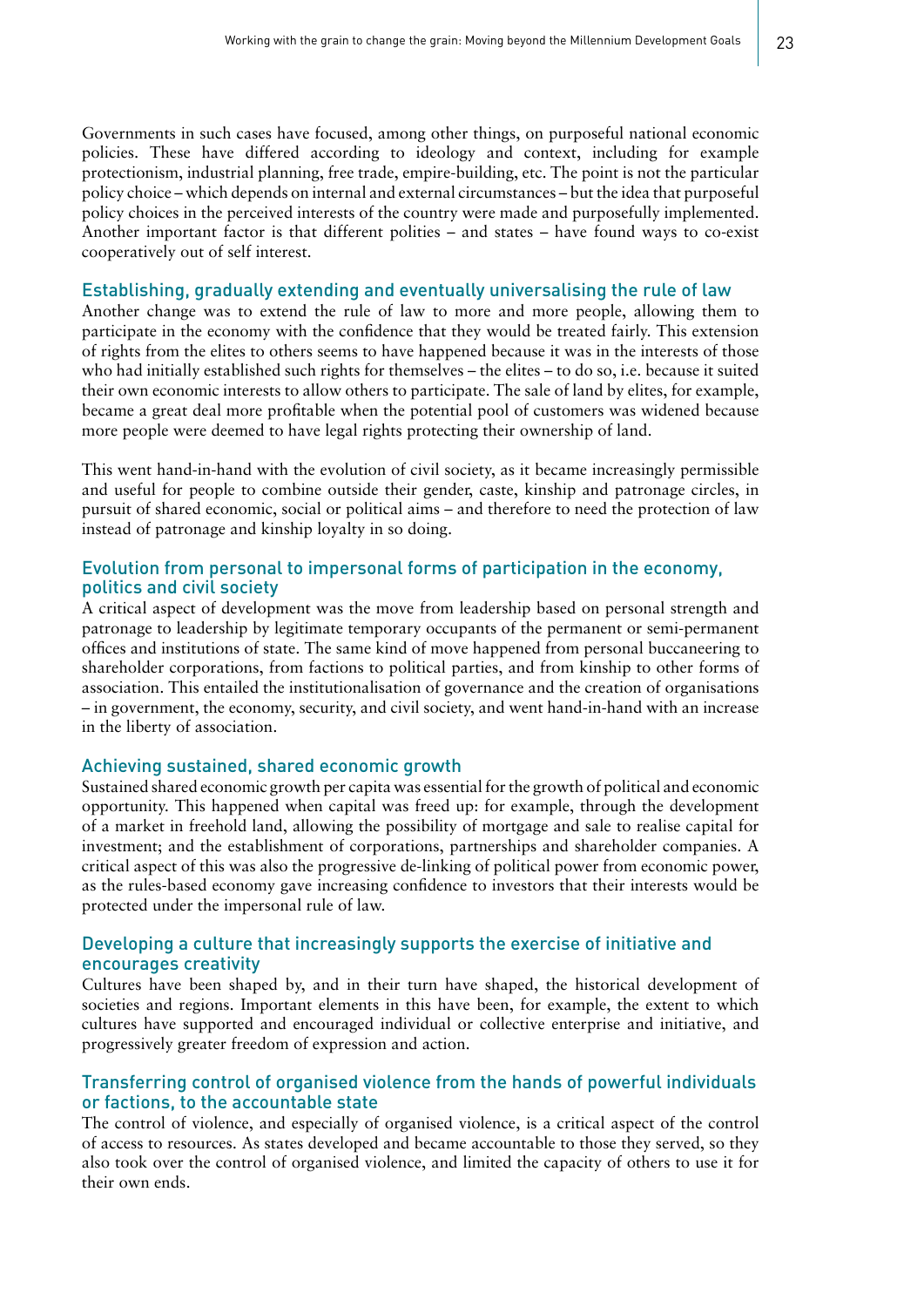#### Adopting increasingly democratic, or representative and accountable forms of government

The changes described above were accompanied by an increase in the extent to which the governed were able to choose and hold to account their governors. While confined initially to the elite, this gradually became more open, as the institutional rules of the game were strengthened, and access to the economy widened to include more and more people whose interests became critical to success and thus needed a legitimate voice in politics. *Local* democracy within a decentralised polity has been a critical feature of successful democratisation.

The above list does not aim to be comprehensive. But it summarises some of the most important development processes from history. Looking within them, we can identify four common features of how they have happened:

- *Negotiation*. Most of these changes have come about largely through a process of negotiation. This includes members of the elite negotiating among themselves and thus creating systems for the effective management of resources, and members of the elite negotiating with nonelites about the latter's access to privileges and rights.
- *• Relationships*. Effective relationships are critical to progress. These include relationships among the elites, between the state and civil society, and within civil society.
- *Incentives*. Changes have happened when it was in the interests of those with the most power to make those changes.
- *• Leadership.* As Machiavelli wrote, 'There is nothing more difficult to take in hand, more perilous to conduct, or more uncertain in its success, than to take the lead in the introduction of new order of things'. Progress happens when a number of factors come together; some of these are circumstantial, but human agency and therefore leadership are critical. By leadership we mean the ability and willingness to take risks, provide inspiration for change, and navigate politically towards change.

This summary of development processes – depicted in Figure 2 – is necessarily short, incomplete and lacking in detail. We recognise that it is open to disagreement. Nevertheless, much within it is common sense and although different ideologies interpret history differently, many of the processes summarised above are relatively uncontroversial. It is striking therefore that the picture it paints of the "development process" is very poorly reflected in the development orthodoxy and the MDGs, thus reinforcing our contention that a different development paradigm is needed.

### Working with the grain to change the grain

Our model has three main elements: the vision, an understanding of how progress towards the vision is made, and ways to promote, enable and catalyse progress. This section concerns the third of these, and is about using the model to identify progressive strategies for transformation.

The implication of the model is that the focus of development efforts, while keeping the longterm vision in mind, should be on the processes of transformation in society. This means that we need to understand how to catalyse such processes as nation-building, statebuilding, the fostering of creativity, initiative and enterprise, the impersonalisation of politics and the economy, democratisation, the extension of the rule of law, the exclusive control of armed violence by an accountable state, and an increasingly open access to opportunity. Some of these themes are familiar from mainstream development practice, but not all; and none are evident from the MDGs.

The choice of strategy obviously depends on the nature of the people or institutions doing the strategising. We noted earlier that development is an endogenous process. Local and national governments, businesses, individuals and civil society organisations from within a particular country have differing degrees of legitimacy and capacity to promote progressive change there.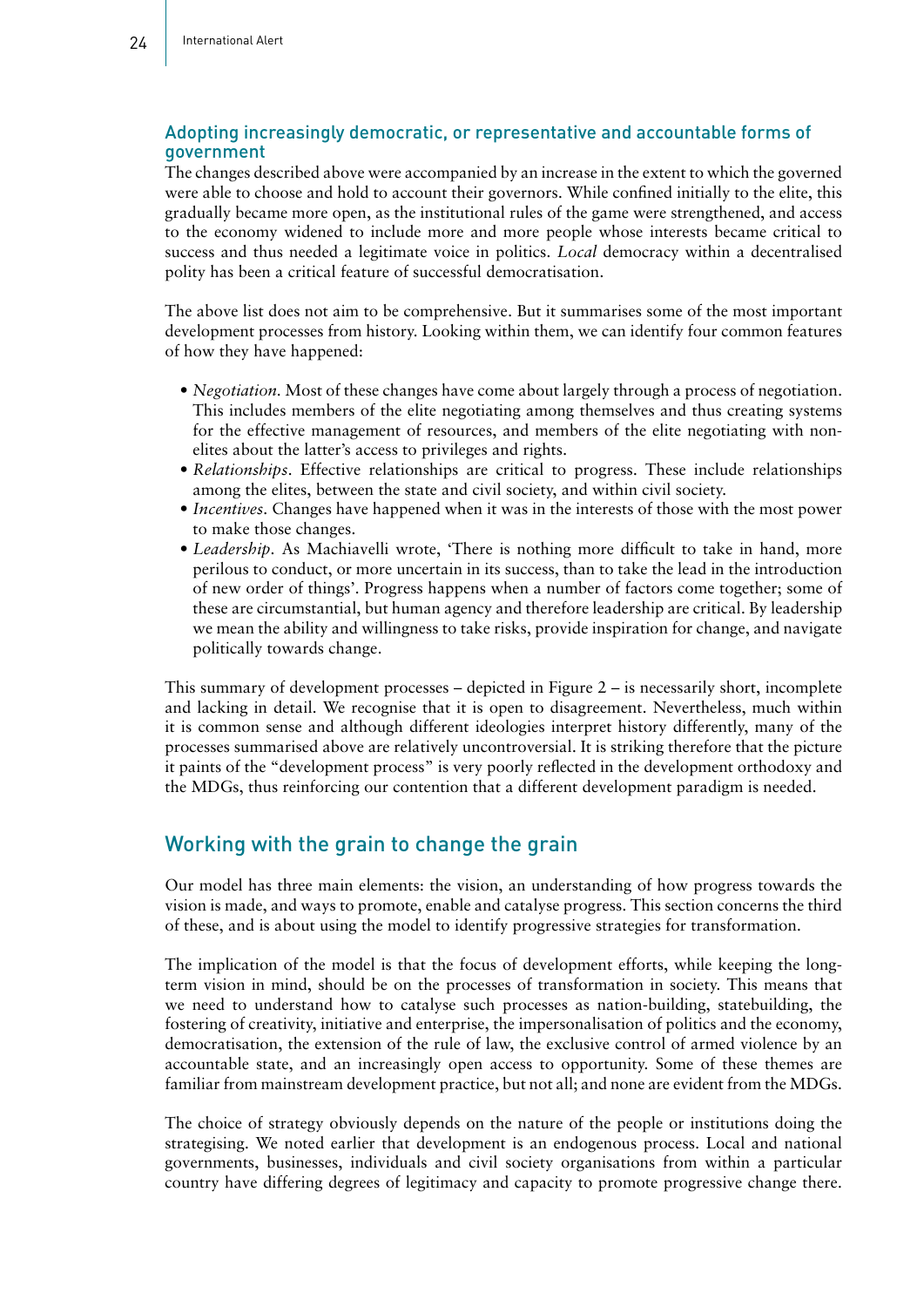#### Figure 2: A model of human progress

#### DEVELOPMENT PROCESSES

Opening up access to political and economic opportunity, and developing an increasingly dynamic civil society

Establishing states with a strong sense of membership by and accountable to the people, and whose governments adopt developmental goals and policies

Establishing, gradually extending and eventually universalising the rule of law

Evolving from personal to impersonal forms of participation in the economy, politics and civil society

Achieving sustained, shared economic growth

Developing a culture that encourages initiative and supports creativity

Transferring control of organised violence from the hands of powerful individuals or factions, to the accountable state

Adopting increasingly democratic, or representative and broadly accountable forms of government

**Strengthened** institutions and values which underpin peace and enable human progress, characterised by effective leadership, relationships, and negotiation

#### THE VISION

Access to justice, equality before the law

Voice and legitimate leadership

Freedom from insecurity

Economic opportunity

Well-being and aspiration

The path of progress towards a vision in which people are able to resolve their differences without violence, while continuing to make equitable social and economic progress, and without lessening the opportunities for their neighbours or future generations to do the same. Key processes which contribute to and build on the institutions and values which enable development are shown on the left of this model; these lead eventually towards the vision of progress represented by the factors on the right of the diagram. While the vision provides a guide, it is elements such as those on the left that need to be led, catalysed or supported by those seeking to promote human progress.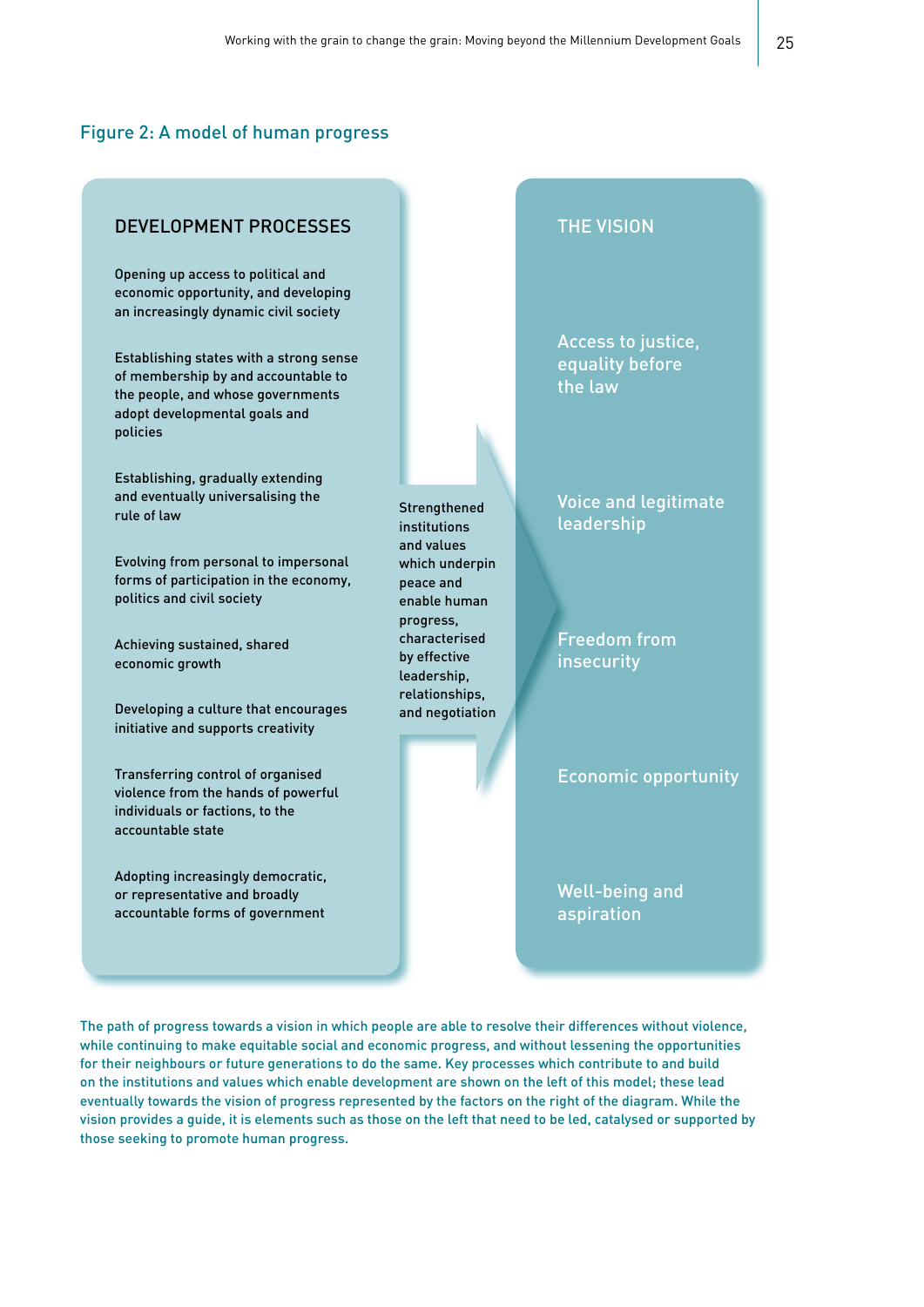At times, some will take personal risks that will provoke a reaction – sometimes a repressive or violent one, even if they themselves stick to peaceful action. But at least they all share the basic legitimacy conferred by belonging. The role of external agencies is necessarily more limited by virtue of their outsider status. Nevertheless, if they pick their approach with care, outsiders can have a legitimate role in catalysing and supporting change.

Both insiders and outsiders share a core challenge, which is that they have to work within the political economy that they intend to change. Woodcarvers and carpenters are familiar with the idea of "working with the grain" of the wood. This means cutting and shaping the wood in ways which respect its inherent properties, because this makes the work easier and results in a strong and aesthetically pleasing product. Adapting this idea, we call our approach *working with the grain, to change the grain*. This means, for example, working towards democratisation under an unaccountable government, promoting the empowerment of women, girls or a particular caste in communities which habitually marginalise them, or working within an elite-run political economy to catalyse change which will open up political and economic opportunities to others, without destabilising the interests of those that most benefit currently.

The problem is that working with the grain can all too easily mean working to support the status quo, whatever one's intentions. Structural change – changing the grain – is by definition very hard to achieve, and requires a combination of excellent leadership and analysis, deft political manoeuvre, flexibility and continued, concerted effort. These features – while common in successful politicians – are not always available in the right measure in the institutions promoting change.

Working with the grain involves a great deal of political compromise. Politicians have to accept a watering-down of their goals in order to have them agreed on; international development agencies (UN, donors, NGOs) and local civil servants and civil society have to couch their strategies and goals in politically acceptable language in order to win the approval of those with power. This means that, just as the choice of MDGs was influenced by what the UN Member States would sign up to, the choice of local and national development strategies also becomes distorted by what those in power will accept. This may be an acceptable compromise provided the agreed goals are treated as broad aspirations. But the problem is when these politically skewed agreements become the accountability framework for local action, and are treated as analytically sound frameworks, rather than a political compromise between those seeking change and those seeking to maintain the status quo. This is why PRSPs and donor country strategies are liable to become apolitical, focused on the technical and avoiding upsetting the applecart of the political economy. They all too frequently work with the grain without changing it.

A second fundamental problem is that, despite being able to examine from history how development has happened in certain circumstances – how humans have made progress – we still do not *know* how to make it happen in other circumstances; and yet we need to try. One implication of this is the need for humility. Even though we need to maintain our focus on a grand vision for transformation, we also need to limit the scale and ambition of our short-term goals.

Because of these problems, we need the maximum of rigour in our context analysis and the development of strategies for change. The core elements and shape of a robust and rigorous strategy, based on a robust and rigorous analysis, in the hands of politically adept operators, can survive being clouded by politics. But an analysis and a strategy that are distorted by political factors from the start, and in the hands of technocrats, are likely to be ineffective in promoting change: they will reflect too much of the shape of the grain to be able to make any changes to it.

The approach suggested by our model is to look for ways – working with the grain – to promote the kinds of processes outlined in the left-hand column of Figure 2, which appear to have resulted in progress in the past. Strategies must be conceived and planned based on analysis of the actual local context. There is no one-size-fits-all. Nevertheless, to illustrate our model, we have included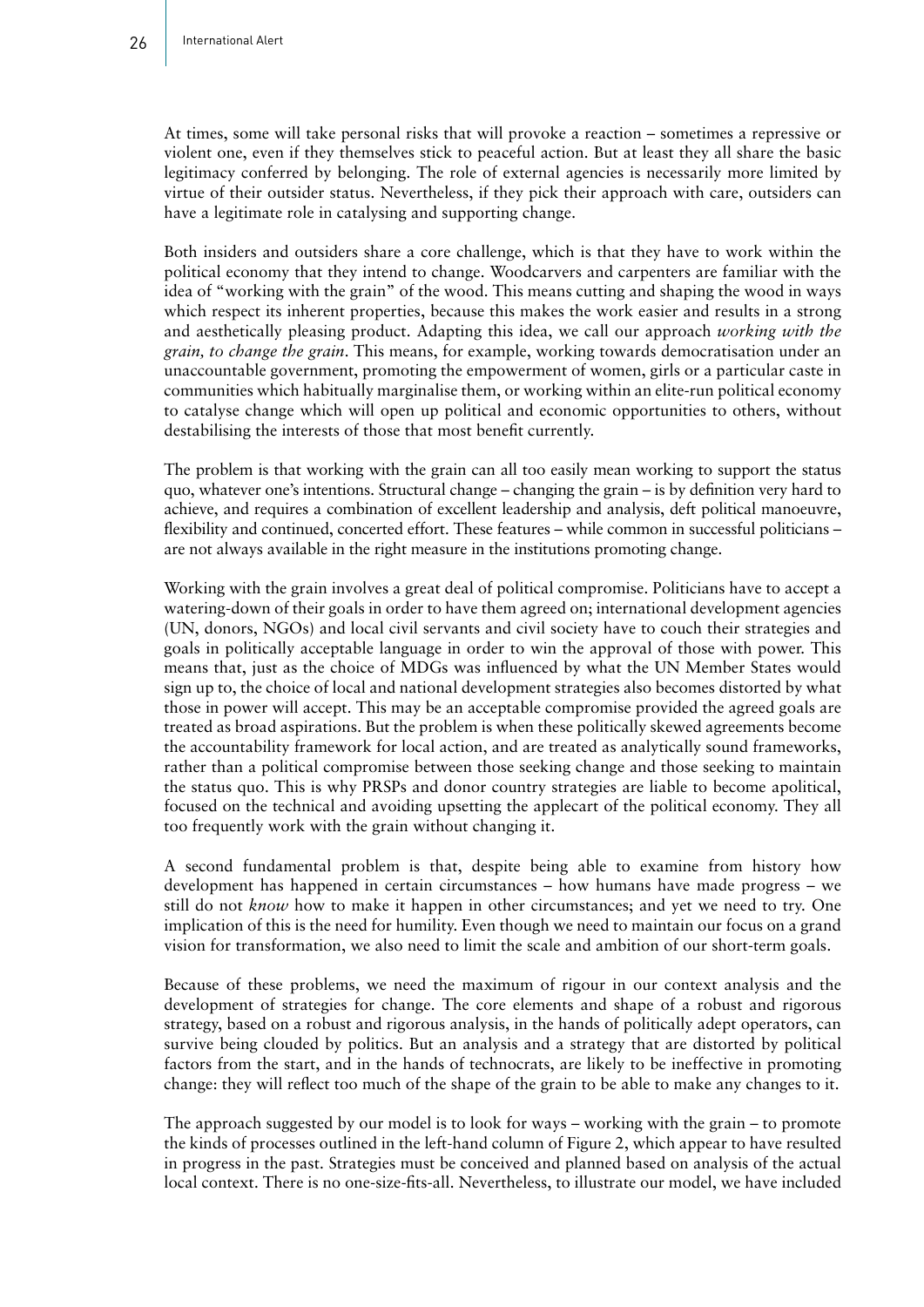in Table 3 several generic illustrations of strategy which have been devised using this approach. In our choice of examples, we have tried to show the wide diversity of mutually reinforcing interventions which can contribute to human progress. Where possible, these strategies should aim to strengthen the institutions and values that reinforce human progress, and enable effective relationships, negotiation and leadership.

It is also critical that strategies and approaches are "conflict-sensitive". This means they need to be devised and implemented based on a thorough understanding of latent and actual conflicts, and of ways in which the proposed intervention will interact with these. Development – progress – almost always causes new conflicts, and it is important that these are anticipated, managed and resolved non-violently.

Finally, we can identify a number of principles of good development practice. These are not intended to supplant the many principles and "best practice" guidelines that already exist. The list we include here represents the principles most critical to effective development strategies in the light of our model.

- 1. Development or human progress happens in ways we don't understand well, but it takes a long time and seems to happen largely through evolution, though there are step-changes from time to time. Those promoting development need to know their limits – there is no *deus ex machina* available – and focus on nudging, stimulating and incentivising changes.
- 2. Strategies for change need to be rooted in an analysis of the political economy, and to be clear about how they will work with the grain to change to the grain, and especially in the ways they will interact with conflicts in the context  $-$  i.e. they need to be conflict-sensitive.
- 3. Strategies need to be implemented with plenty of flexibility, so those involved can react and respond as the situation changes and their understanding improves.
- 4. Strategies should seek to strengthen values and institutions in line with the attributes of the long-term vision ("the rules of the game") and promote leadership, improved relationships and opportunities for the renegotiation of roles.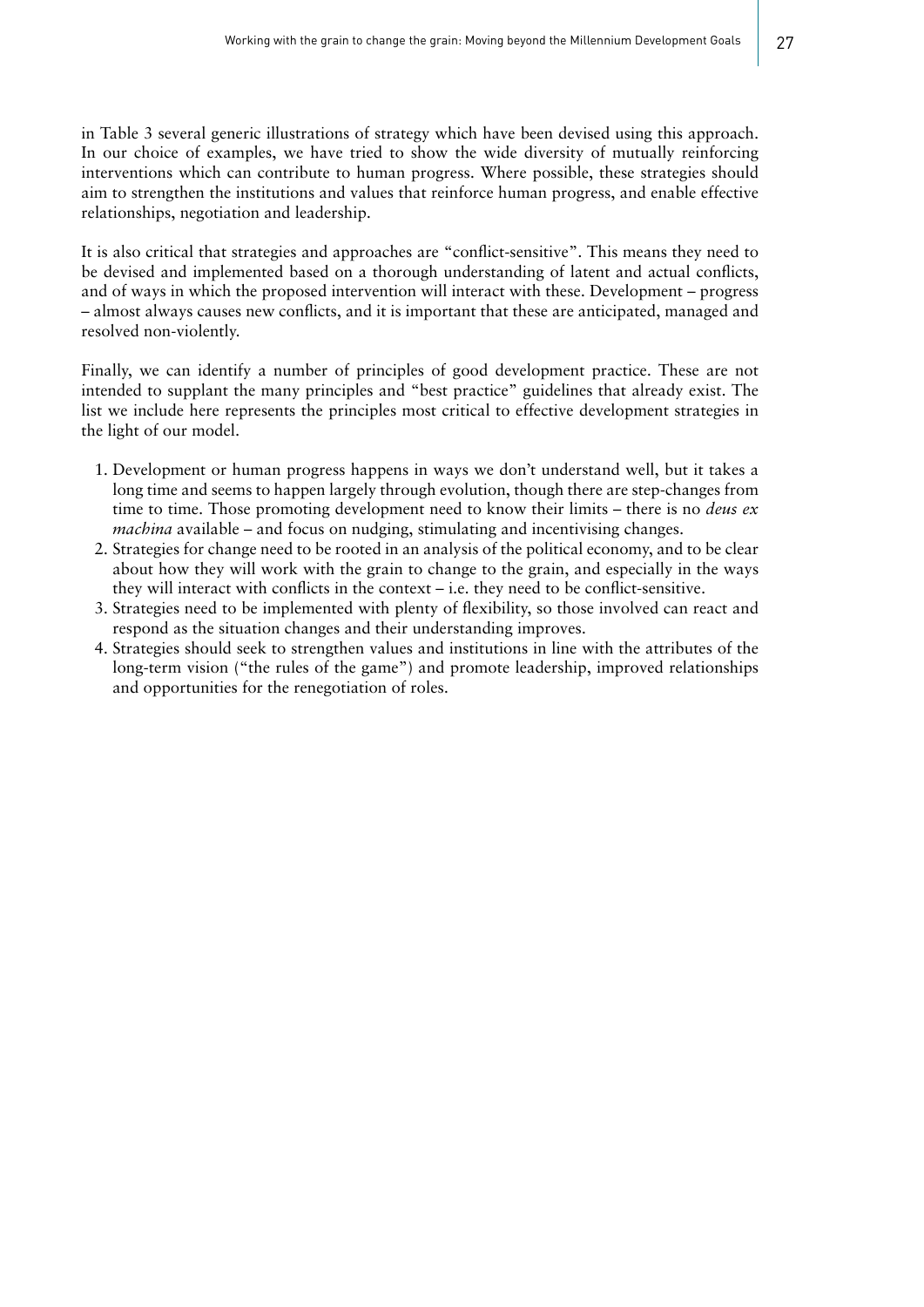#### Table 3: Generic illustrations of approaches designed to catalyse human progress within a vision-based model

The left-hand column refers to processes which contribute to human progress as summarised in Figure 2. The righthand column gives examples of strategies designed to promote similar changes, as explained by the assumptions shown in the central column.

| <b>Process</b>                                    | <b>Assumptions</b>                                        | <b>Approaches</b>                                                                                                          |
|---------------------------------------------------|-----------------------------------------------------------|----------------------------------------------------------------------------------------------------------------------------|
| Opening up access to                              | When it is in the perceived                               | International companies operating long-term in fragile                                                                     |
| political and economic                            | interest of members of                                    | contexts - whose revenue helps keep the elite in power -                                                                   |
| opportunities,                                    | the elite to open up access                               | invest in local small and medium enterprise development,                                                                   |
| and developing an                                 | to others, they will do so.                               | using a third party to coach and build the capacity of local                                                               |
| increasingly dynamic                              | Therefore the need to identify                            | enterprises, so that local enterprises can win contracts                                                                   |
| civil society                                     | or create, and seize such                                 | for the supply of services. The companies also engage                                                                      |
|                                                   | opportunities.                                            | a consultant - a fourth party - to monitor the impact of                                                                   |
|                                                   |                                                           | such projects and adapt them as needed, to verify if they                                                                  |
|                                                   | Service-delivery civil society                            | do have an impact on the opening up of opportunity rather                                                                  |
|                                                   | organisations, while relatively                           | than simply falling into the hands of the usual suspects.                                                                  |
|                                                   | unthreatening to the elites,                              |                                                                                                                            |
|                                                   | present thoughtful citizens                               | Use the opportunity provided by processes such as                                                                          |
|                                                   | with an understanding of how                              | opening up international trade opportunities, reform                                                                       |
|                                                   | policy affects the environment                            | of land tenure, or the liberalisation of monopolies on                                                                     |
|                                                   | for effective services. This                              | commodities such as coffee, to allow people into new                                                                       |
|                                                   | creates - in some - an                                    | economic roles: as commercial farmers, entrepreneurs,                                                                      |
|                                                   | interest in policy change.                                | etc. This implies changes in the way such reforms are                                                                      |
|                                                   |                                                           | conducted - the process itself needs to emphasise public                                                                   |
|                                                   |                                                           | communication, and the design of new rules/laws to be                                                                      |
|                                                   |                                                           | done in a way that encourages new entrants to the sector.                                                                  |
|                                                   |                                                           |                                                                                                                            |
|                                                   |                                                           | Donors fund a wide variety of local and national service-                                                                  |
|                                                   |                                                           | delivery civil society organisations with a view to                                                                        |
|                                                   |                                                           | "fertilising" the seedbed of political activism.                                                                           |
| <b>Establishing states</b><br>with a strong sense | The creation of a sense of<br>nation among diverse groups | National leaders in politics and/or civil society create and<br>invest in a narrative of the "nation" which is designed to |
| of membership by the                              | within the country is at least                            | build a sense of belonging; and a definition of the nation                                                                 |
| people, and whose                                 | partly the result of leadership                           | which embraces gender and other aspects of diversity.                                                                      |
| governments adopt                                 | and a cleverly crafted                                    | This can include many approaches, but is likely to                                                                         |
| developmental goals                               | narrative.                                                | highlight public art (music, statues, etc.), history-telling,                                                              |
| and policies                                      |                                                           | private and public dialogue, and the identification of                                                                     |
|                                                   | The promise of future grants                              | common causes such as adaptation to climate change.                                                                        |
|                                                   | and cheap loans will persuade                             | Care is taken to avoid building a national identity based on                                                               |
|                                                   | governments to adopt and                                  | enmity towards neighbouring countries.                                                                                     |
|                                                   | implement developmental                                   |                                                                                                                            |
|                                                   | policies.                                                 | Conditionality is used by donors to incentivise                                                                            |
|                                                   |                                                           | developmental policies by rewarding successes actually                                                                     |
|                                                   |                                                           | achieved. The dialogue between government and donors                                                                       |
|                                                   |                                                           | is broadened to include civil society (including business                                                                  |
|                                                   |                                                           | leaders), who thus have a voice and an ear in the process.                                                                 |
| Establishing,                                     | If the rule of law becomes                                | Focus rule-of-law work on the establishment and                                                                            |
| gradually extending                               | an essential tool for the                                 | implementation of legal systems for commercial and                                                                         |
| and eventually                                    | operation of businesses, and                              | business interests, including land. If this approach                                                                       |
| universalising the rule                           | thus is established as a norm.                            | succeeds, it will become normal for business contracts to                                                                  |
| of law                                            | it can then be extended to                                | be enforced through objective legal process; this principle                                                                |
|                                                   | other areas of society and                                | can then be extended to embrace other aspects of the law.                                                                  |
|                                                   | apply to the wider population.                            |                                                                                                                            |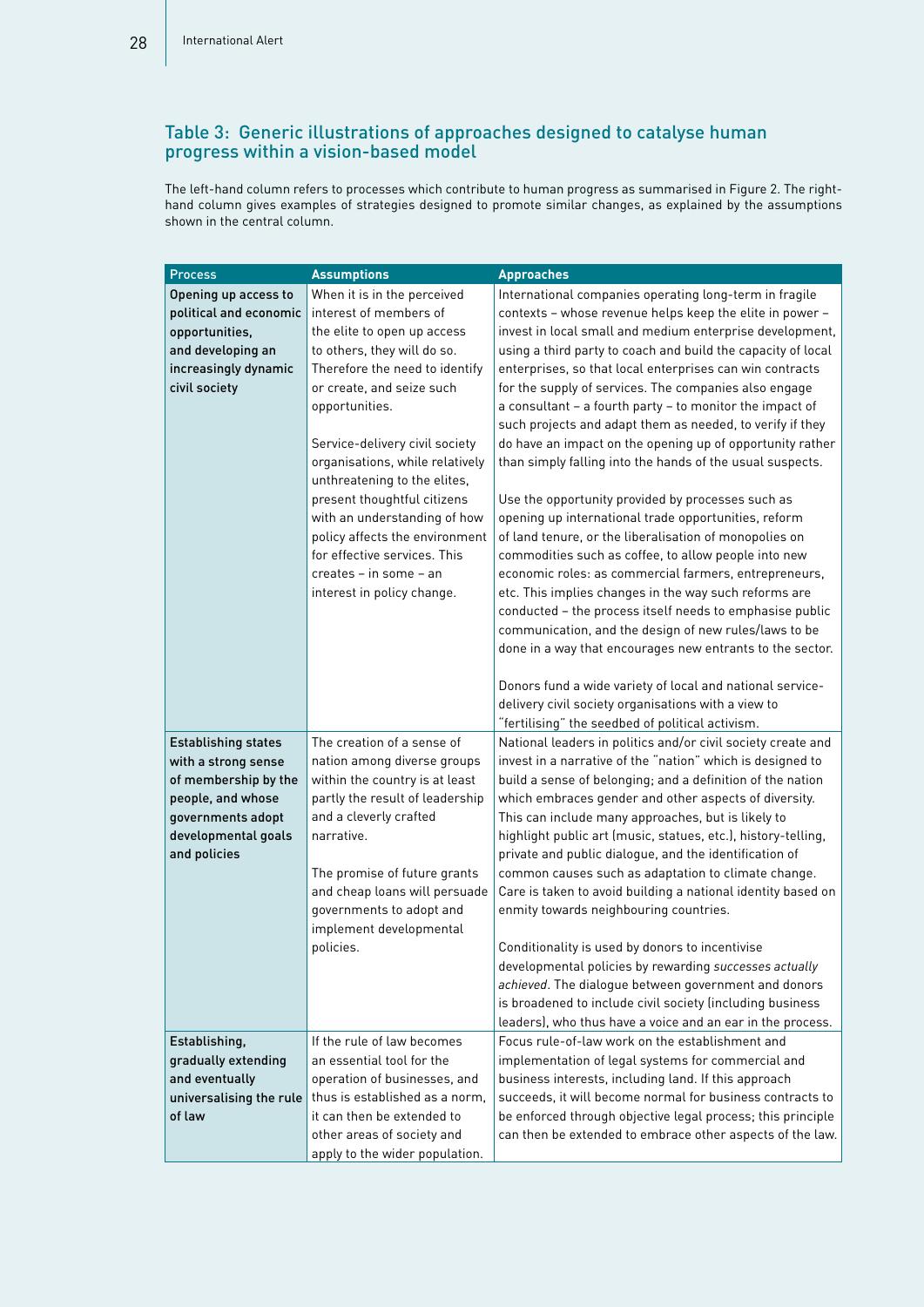| <b>Process</b>               | <b>Assumptions</b>               | <b>Approaches</b>                                              |
|------------------------------|----------------------------------|----------------------------------------------------------------|
| <b>Evolving from</b>         | Impersonal civil society         | Stimulate impersonal civil society relationships through       |
| personal to                  | relationships develop when       | the allocation of public funds (including donor funds) to      |
| impersonal forms of          | people connect and work          | service delivery by civil society organisations and thus       |
| participation in the         | together outside their more      | incentivise the professionalisation of civil society, leading  |
| economy, politics and        | limited affinity- or identity-   | people to work outside their own affinity group and, in the    |
| civil society                | based networks, and when         | case of larger organisations, to adopt genuine member-         |
|                              | they are required to account     | or board-based governance with diverse representation.         |
|                              | for their decisions and actions  |                                                                |
|                              | by diverse stakeholders to       | Shape policies that encourage and assist students from         |
|                              | whom they are not bound by       | different ethnic groups/castes to attend secondary and         |
|                              | other affinities.                | tertiary education together.                                   |
|                              |                                  |                                                                |
| Achieving sustained,         | Sustained per capita economic    | Combine targeted investment in infrastructure with high        |
| shared economic              | growth increases consumer        | quality higher education for men and women focused on          |
| growth                       | demand, creates surplus          | science and management, along with financial/career            |
|                              | for financial, economic and      | incentives for graduates to remain in the country or return    |
|                              | human investment, and            | (if they were educated abroad). Alongside this, liberalise     |
|                              | creates a need for civil society | banking to provide access to credit, and simplify rules that   |
|                              | action to improve the business   | constrain business start-up and growth.                        |
|                              | operating environment,           |                                                                |
|                              | including the rule of law.       | In post-conflict recovery scenarios, take time to              |
|                              |                                  | analyse ways in which different economic development           |
|                              |                                  | opportunities will play out, and invest in ways which          |
|                              |                                  | combine economic growth with social outcomes, such             |
|                              |                                  | as equity between different social groups, and which           |
|                              |                                  | maximise the opportunities for collaboration and peaceful      |
|                              |                                  | coexistence.                                                   |
| Developing a culture         | A culture that constrains        | Promote public discussion - through dialogue, radio, etc.      |
| that increasingly            | social, economic, and            | - of this issue, highlighting ways in which changes in the     |
| supports the exercise        | intellectual enterprise and      | culture can empower people, and the trade-offs that such       |
| of initiative and            | ideas can be transformed,        | changes imply. Based on this, identify the political will      |
| encourages creativity        | over time, through education     | to implement changes in the primary education system           |
|                              | and leadership.                  | using child-centred exploratory learning, focusing on          |
|                              |                                  | improved quality of education instead of mass education        |
|                              |                                  | for an initial period.                                         |
|                              |                                  |                                                                |
|                              |                                  | Provide numerous opportunities for the exposure of             |
|                              |                                  | talented individuals to alternative cultural contexts.         |
|                              |                                  | through travel, education, exchanges, etc.                     |
| <b>Transferring control</b>  | Acquisition of the monopoly      | Vigorous, long-term presence of a UN peacekeeping              |
| of organised violence        | of violence by the state is one  | force with a Chapter VII-type mandate in support of the        |
| from the hands of            | of the most critical elements    | establishment of a professional armed services under           |
| powerful individuals         | in the genuine creation of the   | state control, and staffed initially by international senior   |
| or factions to the           | "state", and is more important   | officers with the full capacity to enforce loyalty to the      |
| accountable state            | than democratic governance.      | state.                                                         |
|                              |                                  |                                                                |
| <b>Adopting increasingly</b> | Democratisation is a long-       | In anocracies - countries that are neither autocratic nor      |
| democratic, or               | term process, and is built as    | democratic, most of which are making the risky transition      |
| representative and           | much on local experiences of     | between autocracy and democracy - pay as much attention        |
| broadly accountable          | representative and responsive    | to local democracy as national democracy. Support              |
| forms of government          | governance as on large-scale     | genuinely member-owned civil society organisations (e.g.       |
|                              | voter exercises for national     | parent-teacher associations, women's groups, business          |
|                              | elections.                       | associations, associations of people living with HIV/AIDS),    |
|                              |                                  | as such interest groups are by nature most likely to be        |
|                              |                                  | internally democratic, and thus to internalise the concepts of |
|                              |                                  | governance which are needed if democratic governance is        |
|                              |                                  | to work in local and national government.                      |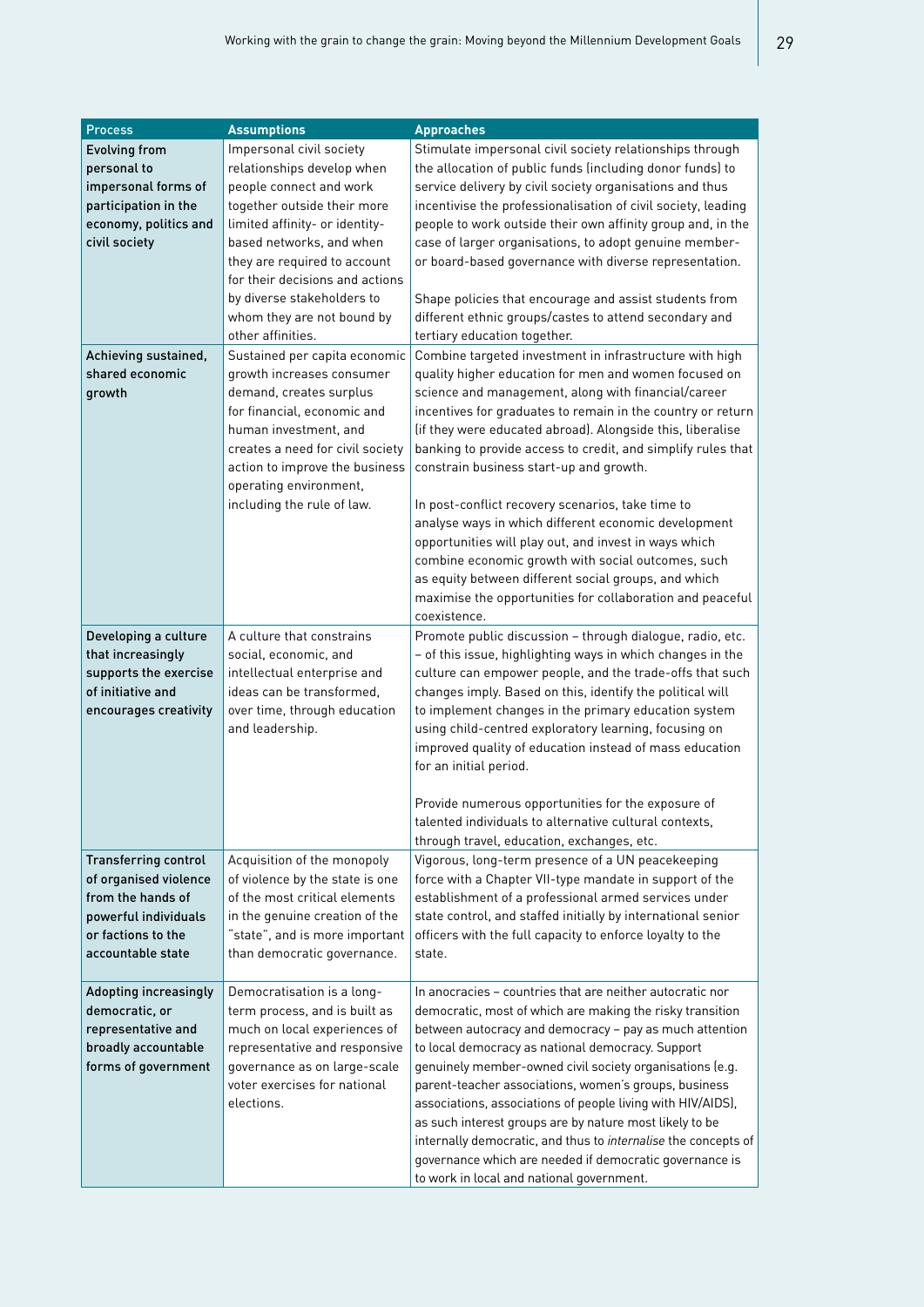# 4. Making progress

The previous section explored a vision-based model of development. In this section of the report, we present a snapshot of global trends, followed by a review of progress so far made in fragile contexts. We also illustrate some of the challenges of development in fragile contexts through a series of short case studies distributed in boxes through this section.

#### The global context

The world is changing, with important implications for the ability of people in fragile contexts to make progress. We highlight four trends: increased international cooperation, the emergence of a new world order, climate change, and the growth of the global middle class.

#### International cooperation

There has been an appreciable improvement in international cooperation over the past two decades. This is partly a dividend of the end of the Cold War, and it has contributed to a reduction in the number of peace agreements that slide back into war, for example through sustained peacekeeping efforts as in East Timor, Liberia and Sierra Leone, and proactive collaboration to negotiate a non-violent political solution to the impasse in the Republic of Guinea in 2009-10. There is also increasing recognition that a fairer international trade system is one of the keys to development in poor countries.

Much progress still remains to be made, and the UN remains an imperfect institution reflecting the imperfections of the world it represents. At least 20 countries experienced internal armed conflicts in 2009. Resolving long-running conflicts like those in Darfur and the Occupied Palestinian Territories seems beyond the reach of the international community. According to the Stockholm International Peace Research Institute, internal conflicts are increasingly one-sided conflicts against civilians.19 The concept of Responsibility to Protect sits uneasily with the ownership of the UN by its Member States – a feature of international politics which also militates against a more honest discussion of development, including the role of some Member States in obstructing progress. Agreement on climate change and world trade rules has proven elusive. The aspirations contained in the Millennium Declaration are not yet reflected in the capacity of the available institutions: they lack the ability – and often the will or mandate – to tackle the broad institutional transformation needed in poor countries, or the transformation needed elsewhere to enable poorer countries to develop. While the UN and some regional intergovernmental institutions have embraced the *idea* of peacebuilding, their mandates, structures, systems, and the conceptual frameworks and guidelines at their disposal are still a long way from being fully fit for that purpose.

#### Changes in the world order

Alongside this still-improving international cooperation, the world order is shifting. The post-Cold War hegemony of the US-dominated West is gradually being eroded by the emergence of regional and global powers such as China, India, Brazil, Nigeria, South Africa, and a re-emergent Russia, as well as an enlarged EU with aspirations of global power. These changes represent a great opportunity: new trading partners for poorer countries, and potentially a much wider sense of global ownership of international institutions. But they also bring the risk of derailing or at least slowing some of the positive elements of international cooperation, for example by making it harder to turn the Responsibility to Protect from a principle into a universally accepted doctrine. Ironically, the increased international engagement in discussions about trade and climate has held up agreement on those areas – when in the past it might have been easier for the West or the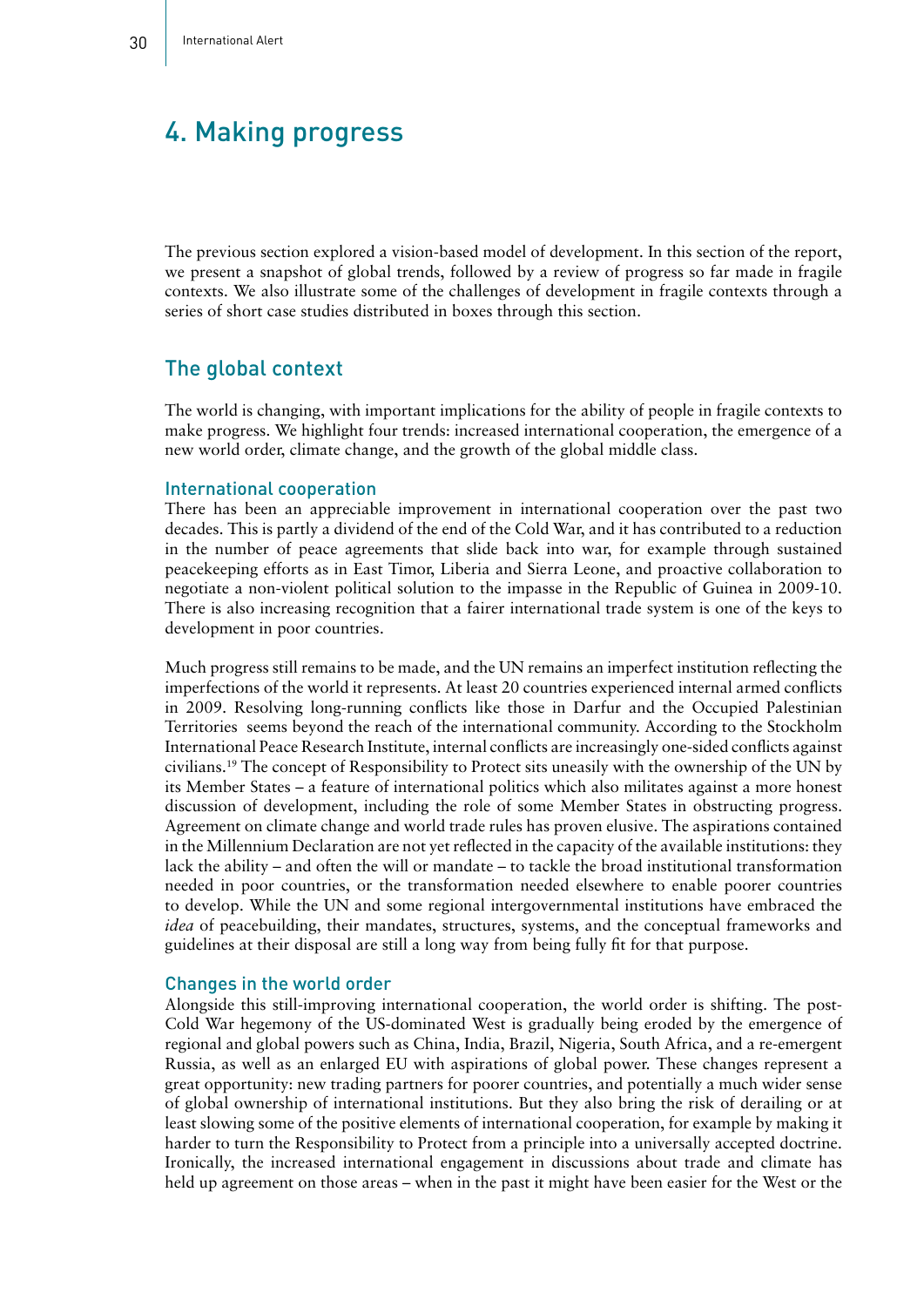#### Box 3: Uganda – Strengthening a hollow state

Uganda's recent history has been characterised by conflict. Until the cessation of armed violence in northern Uganda around five years ago, the country had been subject to one rebellion or another in virtually every year since independence. It is quintessentially fragile. Nevertheless, since the military victory of rebel forces under Yoweri Museveni in 1986, his governments have made great progress – with substantial international help – putting in place the formal elements of the modern state. Under a new constitution promulgated in 1995, the country has held three democratic general elections, and has established a new decentralised system of governance with several layers of elected assemblies from the local community up to the national parliament. Much of the apparatus of the state has been established and reinforced, and is performing well from a technical perspective. Great improvements have been made in terms of the social and economic indicators used in the MDGs, for example, between 2000 and 2005 the percentage of people living in income poverty reduced from 34% to 31%, while maternal mortality and infant mortality were both reduced by 14%. GDP has grown consistently at an average 5.5% for the past six years. Has Uganda in the meantime become less fragile? Has it made genuine progress on the more broadly defined path of development?

Uganda's apparently promising steps towards the MDGs mask a number of underlying issues which risk undermining progress. The drive to strengthen the apparatus of the state has not been matched by an equivalent impetus for nation building; nor have the *institutional* elements kept pace with the development of the *organisations*. Donor funding provides around 50% of annual government budgets, meaning that the government is accountable to outsiders rather than to Ugandans, which seems counterproductive given the interest of donors in democratisation. This skewed accountability is reinforced by a government planning, budgeting and monitoring process overly focused on the Poverty Eradication Action Plan – the multi-year agreement made between the donors and the government, rather than between the government and the people. This, taken with the inherently patronage-based political system, itself an obstacle to participatory democratic governance, means that despite the trappings of a modernising democratic polity, Uganda does not yet appear to be making the transformation to becoming a developmental nation-state. Many Ugandans' sense of identity is still very much based on their ethnic, religious or other affiliations, rather than towards Uganda the nation, and political and economic opportunities remain – or are at the least perceived as being – linked to such affiliations. Despite regular elections, the government remains dominated by the political party which came to power by force in 1986. There is much public discussion of corruption, and widespread recognition that those with access to public funds, or to rent-seeking opportunities, continue to abuse them. There is no evidence that this is reducing in scale or scope, and there have been very few successful prosecutions for corruption. While an average GDP growth of 5.5% is good, it falls short of the 7% minimum which would be needed to create widely distributed benefits in a context where demographic growth is 3.2%.

Thus, looking at the indicators of progress towards peaceful development we identified in Section 3, Uganda has made less progress than might have been hoped in opening up political and economic opportunities; the rule of law is far from established; the state remains distant and often divorced from people's lives; the nation and mutual trust between Ugandans from different regions has yet to be built; and despite the presence of the organisations needed for development, the equivalent *institutions* have not yet been established.

This is not to argue that Ugandans are not making progress. Clearly they are. But those with an interest in Uganda's future, and those actively involved in shaping that future, need to ensure that their planning, implementation and monitoring are articulated in terms of human progress as discussed in this report – rather than in terms of the more simplistic measures so often used. This means not just the government itself, but also Ugandan political and civil society and businesses, and also the international community including those providing aid.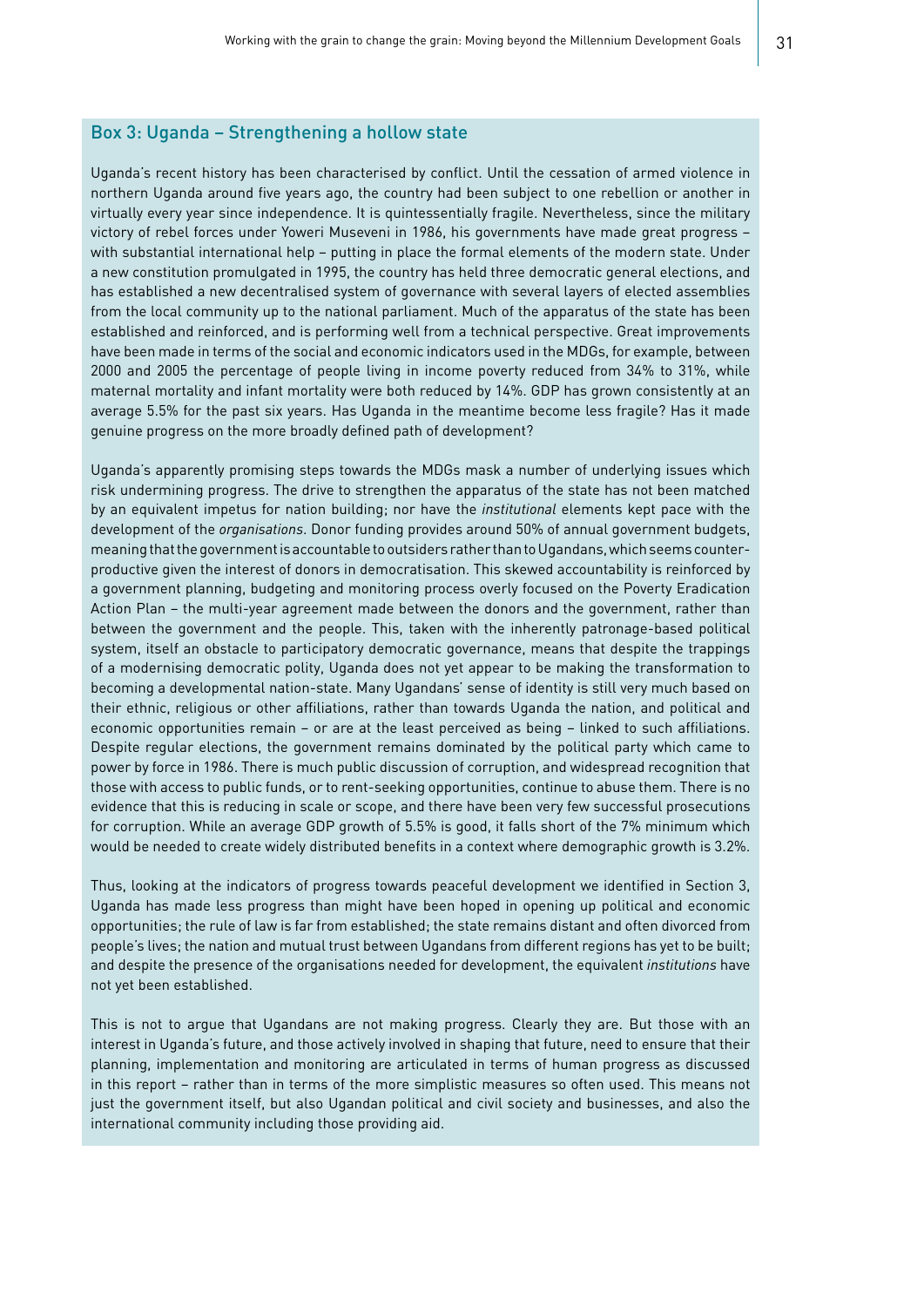Permanent Five members of the UN Security Council to push through their own cosy agreements. These changes in the balance of power may also slow or reverse the trends – tentatively supported so far by Western governments – towards more principled behaviour by international companies in fragile contexts. Western-based companies which have begun to take a more enlightened view than in the past now find themselves in competition with companies from China and other countries where human rights and public accountability are lower down the list of priorities. This seems likely to mean that the often invidious compact between international companies – especially extractive companies whose role in the expanded world economy is growing ever more important – and governments will remain an obstacle to improving governance in fragile contexts.

#### Climate change

Third, climate change is one of the critical features of our time threatening human progress. Finding an agreed global mitigation policy pits the old economies against the emerging economies, creating conflicts within the global institutions and making it harder to work together effectively on other issues. Meanwhile, the effects of climate change will exert new stresses on people in developing countries and on their already vulnerable political economies, potentially increasing fragility. And they also add new dimensions which will stretch the already flawed aid sector, possibly to breaking point. These include new goals, new terms and conditions for grants and loans, a complex entanglement of contradictory humanitarian and adaptation goals, and, most worryingly, a new stream of funds which may reinforce the patronage and clientilism that so often impedes development. On a more positive note, while the impacts of climate change on human progress seem overwhelmingly negative, they do also provide potential opportunities for progress, as countries may be forced to restructure their economies, and find new and peaceful accommodations around the co-management of shared natural resources such as river basins.

#### The expanding middle class

Finally, we are witnessing an expansion of the international middle class. The World Bank estimated in 2007 that the ranks of what it calls the middle classes in low- and middle-income countries will swell from 400 million to 1.2 billion people between 2005 and 2030 – i.e. from 7% to 15% of the world's population.20 This means a geographical shift in the distribution of the middle-class population, with a greater proportion residing in developing countries.

The expansion of the middle class can be one of the key drivers and indicators of progress, since this is the group of people that straddles the boundary between the elites and the excluded – a boundary which must be porous and dynamic, flexing to allow increasing numbers of people access to economic and political opportunity if human progress is to happen.

The World Bank has said of this growing middle class that 'They are more likely to demand transparency in political and corporate governance, certainty of contracts, and property rights'. On the plus side, therefore, this growing group – effectively new members of an expanded elite – can act as a local and international network through which to disseminate and reinforce a growing and widespread belief in liberal concepts of governance and society, and thus help bring about a reduction in fragility.

However, this group may perversely also block progress. In fragile states where the institutions are not strong or resilient enough to provide confidence, the middle classes may consider access to opportunities as a zero sum game, i.e., they may feel the need to protect their interests by excluding others. This is one interpretation of the reaction of a large segment of the Thai middle classes to the pro-poor policies of their government, and of their support for the 2006 coup.<sup>21</sup> Inequality between the elite and others may therefore increase, at least in the short term.

In fragile states, where power is patronage-based, local elites strengthen their position locally and globally by renting out internationally valuable goods or services: e.g. oil, defence against terrorism, or providing staging posts for narcotics. This means that local elites are maintained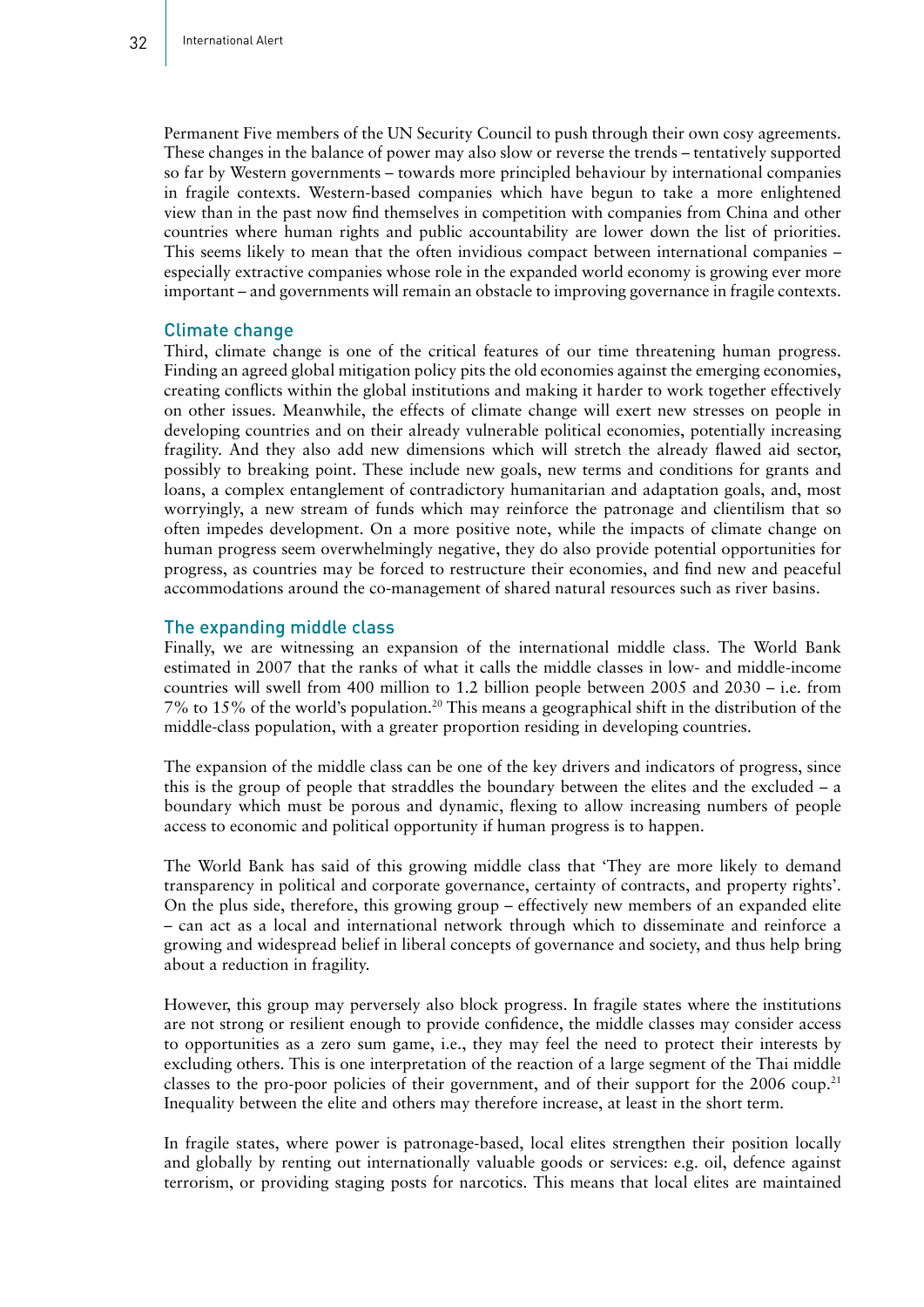in power partly through the patronage of their fellow *global* elite members, often at the expense of the excluded in their own country and at the expense of local democracy. Conflict *among* the local elite is to a degree explained by a struggle for these international patronage opportunities, and such conflicts can also be instrumentalised by external actors to replace their local clients. This phenomenon is becoming increasingly complex as the emerging world order becomes more complex.

Globally, therefore, we see a mixed picture: improved international cooperation marred by flawed international institutions and organisations, and complicated by changes in the international power balance which will further stress international systems; the mainly negative impact of climate change; and the development of a much larger middle class which potentially creates a force for liberal democratic change, but may also perpetuate the exclusion of others. The following section reviews progress at country level.

### Development progress at country level

There are many lists, indices and databases of fragile contexts. Each list has its own logic but they are all based on more or less the same concept of fragility, i.e. where the inadequacy of political, social and economic institutions means people lack security and are unable to engage in the political, social and economic activities necessary to sustain and grow their livelihoods and make progress. Fragile contexts are also prone to violent conflict.

The Fragile States Index developed by the Center for Systemic Peace (CSP) tracks fragility data by country going back to 1995 and thus provides an opportunity for trend analysis within the period covered by the MDGs. By including scores for both Effectiveness and Legitimacy across each of four dimensions – Social, Political, Economic and Security – the index is designed to reflect not just state fragility but also societal elements – what the compilers refer to as systemic fragility.<sup>22</sup>

The report (Table 4) shows that 59 countries (36%) have fragility scores for 2008 which are at or higher than the median score, and which place them in the categories Extremely, Highly or Seriously Fragile. (For illustration of these categories: Extremely Fragile in 2008 included Somalia and Sierra Leone; Highly Fragile included Burundi and Zimbabwe; Seriously Fragile included East Timor and Tanzania). Out of 162 countries, 113 or 71% became less fragile between 1995 and 2008; while only 16 (10%) became more fragile.

|                           | 1995 | 2008 |
|---------------------------|------|------|
| <b>Extremely Fragile</b>  | 20   | 9    |
| <b>Highly Fragile</b>     | 26   | 20   |
| <b>Seriously Fragile</b>  | 33   | 30   |
| <b>Moderately Fragile</b> | 30   | 31   |
| Low Fragility             | 19   | 29   |
| Little or no fragility    | 32   | 43   |
| Total                     | 160  | 162  |

#### Table 4: Number of countries in different categories of fragility

Sources: Center for Systemic Peace, 2009 (2008 data), and personal communication from the CSP, 2010 (1995 data).

According to the CSP, these decreases in fragility were overwhelmingly due to improved *effectiveness*, rather than *legitimacy* – meaning that they reflect a stronger *state*, rather than a more resilient *society*. This raises questions about their sustainability. For example the "legitimacy" score for security is based on indicators of state repression, and has improved far less than the "effectiveness" score, which is a measure of reduced armed conflict. The "economic legitimacy" score has barely changed at all, reflecting the rigidity of barriers to economic inclusion, which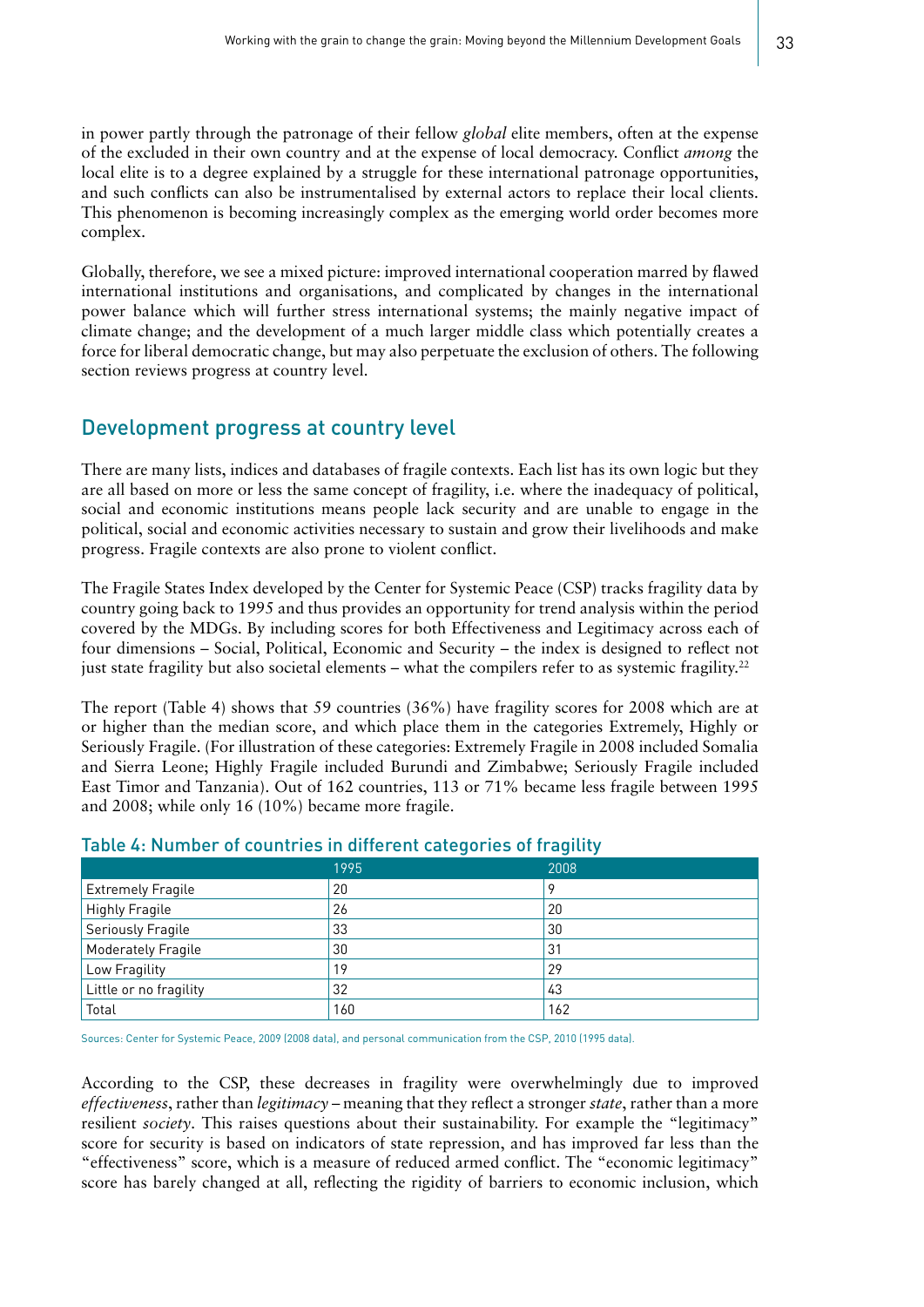#### Box 4: Nepal – Stability or progress?

Nepal has been a beneficiary of large amounts of international donor assistance over the past 50 years, yet it is the twelfth-poorest country in the world by per capita income, and Nepalis remain frustrated by the lack of progress. This frustration contributed to the long-running Maoist insurgency, which ended in a peace agreement in 2006. There have been many difficulties in implementing this agreement, leading to the Maoists quitting the government in 2009; and meanwhile the end of the Maoist rebellion has given rise to or revealed the existence of scores of other armed militant groups. Exclusion of youth, certain castes, women, and people from remote areas is one of the key underlying factors driving conflict and preventing progress in Nepal – indeed, income inequality has increased over the past decade. The country is at something of a crossroads, and its future can be considered using three broad scenarios.

- a) Full steam ahead: Steady progress towards a peaceful Nepal, with improved wealth and services and opportunities for Nepalis of all ethnic groups, castes, gender and generations.
- b) Collapse: An acute deterioration in the situation, with a resurgence of armed violence which may become entrenched as the primary mechanism for determining political and economic access, and thus leading to years of armed violence.
- c) Stability: A focus on avoiding the risks of Collapse inadvertently cements in place the status quo, with all its problems of exclusion and poverty – storing up problems for the future.

Despite an understandable desire to push ahead with Full Steam Ahead, the perceived risk of Collapse is likely to lead to the third scenario, Stability. But the problem with the Stability scenario is that while seemingly attractive in the short-term, its focus on avoidance of risk and short-term improvements may obscure the need for a purposeful strategy for building the institutions necessary for development. This highlights one of the central challenges of development in fragile contexts: that the inadequacy of political institutions to allow for the resolution of differences non-violently leads to a short-termist approach which itself tends to reinforce those very inadequacies in a Gordian knot.

The challenge facing those wishing to promote development in Nepal is to chart a course towards a fourth scenario – let us call it "Working with the grain, to change the grain" – in which they identify potential opportunities to transform the institutions governing access to political and economic power, while working within the institutions that need to be transformed.

indicates a continuation – in the terms used in Section 3 above – of a "limited access order" in fragile contexts. The CSP draws the conclusion that much of the improvement is due to external circumstances – such as the peace dividend of the end of the Cold War, improved international cooperation, a long period of global economic growth – and may therefore be unsustainable. This is perhaps borne out by Freedom House's report that its measure of "global freedom" has declined for the past four years – the longest period of decline in four decades.<sup>23</sup>

It is a potentially tragic irony that the sustainability of increased resilience is threatened by the very improvements taking place in fragile contexts. These changes are themselves likely to create tensions and potentially engender violent conflicts. The international community's recent success in formally ending violent conflicts but without resolving the tensions which caused them means there are a large number of unresolved conflicts lying dormant, often in situations where the systems are inadequate to manage or resolve them peacefully. In Uganda (Box 3), the government has been much praised for the advances it has brought about in the economy and social sectors – but it was unable to bring the slow-burning civil war in the north to an end for 20 years. In Sierra Leone, the social, economic and political marginalisation of young men was one of the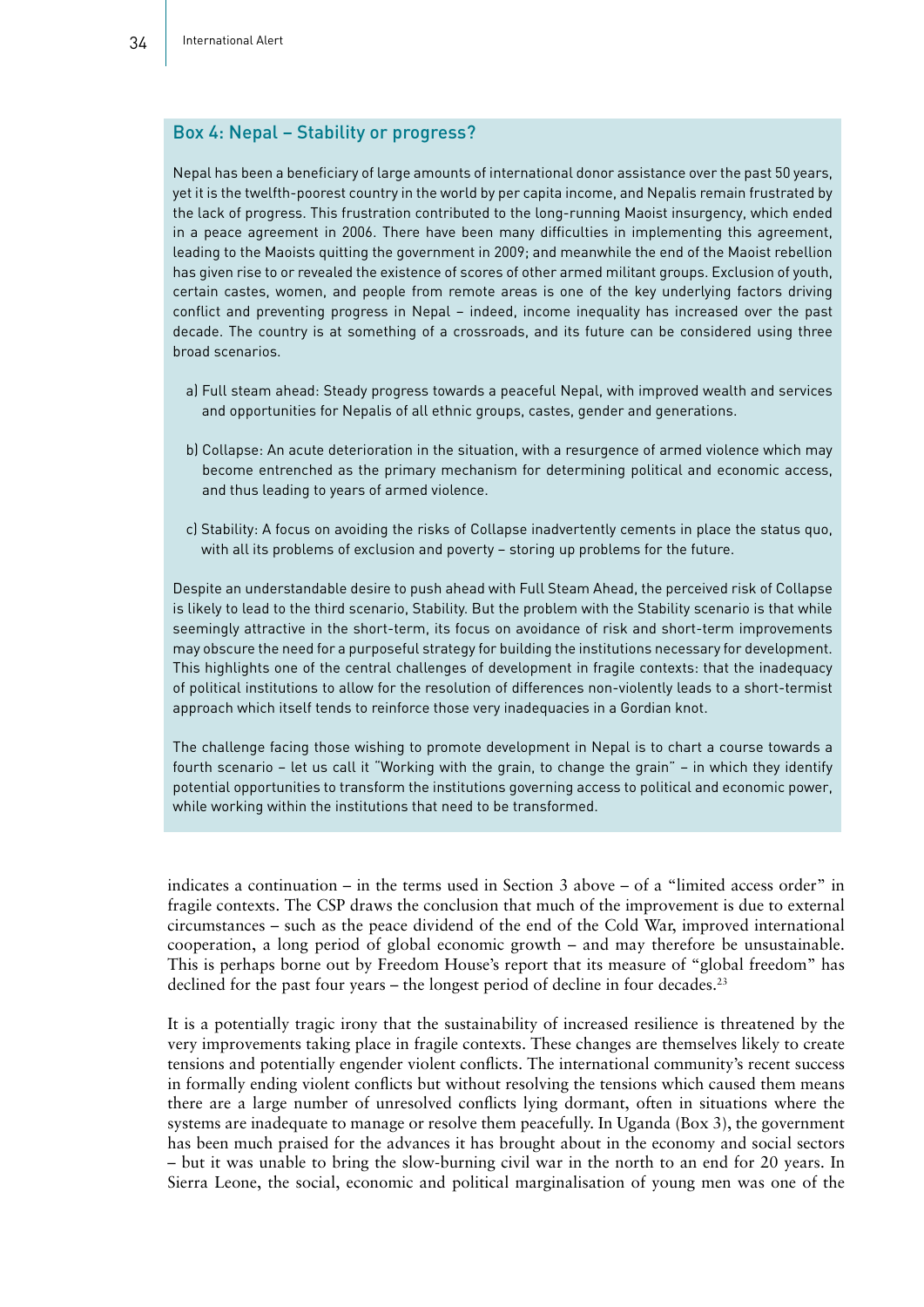causes of the civil war, yet since the peace agreement very little has changed for young men, who remain marginalised. Throughout the world in conflict-affected contexts, inequality between men and women contributes to a culture of power which entrenches violence as a way to deal with differences. In Nepal (Box 4), the peace deal negotiated between the Maoists and the previous government enabled an end to the armed stand-off between them, but their ability to work together in government since has proven elusive, and the ending of the Maoist conflict has revealed other exclusion-based grievances which threaten to become violent.

Since the end of the Cold War, the number of "anocracies" – countries that are neither autocratic nor democratic, most of which are making the risky transition between autocracy and democracy – has increased substantially, and according to the CSP has stayed fairly stable since 1990 at over 40 countries – rising from around 20 in the previous two decades. Anocracy is not surprisingly the least resilient political system to short-term shocks: it creates the promise but not yet the actuality of an inclusive and effective political economy, and threatens members of the established elite; and is therefore very vulnerable to disruption and armed violence.

Making human progress in fragile contexts, and helping people in fragile contexts to do so remains extremely challenging, and entails the international community not only "keeping the promise" it made in 2000, but also reviewing the nature of what that promise entails. The trends reviewed in this section indicate a need to focus on interventions and actions in fragile states, and on how to leverage development through better management of global trends.

#### Box 5: Shifting the balance of power in Liberia

Among the factors at stake in the 14-year civil war in Liberia was access to power. Settlement by freed slaves in the 19th century created a sharp division between settler families and the indigenous people, who were excluded from many of the benefits and opportunities of development for years. Important economic and political decisions were made on the more developed coast, where the settler families mostly lived, even regarding the allocation of land to foreign companies for huge rubber plantations in the interior. The governance and justice systems were confused and confusing, with traditional systems sitting uneasily alongside modern systems imported and adapted from elsewhere. Corruption became endemic. Systems of power were inadequate to allow the expression and resolution of grievances. Young people were marginalised within society, so they were easy to manipulate by those in search of power, and the war offered them – especially young men – a chance to wield a certain amount of power themselves through the gun. Leaders in neighbouring countries manipulated Liberians' grievances to enlist them to wage war on their behalf. The war was brutal, women and girls were raped, and most Liberians were displaced for several years. The way the war was conducted reinforced – and created – differences, mistrust and enmity between tribes, as well as between the Liberians descended from the indigenous population and those descended from the settlers.

Since the war ended in 2003, there has been a huge investment in peace, security and development in Liberia. This process has been marked by ambitious initiatives to create a "new Liberia" and thus limit the likelihood of another outbreak of war. It is early days yet, but Liberia has made considerable progress. An election in 2005 brought Africa's first woman president Ellen Johnson Sirleaf to office. The UN mission to Liberia maintains large international military and police contingents to this day, and provides a great deal of civilian support as the Liberian state is re-established.

The economy is being reinvigorated, roads are being built, the army is being reorganised and professionally trained, and the President is playing an important leadership role in sending out the message of national unity – a message which the restored network of local community radio stations is reinforcing. There is a major focus on the empowerment and liberation of women – long excluded and marginalised in society. There is a drive to end impunity, especially for sexual violence. A key priority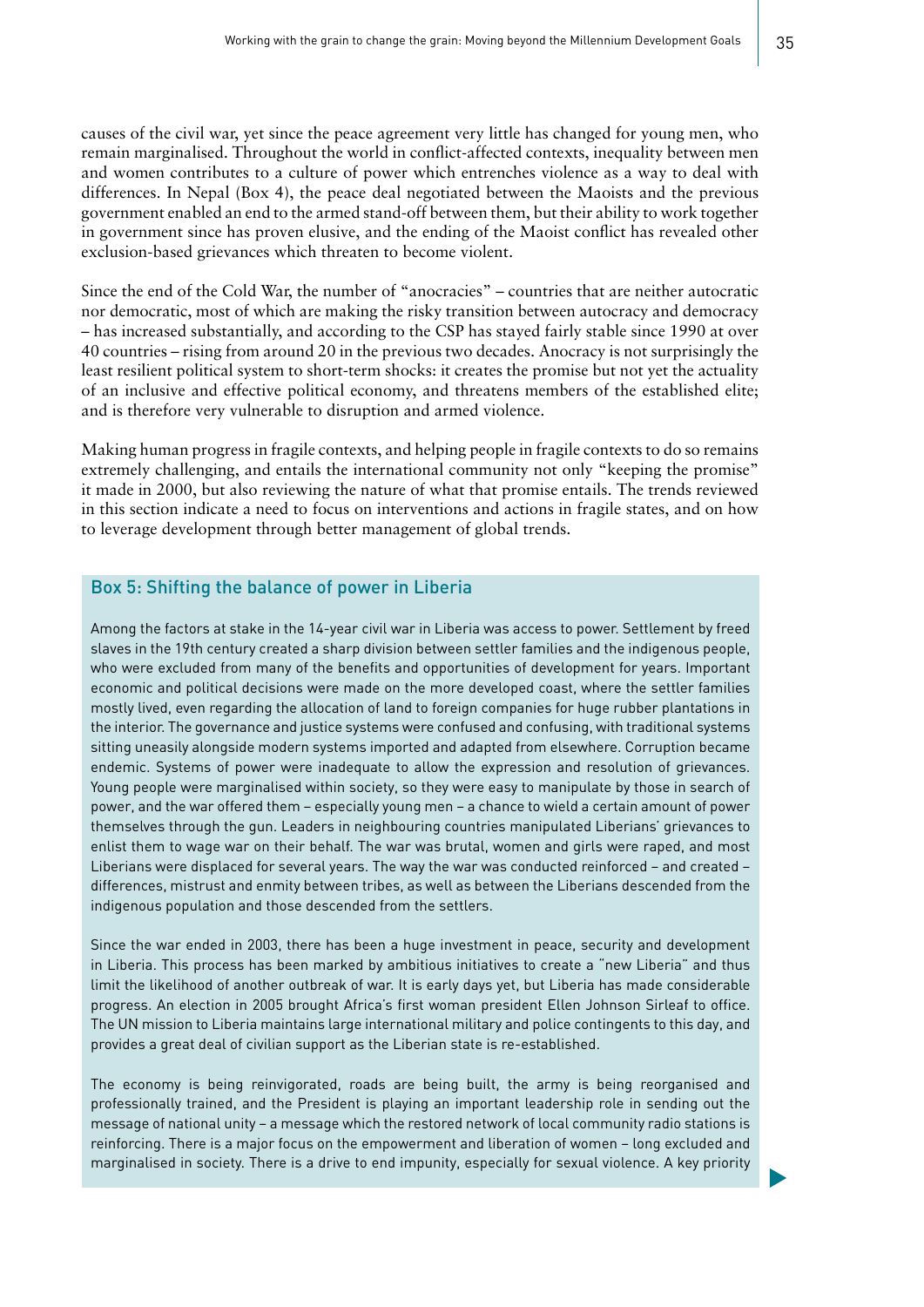is to minimise misuse or theft of public funds. The leaders of Liberia and its three neighbours are cooperating at the regional level to avoid a recurrence of the mutual destabilisation practices of some of their predecessors.

These improvements and other major efforts take place in the same Liberia which gave rise to civil war. While it is relatively easy to identify the causes of war, it is hard to ensure that the political culture and systems are in place to manage such issues in the future, and avoid a recurrence. This needs a *transformation* of the way power is held and wielded in society, which takes time and needs to be purposefully planned and led. Despite the progress mentioned above, young men remain disempowered in Liberia's economy and culture, but now have far less respect for their elders and thus patience with their lot – and even where economic opportunities exist, are often underqualified to seize them. The capacity of the security and justice systems and services remains inadequate, and impunity remains an issue. Stories abound of men who are accused of rape being freed without due legal process. Men who are said to have behaved brutally during the civil war are not only unpunished, but some are visibly active in business and politics, driving expensive cars and living in big houses. Meanwhile, economic regeneration is being driven largely by foreign investments in rubber, timber and mineral extraction. Despite new systems for the involvement of local communities in the concession of land for such purposes, there is at least a perception that some of these decisions are being renegotiated behind closed doors, as before.

Many of the factors behind the civil war are unresolved, and the systems to manage and resolve them peacefully are still inadequate. This is despite a massive and expensive international peacekeeping and peacebuilding programme, and a huge effort on the part of the government and by many in civil society. Many in the international community, along with many Liberians, are beginning to question the pace of change in Liberia, and there is a risk that support will wane. But the purposeful attempt to transform Liberia and provide Liberians with access to power and a political voice is a project that needs to continue for many more years yet. It is a challenge that would be hard to recognise within the narrative implied by the MDGs.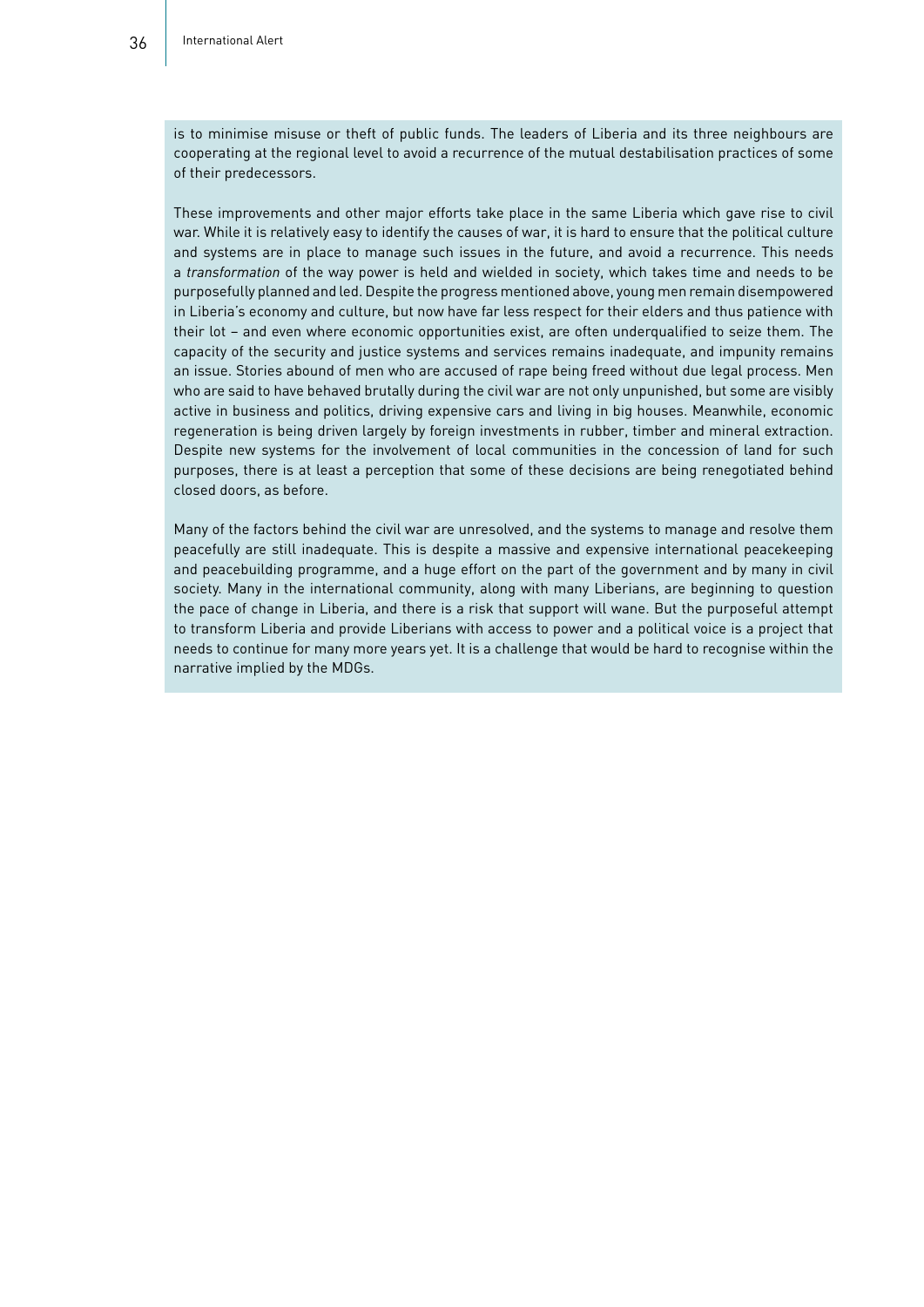# 5. Development institutions

We have made the case that the orthodox view of development and aid as represented by the MDGs is fundamentally out of touch. Most people involved in the sector know this. There is a great deal of ongoing good, creative and analytical thinking and action. In this section, we draw attention very briefly to some of the ideas being developed and applied, before examining why the development institutions do not seem to be adapting sufficiently to take them on board.

## Evolution in development thinking

Despite the predominance of the MDGs in public debate and in political pronouncements, people involved in the sector recognise that development is a complex phenomenon; that aid funding is only a part of the solution, and that it needs to be programmed thoughtfully and carefully. They also recognise that non-aid factors, especially economic and security interests, are usually more influential than aid, and thus need to be better tuned to enable development.

Despite the public focus on levels of development funding, development assistance is about much more than just funds. *How* assistance is provided is arguably more important than *how much* is provided, and there are no easy answers to this: every model of delivery is flawed by the attempt to balance competing priorities such as cost, ownership, quality, sustainability and the urgency of basic needs. International Alert has been raising concerns for some time that these priorities have been unbalanced by the drive to spend ever larger amounts of aid money as quickly – and paradoxically as cheaply – as possible, in pursuit of externally defined goals such as the MDGs.24

It is widely accepted – though not at all obvious in the MDGs – that development assistance needs to be focused on much more than just social services and economic programmes. Paul Collier has popularised his idea that the poorest countries – where his "bottom billion" live – should be helped with technical and political assistance rather than just funds. He identifies priorities for this as peacekeeping, security, governance and trade – rather than just the social sectors.<sup>25</sup> Concepts such as livelihood security and human security are well known and provide analytical frameworks far broader than the MDGs. Meanwhile, there is an enormous body of literature justifying the idea that a fairer global trading system is necessary to enable economic development in poor countries – with advocates broadly split between those that favour a level playing field with the bare minimum of tariffs and exclusions, and those that would allow poorer countries to retain the power and ability to protect their economies while they are still vulnerable – as South Korea did for example.

Some recent and refreshing policy thinking on development aid acknowledges the need to make what DFID calls a "step-change" in approach. This thinking is reflected in the work which has been done over the past five years or so on fragility, and most recently under the joint heading of Peacebuilding and Statebuilding. DFID's 2009 White Paper recognises the need to stop working 'around conflict and fragility' and that the purpose of the UK's development assistance includes 'building peaceful states and societies, working more politically to achieve that end'.

This is a radical change of emphasis and is reflected quite widely in recent thinking within the sector – for example at the OECD-DAC INCAF and the International Dialogue on Peacebuilding and Statebuilding. The latter organisation brings together donor and developing countries; it recently produced the following statement which sums up quite neatly the direction in which this line of thinking is headed:<sup>26</sup>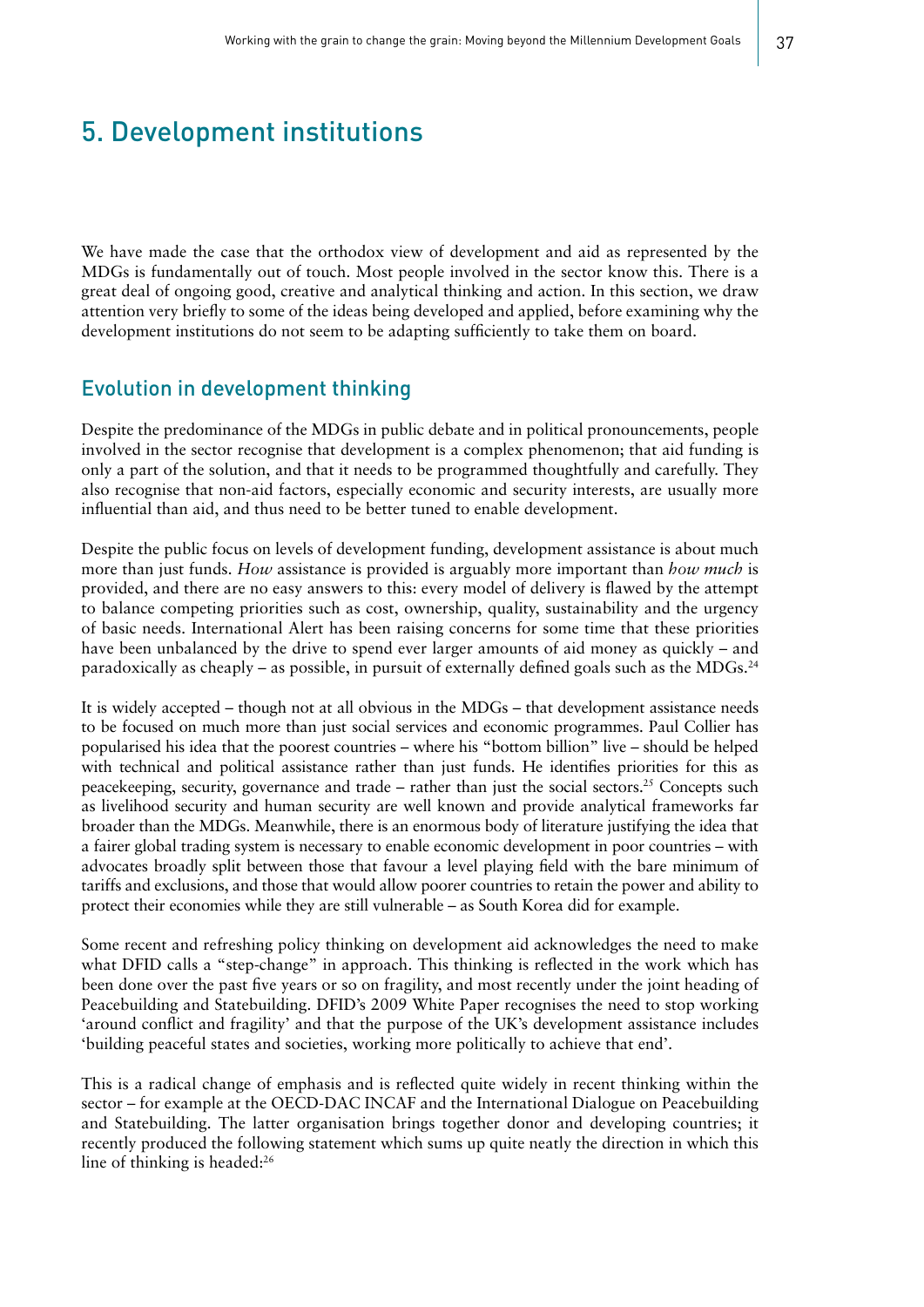*'Our collective vision is to end and prevent conflict and to contribute to the development of capable, accountable states which respond to the expectations and needs of their populations, in particular the needs of vulnerable and excluded groups, women, youth and children. We recognize the centrality of state-society relations in supporting the development of capable, accountable and responsive states. This will require sustained efforts by all stakeholders to improve governance, strengthen economic and social development, and promote peace and security.* 

*In order to translate this vision into reality and to guide our collective engagement, we identify the following ... goals, as stepping stones to achieve progress on development:* 

- *• Foster inclusive political settlements and processes, and inclusive political dialogue.*
- *• Establish and strengthen basic safety and security.*
- Achieve peaceful resolution of conflicts and access to justice.
- Develop effective and accountable government institutions to facilitate service delivery.
- *• Create the foundations for inclusive economic development, including sustainable livelihoods, employment and effective management of natural resources.*
- *• Develop social capacities for reconciliation and peaceful coexistence.*
- *• Foster regional stability and co-operation.*

*We recognize that priorities to achieve these goals will be different in each country. They should be set at country level through a process that engages all stakeholders, especially women and civil society'.*

Ashraf Ghani and Clare Lockhart of the Institute of State Effectiveness have proposed using statebuilding as the overarching framework for international cooperation within fragile contexts (and by implication replacing other models such as poverty reduction and the MDGs). In their approach, multiple partnerships of substance – "compacts" – would be created in which different parties (the government, donors, civil society, UN agencies, businesses, academia, etc.) become accountable – internationally and to the people of the country concerned – for delivering different aspects of a country strategy, based on rigorous analysis.27

Meanwhile, in addition to all this grand thinking about how to support human progress, a vast amount of work is going on – often at a small scale and a local level – exploring human progress in a very practical way. The work of NGOs and other institutions, often operating at the margins, bears a great deal of scrutiny and offers opportunities for replication and scaling up. It is able to focus much more easily on relationships, leadership and institutions, and is lighter-footed in the minefield of politics. An example of this is the way in which civil society leaders in some fragile contexts are becoming increasingly bold and sophisticated in holding the government publicly to account, often supported by international NGOs, etc. The Uganda Debt Network and Burundian NGO *Observatoire de L'Action Gouvernementale* have both pioneered this approach in their respective environments, for example.

#### Adopting new ways of working

DFID's recent guidance paper on peacebuilding and statebuilding sets out some of the challenges of this new way of thinking,<sup>28</sup> which will require DFID to operate much more politically than in the past. It will have an impact on operational aspects of DFID, and on how it envisages and reports on results. Other donors and multilateral organisations are also exploring the implications of such changes, which if implemented would require a radical change for them all.

It will not be easy for rich country governments or for multilateral organisations to adopt the new ways of working, because their institutions and approaches have been built up over many years around a different set of assumptions about the nature of development and their role within it. It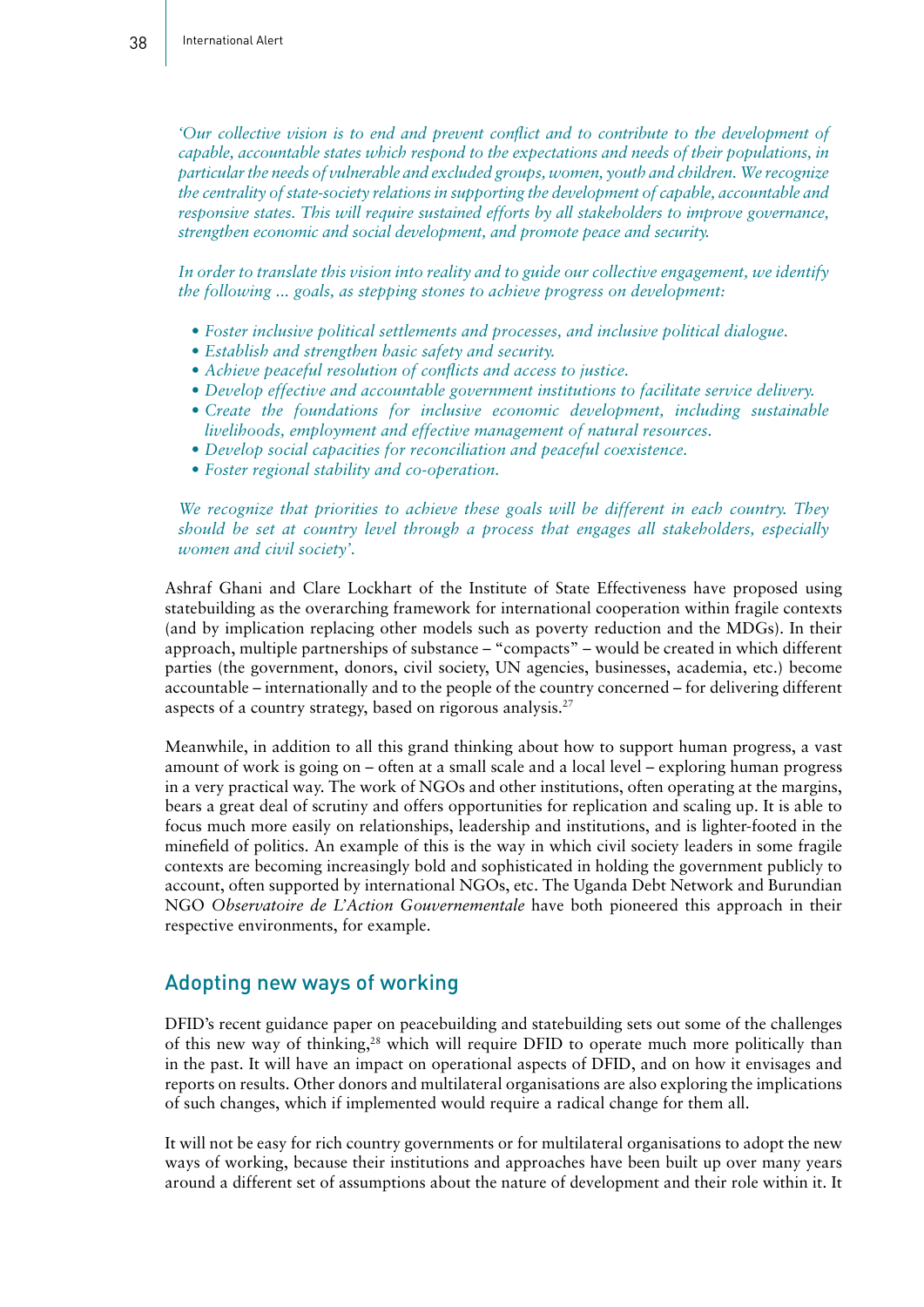takes time and a great deal of effort to correct and change patterns of behaviour already ingrained within institutions, especially large institutions which are being held publicly accountable for a simpler – earlier – idea of their role in the development process. At a time when there is going to be a clarion call for faster action in pursuit of the MDGs (the "MDG rescue plan"), it will be particularly difficult to operationalise these radical new ideas about aid, which fit so poorly into the existing paradigm.

The focus on MDGs is a symptom of an overly narrow view of human progress. The aid and development institutions were built and their operating procedures laid down long before the MDGs came on the scene. But in recent years, the MDGs have assumed such importance that the institutions seem virtually fully committed to serving them. Even when there are reservations, they are normally excluded from formal and public communications. Many people in these institutions seem to fear that letting their reservations get out into the open will undermine the legitimacy of the whole development enterprise.

The MDGs are also based on the assumption that development aid can be provided in a way which is mainly financial and technical (as implied by terms such as capacity-building, training and best practice), when in fact development is largely political in nature. They therefore feed the assumption that development is best achieved through a uniform approach among agencies, and fairly rigid partnerships between the agencies and the host government. This limits the scope for creative approaches and for non-governmental initiatives.

The consequences of these assumptions include an over-reliance on mechanisms such as conditional loans, budget support and sector-wide approaches. Donor funds are increasingly co-mingled with recipient governments' own funds within an agreed poverty reduction schedule. All too often, such arrangements can be counterproductive. While they often promote shared local ownership between donors and hosts at the technical level, they fail to do so at the political level, and because funds are provided to the government, they artificially increase its legitimacy. A somewhat artificial construct of partnership and "ownership" between donors and recipient governments has been created to justify these arrangements, and endorsed by the Paris Declaration and Accra Agenda for Action – international agreements that when applied to fragile contexts, are based on the contestable assumption that fragile state governments effectively represent the wishes and interests of their people.

#### Inertia in development institutions

The picture is clouded still further by a number of elements which conspire to reinforce the status quo and resist change. These include a lack of clarity and rigour; the questionable fitness-forpurpose of the aid institutions; a mutually reinforcing web of vested interests; and the genuine difficulty of getting agreement among diverse stakeholders with different interests.

Despite what one might expect of a sector worth billions of dollars per year, there is no clear and proven theory of change supporting aid policies and practices. One problem is therefore that, despite reams of new policies over the years, the aims and objectives of aid remain imprecise, so the sector lacks both clarity and rigour. Aid as a sector serves many different purposes: poverty eradication, poverty reduction, "development", attaining the MDGs, improving governance, reducing conflict, reducing immigration to OECD countries, improving national security in the West, providing markets for donor-country goods and services, to name but a few. While there is overlap, they are not all the same thing. In any case, despite years of debate and discussion, and despite the clarity which the MDGs are supposed to provide, the underlying theories of change as subscribed to by different stakeholders are usually vague, and often at odds. Overall, the problem is that a single "sector" comprises a variety of different aims, leading to a laziness of language and a confused approach to impact evaluation.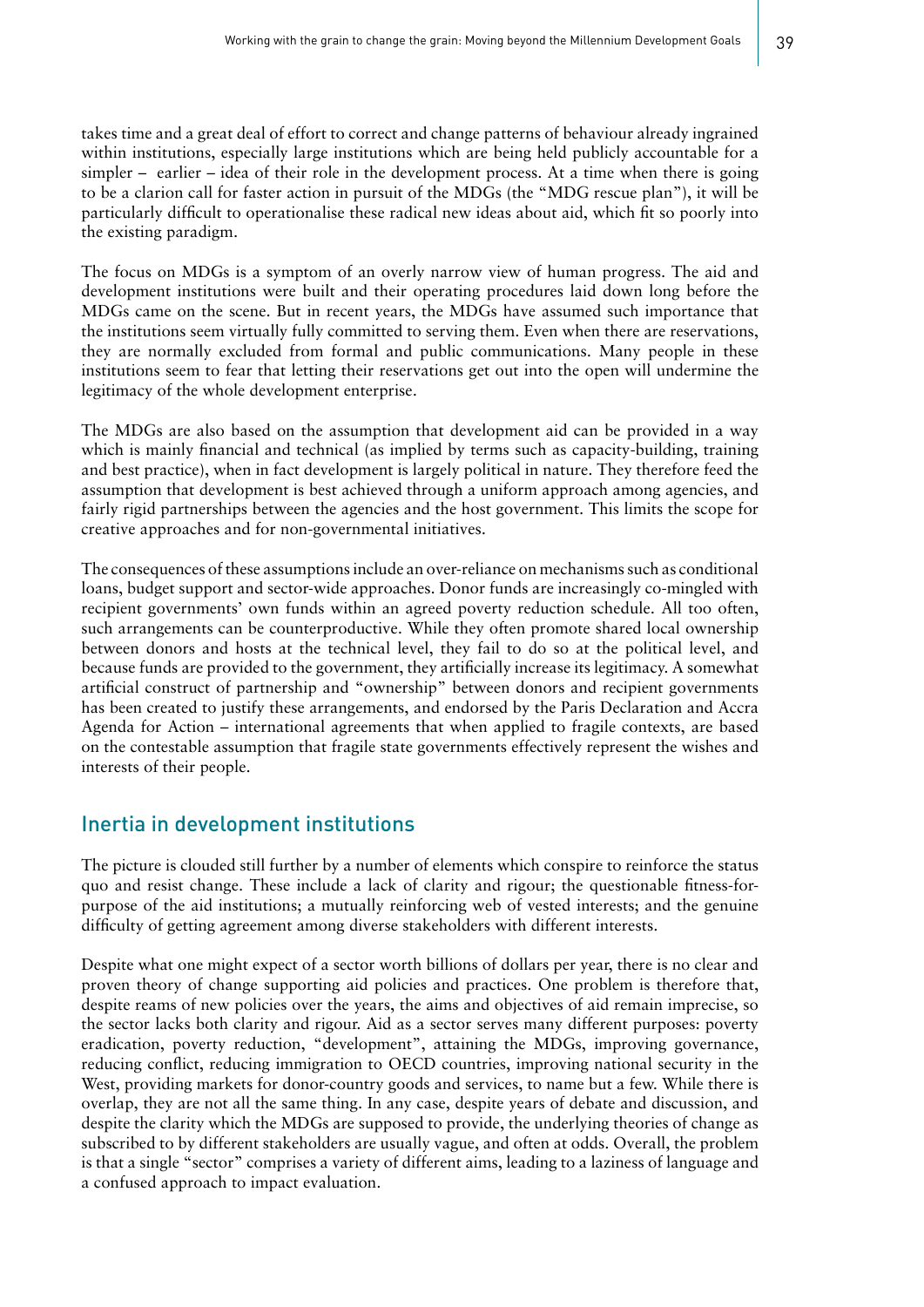The aid institutions employ excellent staff, but taken as a whole, do not apply an intellectual framework that is clear and coherent enough to meet the challenges implied by their mission. The implicit endeavour of international aid institutions is to support and promote societal transformation in other people's countries, and in so doing to promote changes, some of which are bound to go against the interests of those currently in power, both locally and nationally. But there is no successful historical example yet from which to learn how best to do this, excepting cases in which people have been conquered or subdued in war. As we have already seen, the MDGs fail to fill this conceptual and empirical vacuum. We need to be much clearer about the purpose and the theories of change.

Given the vagueness of the purpose, it is difficult to argue conclusively that aid institutions are either fit or unfit for purpose. But if the purpose is – as we would argue – to help facilitate human progress as we have defined it here, then it follows that aid institutions should be designed for and evaluated against an ability to promote transformation. This means, for example, that they need to be set up in a way that supports locally tailored approaches and promotes the fundamental societal and political changes that are needed. They must take account of and address these issues both in the rich and poor worlds. They must reach beyond merely "delivering aid", e.g. to include trade and other aspects of international relations. Currently, they remain far too focused on delivering technical changes, and are not set up to deal with the politics of aid.

Taken as a whole, the institutions of the aid sector are in some ways redolent of the old "militaryindustrial complex" of the Cold War, with vested interests resisting changes in the analysis which might lead to their exclusion from opportunities. From the donor side, this includes the overseas development ministries, the vast UN system, the World Bank and other intergovernmental bureaucracies, some political leaders and celebrity cheerleaders, some academics, NGOs and the businesses that benefit from ODA funds. In developing countries, this includes politicians and bureaucrats and their clients, as well as NGOs and all others benefiting directly or indirectly from the current system. This web of vested interests creates a massive inertia, preventing those within it from seeing things clearly and devising more appropriate approaches.

Meanwhile, many political compromises are needed to come up with a development aid discourse that is acceptable to all the stakeholders. Development is not the only foreign policy aim of donor countries, so compromises have to be achieved among competing ministries. Compromises are also necessary to reconcile the diverse interests and approaches of different countries within the "donor community", and among the member states of the UN. Nor do all recipient countries necessarily agree on how aid should be delivered, necessitating further compromises when they come together to sign international agreements and declarations concerning aid. All these compromises are further complicated by the shadows cast by history and geopolitics, because the donor countries were and are responsible by their actions for some of the structural causes which keep people in underdeveloped countries poor. The result of all this compromise is that negotiations and agreements tend to focus on the "technical" aspects of aid, on which agreement is most likely to be reached, and shy away from the politics of what is, nevertheless, a highly political sector. The 2005 Paris Declaration and the 2008 Accra Agenda for Action – sets of very broad and overly technical "principles" about aid, agreed on by the OECD and developing country governments – are two examples of this. On the face of it, they address important aspects of aid – but they fail to deal with the kinds of issues we are raising.29

As a result, development aid as currently implemented all too often focuses on an overly narrow view of change as represented by the MDGs. It also tends to reinforce and entrench the culture and systems of power (globally and locally) that keep poor people poor, potentially storing up significant political resentment that ends up being repressed and/or being expressed through instability and violence. And it shies away from promoting societal changes with the potential to bring about real progress and development.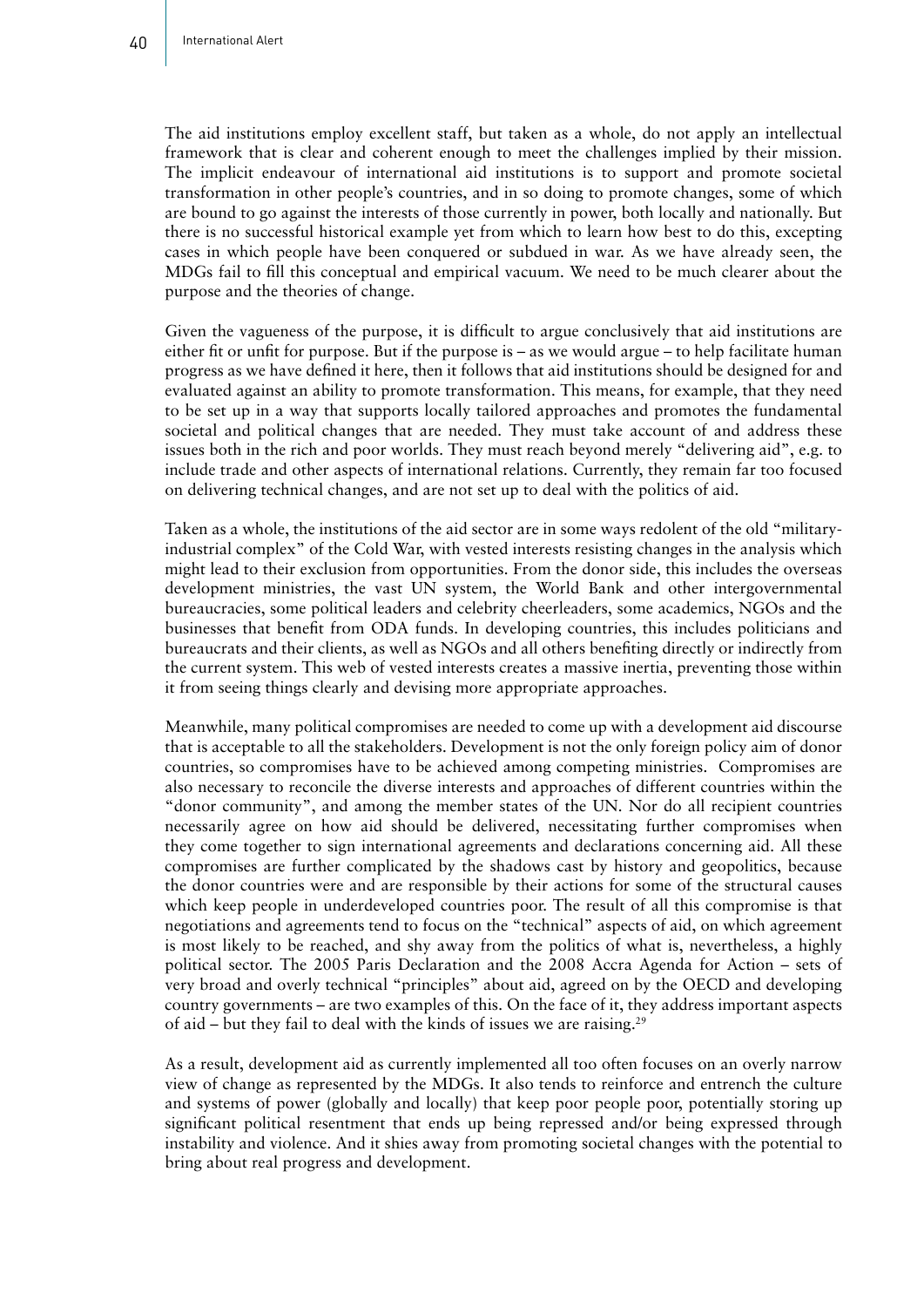In 2007, the OECD developed a set of Principles for Good International Engagement in Fragile States and Situations,<sup>30</sup> and recently released a baseline report on the extent to which donors operating in six fragile contexts have been respecting the principles.31 The challenges faced by international agencies working in fragile contexts guided by perverse incentives such as the MDGs are perhaps most simply illustrated by the finding that even Principle 1, Take Context as the Starting Point – surely the most basic of advice – was found to be not yet being routinely met.

This reinforces our concern that international institutions will have great difficulty in adapting to the kinds of changes implied by their own new thinking. They are themselves in the forefront of designing new concepts and policies for development aid. But there is a real danger that they will be unable to adapt sufficiently to adopt them, unless they *fundamentally* reassess their mission and role, and are therefore willing to question the model of development and development assistance represented by the MDGs. If not, they will be able to do little more than tweak their current approaches and wrap 'old approaches ... in the language of state building without fundamental changes in skills, designs or practices' (Lockhart & Ghani, 2007). In other words, they risk not being fit for the purpose they set themselves.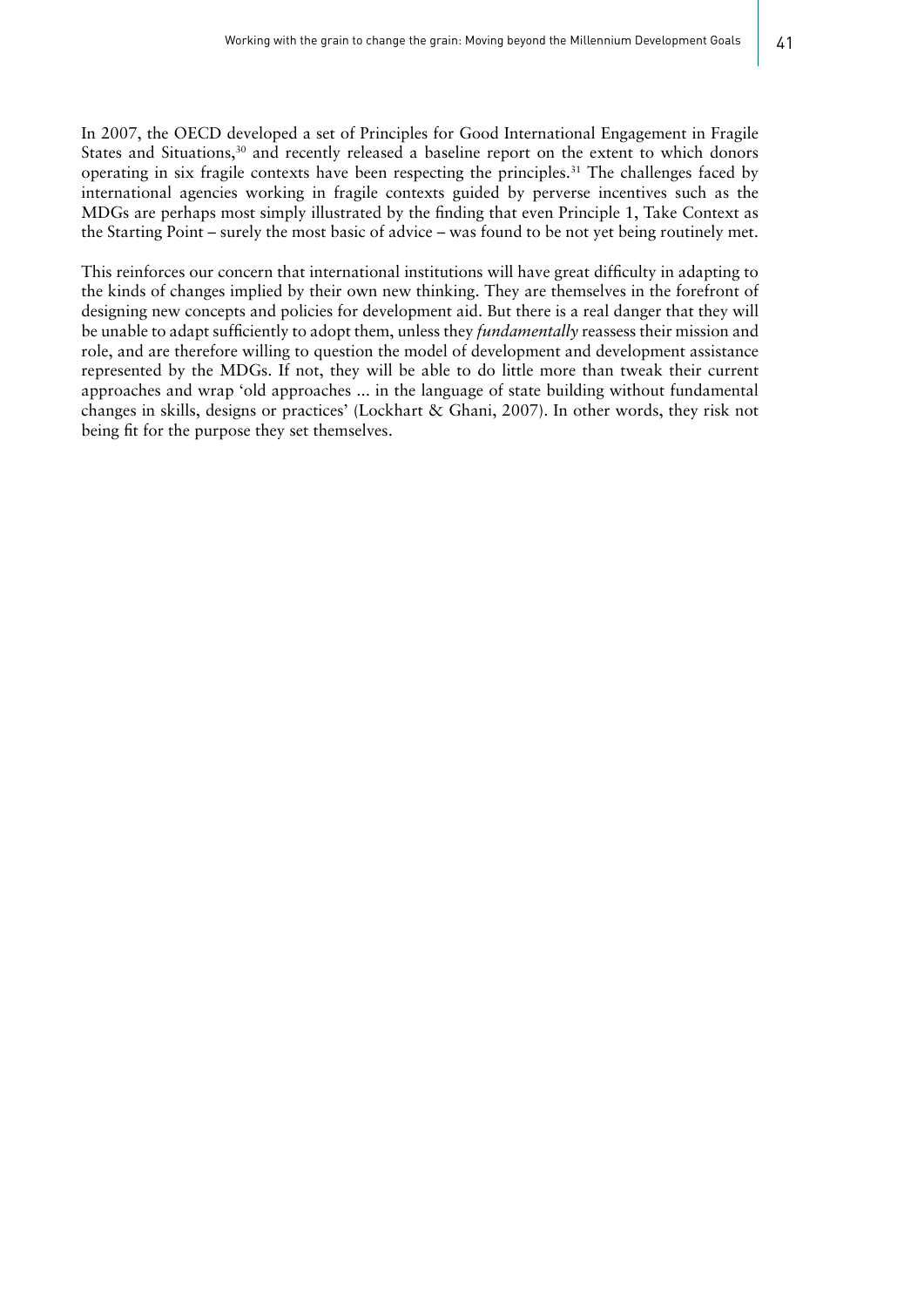# 6. Conclusions and recommendations

A great deal of noise is being generated in 2010 about development issues, piggy-backing on the 10th anniversary of the Millennium Declaration and targeting the MDG Summit in September. Special interest groups of all kinds are taking this opportunity to push their message. It is critically important that the heads of state attending the summit hear the *right* message, and thus have the opportunity to consider the best way for the international community to support the complex and difficult process of making sustainable human progress in poorer countries, and especially in fragile contexts.

The MDGs have been used for the past decade as a tool for guiding and measuring progress. Not only has progress been found wanting, but the MDGs themselves are also wanting. They represent the wrong view of change, they are being routinely misused in a way which confuses the ends with the means, they are highly unrealistic, and they are set at a global level when development happens much more locally. Because of these flaws, they act as perverse incentives, even obstructing the development process they are supposed to galvanise.

The problem is not just the MDGs, but the ill-adapted development discourse that they represent. The prevailing development discourse tends to pull analysis, policy and action away from the political, institutional and societal towards the technical. This is partly because technical issues are simpler and less contentious. But it is also because the idea of "development" – which is after all an intellectual and political construct – has become hugely confused. The mix of different ideas about human progress is dynamic, constantly being added to, and there are limits to the amount that can be added to a construct of this nature before it cracks and breaks under its own weight.

The development construct is now cracking under the weight of issues such as governance, human rights, gender, livelihoods, poverty eradication, poverty reduction, exclusion, social access orders, international trade, human security, conflict-sensitivity, peacebuilding, climate adaptation, fragility, statebuilding, etc. (And this is before geo-political issues like anti-terrorism are added to increase complexity still further.) Because the development discourse accommodates them poorly, these complex ideas of human progress become distorted and mixed up together incoherently. A combination of politics and institutional constraints has turned this into an oversimplified development paradigm, as represented by the MDGs, which are a poor map with which to navigate, much less catalyse, the processes that constitute human progress.

This matters enormously, because of the vast scale of human underdevelopment, and especially in the fragile contexts, which are most resistant to progressive change. If those involved in the development sector are using the wrong map, then poor decisions are being made and inadequate or harmful actions taken. It is therefore tremendously important to review and update our understanding of the way human progress happens, and how it can be catalysed and supported. Politically, now is the right time to do this, because a growing public scepticism at a time of economic belt-tightening is raising well-founded questions about the impact of development aid, which need more convincing answers than have hitherto been given if public support is not to leach away. Meanwhile, other changes taking place in the world mean that this process is overdue: the global power dynamic is shifting; there are a growing number of incomplete peace processes with the challenges they bring; the process of development itself produces additional stresses in fragile contexts; and meanwhile climate change is generating another layer of stresses to which people will have to adapt.

The overall conclusion of this report is that there is a need to change the way the international community understands and promotes development *at a fundamental level*, particularly in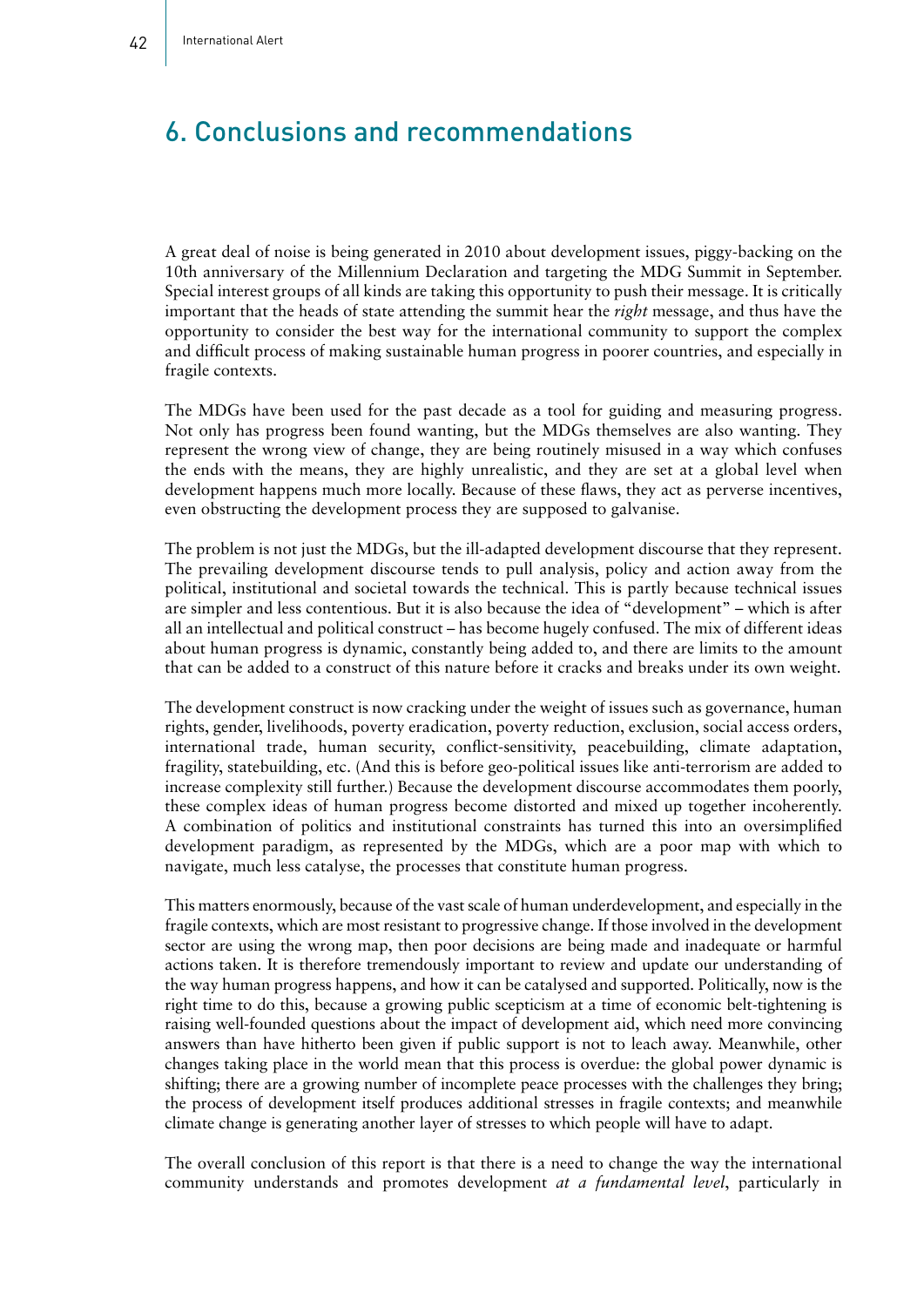fragile contexts. Because our report and its conclusions are dealing with the ideas and practice of development writ large, we are not making detailed recommendations. But within our main conclusion we identify three broad areas for action, around the need to:

- 1. Reframe the development discourse about human progress;
- 2. Create a new narrative to replace the MDGs; and
- 3. Make development institutions more fit for their purpose.

Each of these elements can be taken forward in a way which contributes to and reinforces the others, as shown in Figure 3. Each of the three elements is addressed in turn in the remainder of this section.

#### Figure 3: Mutually reinforcing change

A reframed discourse contributes to a new development narrative,and thus to institutions that are more fit for purpose; as each element is taken forward it contributes to the other two.



#### Reframing the discourse about human progress

There is no lack of creative thinking in the development sector. Plenty of ideas are being proposed and tested, and the sector is alive with discussions about better ways to work. The problem is that for institutional reasons such ideas tend to be pushed to the margins. We need to harness these ideas and discussions better in order to improve our understanding of human progress, and enable more appropriate policies and actions to be developed and put into practice. This means we need a sustained, open and honest discussion about human progress and the role of development institutions.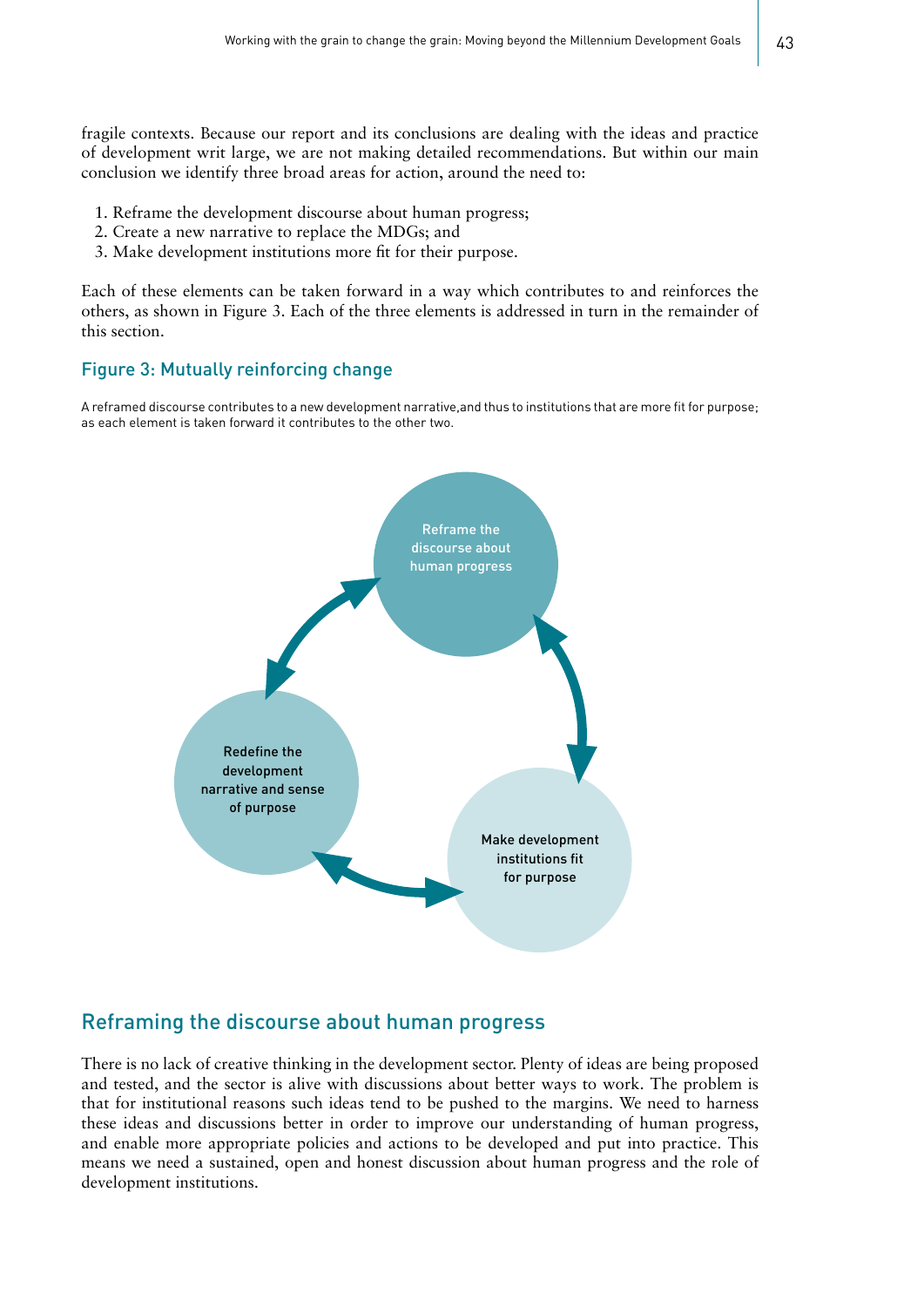Many people working in development are sceptical about the prevailing development paradigm, but self-censor their views and ideas because the room for change seems limited. Such people need to be encouraged and empowered to be more forthcoming. There are numerous opportunities for this at every level, in the development of policies, strategies, and international agreements. These processes include the High Level Summit in September 2010, the High Level Forum on Aid Effectiveness in Seoul in 2011; the INCAF process; and the International Dialogue on Peacebuilding and Statebuilding. The EU is in the process of reconfiguring its external relations architecture. The new External Action Service will play a role in the EU's overseas development assistance, and discussions about this should be informed by new thinking about human progress rather than simply adopting the paradigms on which the EC has based its overseas development in the past. Meanwhile, new development policies and strategies are constantly being prepared in developing and donor countries, in partnerships between them, and in multilateral organisations, and all such processes provide opportunities for a fresh look at what constitutes development, and how it happens.

Seizing such opportunities for honest and comprehensive conversations will depend on leadership, and on the way questions are framed. As noted earlier, leadership combines risk-taking and inspiration, as well as an ability to navigate politically. Good leadership will be needed to create space for a more honest conversation about development; and this will entail reframing the questions to enable and encourage a deeper and more wide-ranging conversation. The fundamental question to be asked is, 'What do developed societies look like, how do they become like that, and how can such changes be catalysed?'

One way to get at this deeper question is by taking care to frame the debate appropriately when opportunities arise. At the High Level Forum in September 2010, the main question being asked is 'How can we achieve the MDGs by 2015?' It would be impossible to change this now, but the Forum can be used as an opportunity to *begin* changing the nature of the debate, for example, by establishing a process to identify what will replace the MDGs in 2015. The terms of reference for this process can be framed in a way which allows the conversation to question the MDGs themselves, rather than simply why they will not have been met.

If this is matched at other levels of planning and review – in the development of new country strategies and PRSPs, for example, and in the political debate in fragile countries themselves – the nature of the discourse will start to change, and an informal dialogue will be created which will contribute to a much richer narrative about human progress. The discussion needs to incorporate a mixture of perspectives from rich and poorer countries, different political cultures, established and emerging powers, governmental and non-governmental backgrounds, big business and small business, different civil society groupings, diverse geographic and cultural perspectives, different gender and age groups, the media, and academics from different disciplines such as economics, history, anthropology, and the arts.

The media and politicians have a particularly important role to play, as it is they that ultimately set the terms of the public discourse within which aid and development institutions are guided and held accountable. For example, they can help move the public debate away from the binary discussion about the pros and cons of aid, be willing to examine the complexity and nuances of the issue, what works and what does not work, and find new ways of conveying these to the general public.

Ultimately, if the terms of the development discourse are to be renewed as we believe necessary, it will be because the many people working within the sector who *know* that the current paradigm is inadequate, take the initiative within their sphere of influence to alter the nature of the debate, and together create a kind of movement for change.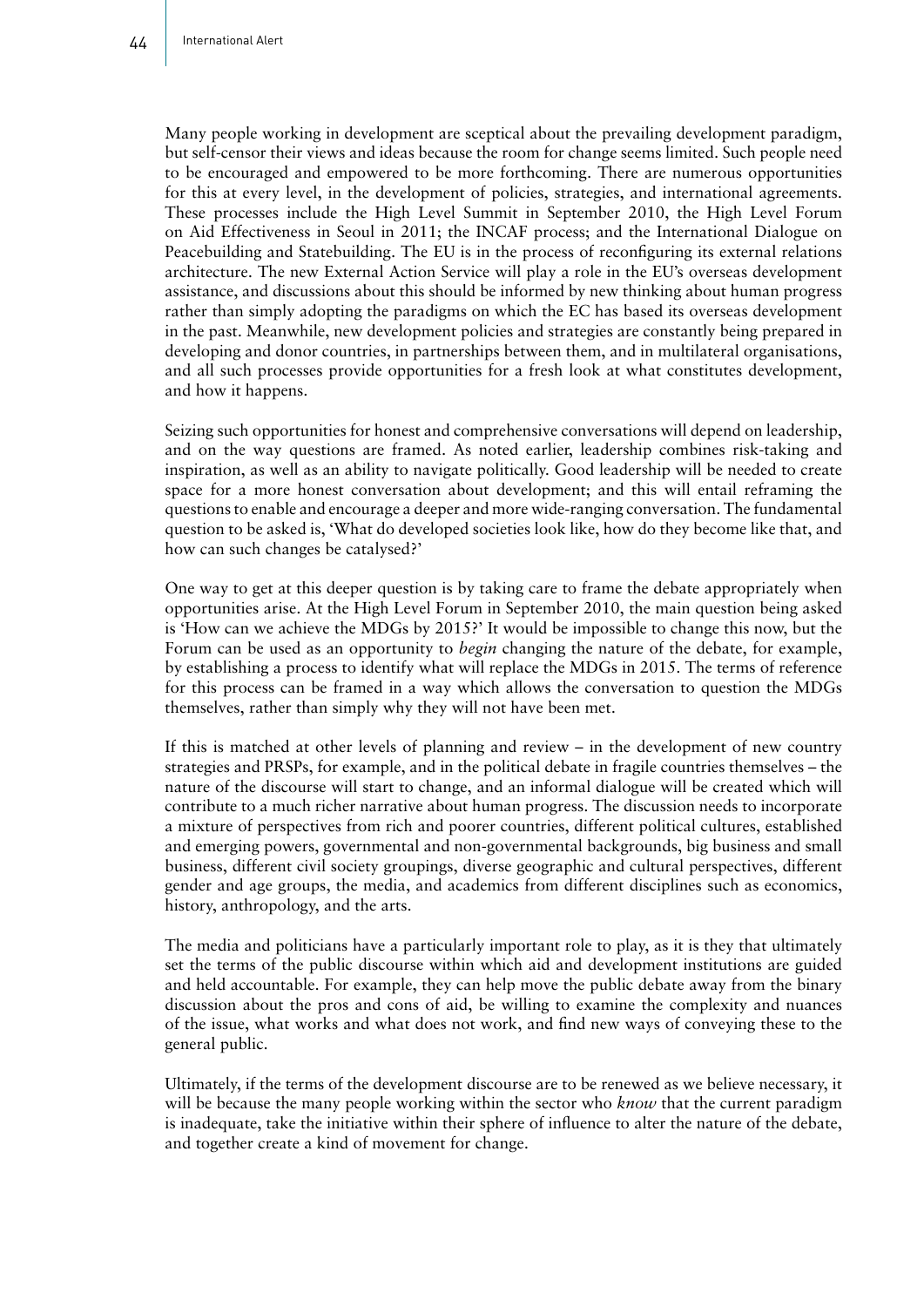## A redefined development narrative and sense of purpose

As part of the changing discourse, we need to create a new narrative of development – of human progress – which should be used to create a new global framework to replace the MDGs when they expire in 2015. This will tell the story of how human societies have developed, are developing and can develop further in the future. To avoid repeating the problems associated with the MDGs, it is important that this narrative achieves a better balance between political expediency and analytical rigour. The first step must be to create an analytically rigorous model. Once this is established, it can be used as the basis for a more political framework, but there should be no confusion between the two. This new framework can then be used by governments, NGOs, intergovernmental bodies and others, in line with the OECD's exhortation to take the context as the starting point, to inspire local, national, regional and where appropriate, global goals and measures of progress.

We have suggested a framework for this new narrative in our model of human progress in Section 3, based on a vision of a world in which people can resolve their differences without violence, while continuing to make equitable social and economic progress, and without lessening the opportunities for their neighbours or future generations to do the same. This vision will be both enabled and recognisable by five core factors, underpinned by a self-reinforcing set of values and institutions; and we suggest how societies have in the past made the transition towards this vision, giving clues as to how others may do so, and how such processes can be catalysed and helped.

We make no claim to have found the best definition of development, only to have asked some of the important questions and made a contribution to the debate. We expect and welcome comment and criticism, in recognition of the fact that not enough is yet understood about how development happens, and we all therefore have a responsibility to learn more. More, honest debate is what is needed and there must be room for diverse, even contradictory perspectives. Indeed, the narrative must take account of ideas drawn from a combination of disciplines, including history, economics, business sectors, political science, sociology and anthropology. But it is important to create a common framework within which different perspectives can be compared, and which can be used to inspire progress and hold development actors accountable for their actions and progress. This common framework should have certain minimum characteristics, such as that it should fulfil the following:

- Be vision-based, i.e. contain a comprehensive idea of what developed societies look like.
- • Describe how societies *have* transformed and *can* transform i.e., make progress towards the vision.
- Explain the role of values and institutions in the process of change and in the vision itself.
- Be analytically sound.
- • Be true to the idea of *enabling* change as contained in the Millennium Declaration: i.e. 'promote and create global and national environments conducive to development and to the eradication of poverty'. This is in recognition that development is a mainly endogenous process of change happening at multiple inter-related levels within society, requiring leadership and effective relationships and negotiation; and one that can be influenced, but not wrought, by external forces and an external enabling environment.
- Acknowledge the fundamental importance of subsidiarity, i.e. that decisions and actions are taken at the lowest appropriate level, within a framework which is set at the highest appropriate level; i.e. be expected to take context as the starting point.
- Make clear the difference between the vision, and the means or strategies needed to get there. This means, for example, disentangling humanitarian from development outcomes and processes – i.e. make clear the difference between humanitarian outcomes such as providing basic services to people in fragile contexts, and true development milestones that are the markers of progress towards the vision.
- Recognise the complexities and nuanced nature of development, and find ways to communicate these publicly as simply as possible.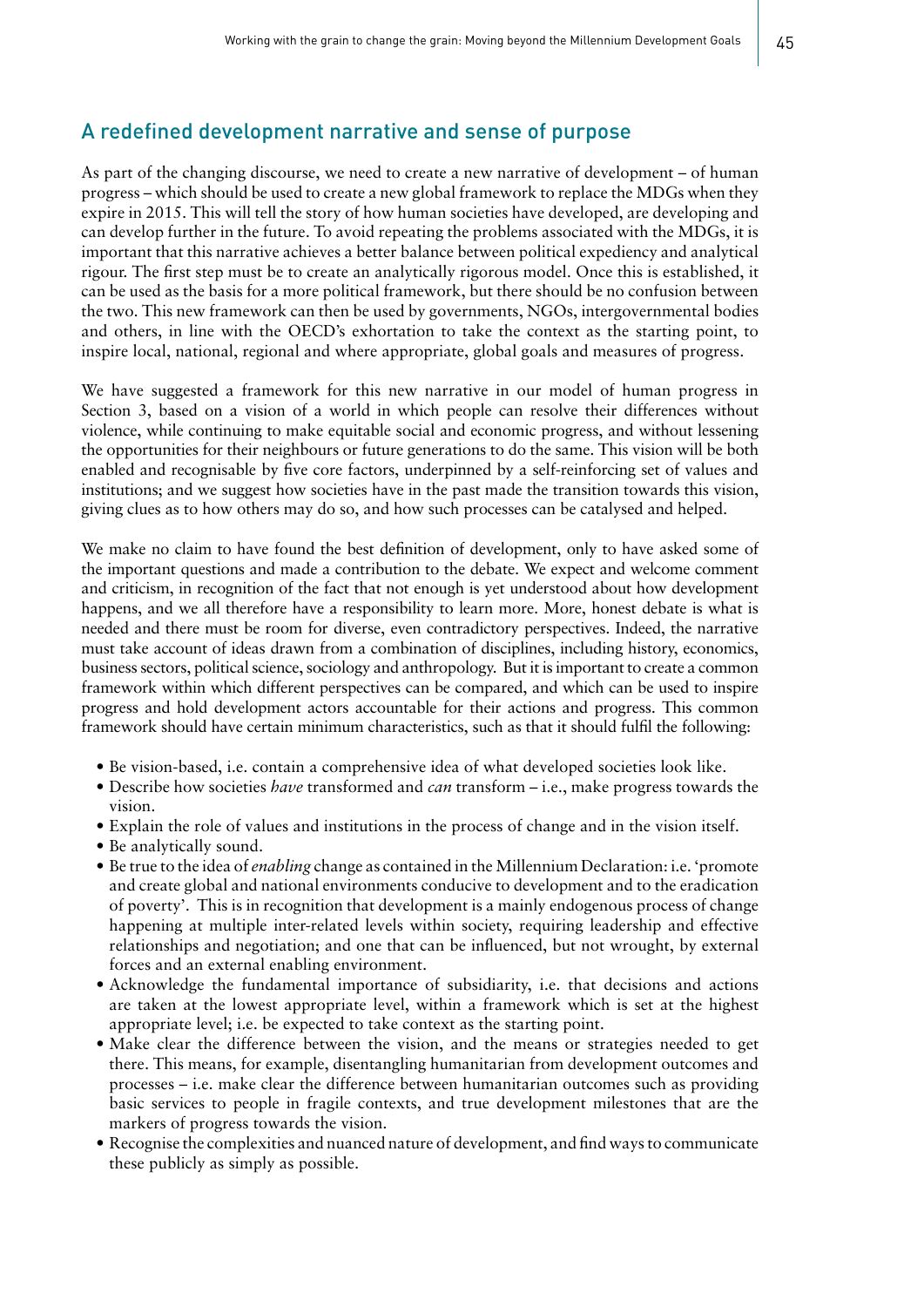This new framework needs to be substantially completed by 2014, in time to replace the MDGs.

#### Making institutions fit for their purpose

Fitness for purpose is a dynamic concept: the fitness of the institution must evolve as and when the purpose evolves. Our understanding of the complexity of human progress is continually improving, leading to suggestions for new, different approaches and ways of working. But the institutions of development and aid have failed to keep up: they contain a great deal of inertia. One can almost talk of the global development *institution* (in the singular), so conformist and orthodox have donors, IGOs, NGOs and recipient governments become. This means that when new ideas do filter through the aid and development system, as "fragile states" and peacebuilding/ statebuilding have done in the past few years, the response tends to be "What can our existing institutions do with this idea?", rather than the more appropriate "What institutions do we need, to work on the basis of this new knowledge, or to meet this new challenge?"

The question before us is, therefore, what kinds of institutions are needed in order to catalyse the kinds of changes in fragile contexts suggested in this paper – key *processes* such as state- and nation-building, opening access to political and economic opportunity, the impersonalisation of the political economy, sustained economic growth, democratisation, the establishment of the rule of law, and the evolution of a culture which encourages initiative.

The international community and individual states, along with civil society, need to review the institutions available to them, renew them where feasible or create new ones where necessary, and figure out new ways of working. We do not underestimate the difficulty of doing this, but it is critical to a more successful international development endeavour. The key elements these institutions need to address between them are as follows:

- Establish a clear purpose for which these institutions are held transparently accountable. Broadly, there is a choice to be made here: the institutions can either provide a kind of welfare assistance in support of economic and social sector programmes, or they can aim to support development based on a more complex vision of human progress such as we have explored in this paper. These two options are very different in nature and thus require very different institutions for effective delivery. If the latter option is chosen, it should be coherent with the improved development narrative called for on the previous page, and the institutions concerned need to be very clear about their own particular role. They need to know their limits and focus on nudging, stimulating and incentivising changes, but within a strategic, big picture view of transformation.
- Ensure that they are organised, resourced and staffed in line with the agreed purpose, and that internal reward and accountability systems are designed accordingly, e.g. to encourage and reward creativity. This is likely to mean that they adopt the concept of subsidiarity themselves, with more decisions being taken closer to the ground and for some institutions, less reliance on "missions" from headquarters. It will mean forming new kinds of relationships with governments, civil society and others, and will require staff with the right kind of profile, talents and skills for such roles – people who can work with the grain to change the grain. This kind of work is not only labour-intensive, it is *expert* labour-intensive, and development institutions need to recognise this in their staffing. They also need to instil an institutional culture which is transparent and self-critical, and invites criticism from elsewhere.
- Be able to work with the grain to change the grain. This means working in new ways, for example to engage politically and on complex societal issues including exclusion, trust, culture and nation-building; to understand the operation of complex processes; to understand the operation of complex and competing incentives on people's decisions and behaviour; to strengthen values and institutions ("the rules of the game") in line with the long-term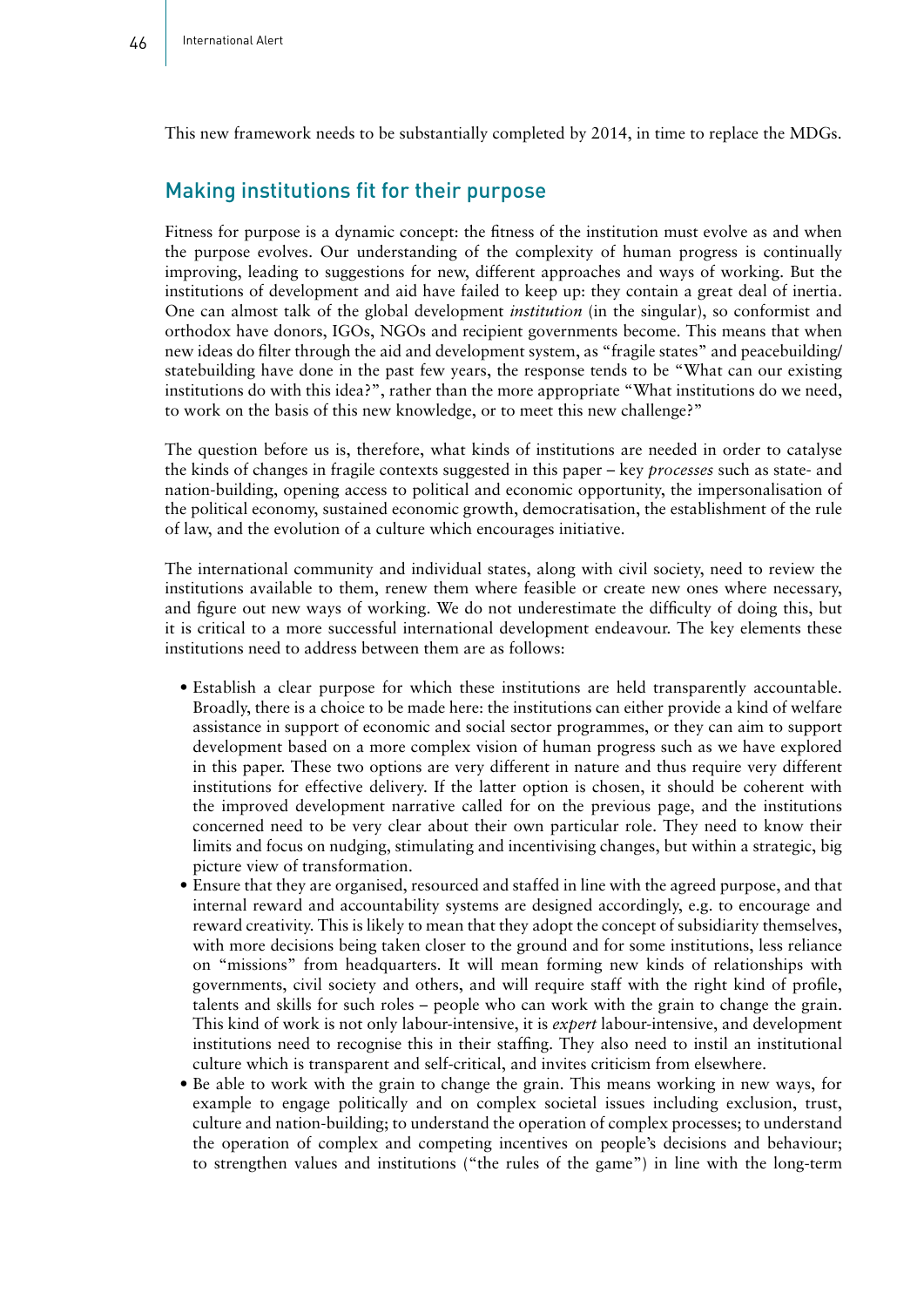vision and promote leadership, improved relationships and opportunities for the negotiation of changed roles; and be able harness the transforming progressive potential of the growing middle class in poor countries.

- • Work at multiple levels:
	- Internationally on issues such as international trade and investment, and international criminality (e.g. narcotics and money laundering);
	- In donor countries, to reach a new honest compact with rich country taxpayers based on the improved development narrative, and within a coherent foreign policy in which tensions between overseas development goals and other aspects of the national interest are resolved; and
	- In fragile contexts where the transformation needed for people to make genuine progress can be supported and stimulated.
- Look beyond "aid", and especially at other international institutions whose actions have an impact on the enabling global environment, such as trade, and the regulation of international businesses operating in fragile environments.
- Devise strategies that are analytically sound, are rooted in an analysis of the political economy, and are clear about how they will work with the grain to change to grain. This entails figuring out how incentives can be rebalanced to promote change, and is likely to imply a more subtle and sharper use of aid conditionality as well as more donor funding through nongovernmental vehicles. While external agencies may lack leverage on the big political issues in fragile contexts, they can use their limited powers to incentivise small changes with big potential impacts.
- Take a long-term perspective, maintaining a balance between predictability and flexibility: predictability, so that partners and others can plan accordingly; flexibility, to be able to react and respond as the situation changes and understanding improves, in line with the concept of conflict-sensitivity.

We recognise the enormity of the challenge we have proposed: the need to overhaul the discourse and the institutions of international development. But we do so not as idealists but as realists. In a rapidly changing world, the development institutions – whose fundamental mandate is to help shape the changes – must continue to evolve, or they risk becoming irrelevant.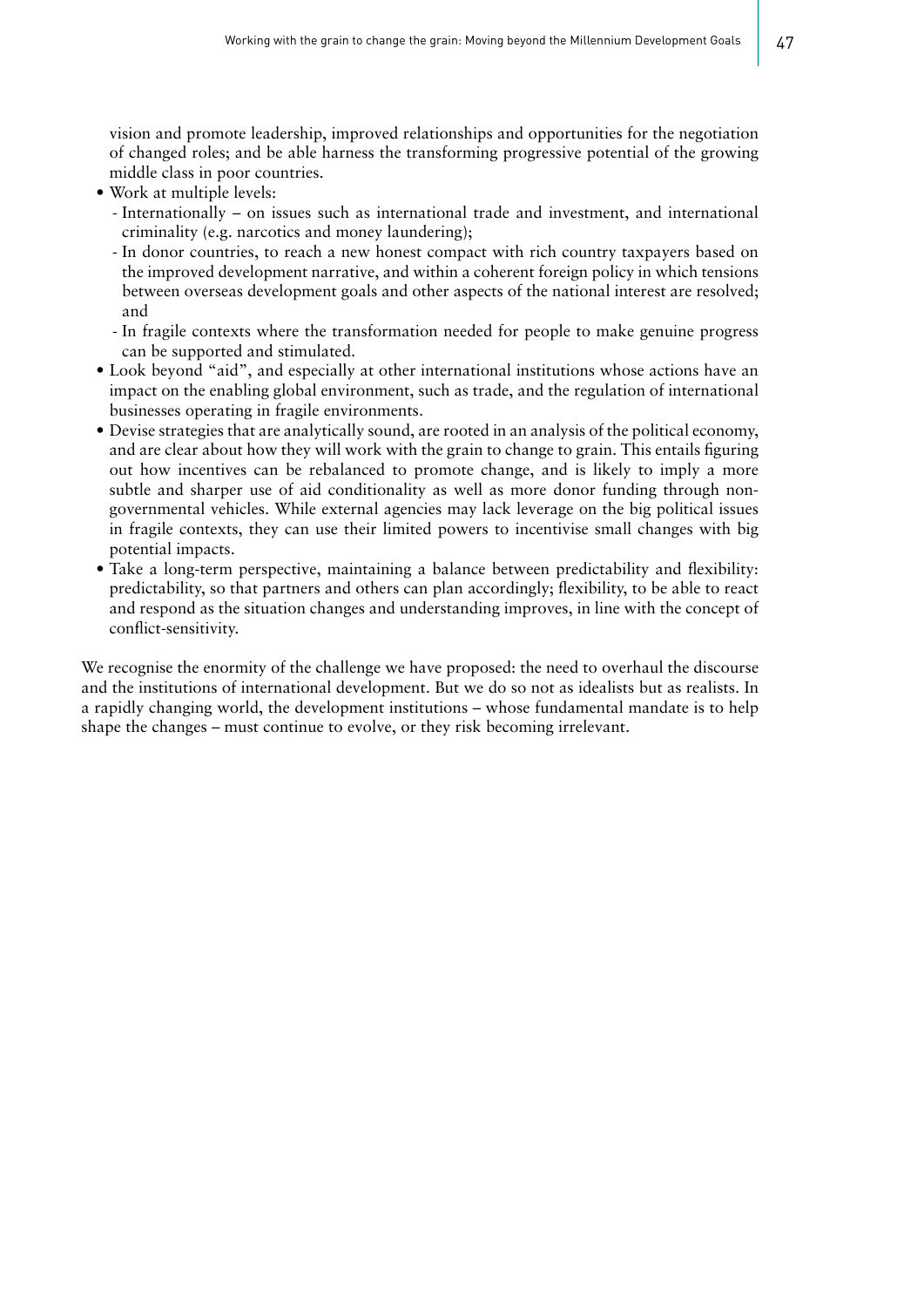# **Endnotes**

- 1 UN General Assembly (12th February 2010). *Keeping the promise: A forward-looking review to promote an agreed action agenda to achieve the Millennium Development Goals by 2015*. Report of the Secretary-General. A/64/665.
- 2 For more information, see www.europa-eu-un.org/articles/en/article\_7818\_en.htm
- 3 CONCORD (March 2010). 'Towards the UN MDG Review Summit 2010 CONCORD's recommendations to the EU'.
- Available at www.bond.org.uk/data/files/Bond\_Concord\_MDGs\_paper/bond\_concord\_mdgs\_position\_paper.pdf 4 S. Maxwell (January 2005). *The Washington Consensus is dead! Long live the meta-narrative!* ODI Working Paper 243.
- Available at www.odi.org.uk/resources/download/1809.pdf
- 5 The International Monetary Fund and The World Bank (2008). *Global Monitoring Report 2008: MDGs and the Environment, Agenda for Inclusive and Sustainable Development*. Washington, DC: The International Bank for Reconstruction and Development/The World Bank. Available at www.imf.org/external/pubs/ft/gmr/2008/eng/gmr.pdf
- 6 OECD (2007). *Ensuring fragile states are not left behind*. Paris: OECD.
- 7 DFID (2009). *Eliminating world poverty: Building our common future*. White Paper. Available at http://www.dfid.gov.uk/Documents/whitepaper/building-our-common-future-print.pdf
- 8 OECD-DAC INCAF (2010). *Monitoring the Principles for Good International Engagement in Fragile States and Situations.* Fragile States Principles Monitoring Survey: Global Report 2010.
- 9 J. Vandemoortele (2008). 'Making sense of the MDGS'. *Development,* 51, pp.220-227. Basingstoke: Palgrave Macmillan; and J. Vandermoortele (2005). 'Ambition is golden: Meeting the MDGs'. *Development,* 48, pp.5–11.
- 10 D. Hulme (2009). 'The Millennium Development Goals (MDGS): A short history of the world's biggest promise'. *BWPI Working Paper 100.* Manchester: Brooks World Poverty Institute, September 2009.
- 11 OECD-DAC (2007). *Principles for good international engagement in fragile states and situations*. Paris: OECD.
- 12 J. Vandermoortele (2007). *MDGs: Misunderstood targets?* Brasilia: International Poverty Centre. One pager No. 28. January 2007.
- 13 J. Vandermoortele (2005). Op. cit.
- 14 OECD-DAC (2010). *Peer review of the United Kingdom*. Paris: OECD.
- 15 R. Hayman (2005). 'The contribution of Post-Basic Education and Training (PBET) to poverty reduction in Rwanda: Balancing short-term goals and long-term visions in the face of capacity constraints'. Post-Basic Education and Training Working Paper Series No. 3. Edinburgh: Centre of African Studies, University of Edinburgh; R. Palmer (2005). **'**Beyond the basics: Post-basic Education and Training and Poverty Reduction in Ghana', *Post-Basic Education and Training Working Paper Series No. 4,* Edinburgh: Centre of African Studies, University of Edinburgh.
- 16 International Alert (2010). *Programming Framework, 2010*. Available at http://www.international-alert.org/about/files/Programming\_Framework\_2010.pdf
- 17 F. Fukuyama (1992). *The end of history and the last man*. New York: The Free Press.
- 18 A. Maslow (1943). 'A theory of human motivation'. *Psychological Review*, 50, pp.370-396.
- 19 Stockholm International Peace Research Institute. 2009 Yearbook.
- 20 The World Bank (2007)*. Global economic prospects Managing the next wave of globalisation.* Washington, DC: The International Bank for Reconstruction and Development / The World Bank.
- 21 J. Kurlantzick (2010). 'Democracy in danger'. *Prospect Magazine*, Issue 172, May 2010. Available at http://www.prospectmagazine.co.uk/2010/05/democracy-in-danger/
- 22 M.G. Marshall and B.R. Cole (2009). *Conflict, governance, and state fragility*. Virginia: Center for Systemic Conflict: Center for Global Policy.
- 23 J. Kurlantzick (2010). Op. cit.
- 24 E. Bell (2008). *The World Bank in fragile and conflict-affected countries: 'How', not 'how much'*. London: International Alert.
- 25 P. Collier (2007). *The bottom billion: Why the poorest countries are failing and what can be done about it. New York: Oxford University Press.*
- 26 International Dialogue on Peacebuilding and Statebuilding (2010). *Dili Declaration: A new vision for peacebuilding and statebuilding.*
- 27 C. Lockhart and A. Ghani (2008). *Fixing failed states: A framework for rebuilding a fractured world*. Oxford: Oxford University Press, Inc.
- 28 DFID (2010). *Building peaceful states and societies A DFID Practice Paper*. Available at www.dfid.gov.uk/Documents/.../Building-peaceful-states-and-societies.pdf
- 29 OECD DAC (2005). Paris Declaration and the Accra Agenda for Action (2008). Paris: OECD. Available at: http://www.oecd.org/dataoecd/11/41/34428351.pdf
- 30 OECD-DAC (2007). Op cit.
- 31 OECD-DAC INCAF (2010). *Monitoring the principles for good international engagement*. Paris: OECD.